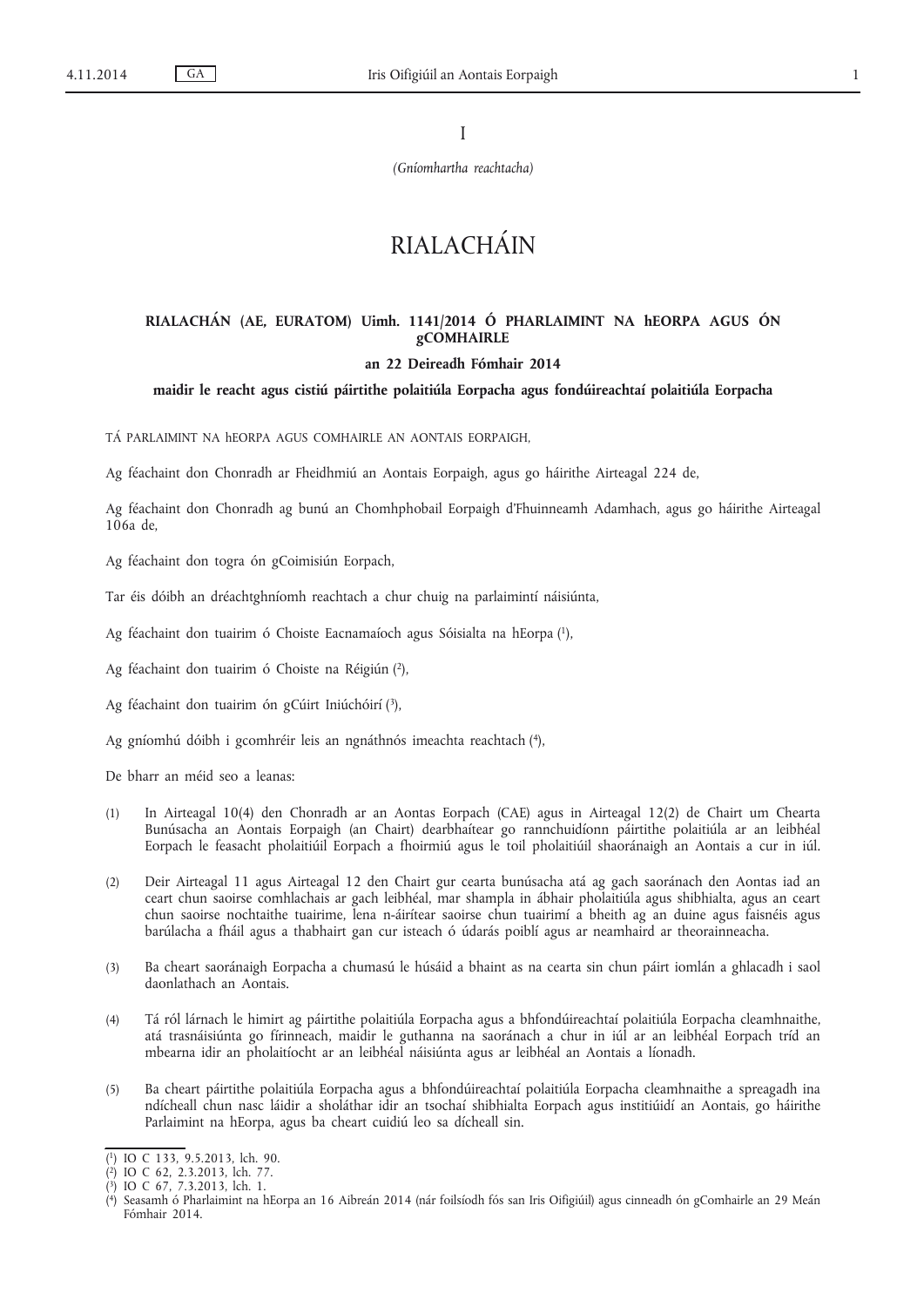(6) Leis an taithí a fuair na páirtithe polaitiúla Eorpacha agus a bhfondúireachtaí polaitiúla Eorpacha cleamhnaithe i gcur i bhfeidhm Rialachán (CE) Uimh. 2004/2003 ó Pharlaimint na hEorpa agus ón gComhairle (1), agus leis an rún ó Pharlaimint na hEorpa an 6 Aibreán 2011 maidir le cur i bhfeidhm Rialachán (CE) Uimh. 2004/2003 (2), léirítear an gá atá ann le feabhas a chur ar an gcreat dlíthiúil agus airgeadais le haghaidh páirtithe polaitiúla Eorpacha agus a bhfondúireachtaí polaitiúla Eorpacha cleamhnaithe chun iad a chumasú le bheith ina ngníomhaithe níos infheicthe agus níos éifeachtaí i gcóras polaitiúil il-leibhéil an Aontais.

(7) Mar aitheantas ar an misean a shanntar do pháirtithe polaitiúla Eorpacha in CAE agus chun a n-obair a éascú, ba cheart stádas dlíthiúil Eorpach sonrach a bhunú le haghaidh páirtithe polaitiúla Eorpacha agus a bhfondúireachtaí polaitiúla Eorpacha cleamhnaithe.

- (8) Ba cheart Údarás um páirtithe agus fondúireachtaí polaitiúla Eorpacha ("an tÚdarás") a bhunú chun déileáil le clárú, le rialú agus le smachtbhannaí i gcás páirtithe polaitiúla Eorpacha agus fondúireachtaí polaitiúla Eorpacha. Ba cheart go mbeadh sé riachtanach clárú a dhéanamh chun go bhfaighfí stádas dlíthiúil Eorpach lena ngabhann sraith de chearta agus oibleagáidí. Chun aon choinbhleachta leasanna féideartha a sheachaint, ba cheart go mbeadh an tÚdarás neamhspleách.
- (9) Ba cheart go leagfaí síos na nósanna imeachta atá le leanúint ag páirtithe polaitiúla Eorpacha agus a bhfondúireachtaí polaitiúla Eorpacha cleamhnaithe chun stádas dlíthiúil Eorpach a fháil de bhun an Rialacháin seo, mar aon leis na nósanna imeachta agus na critéir atá le hurramú agus cinneadh á dhéanamh faoi cibé acu a bhronnfar nó nach mbronnfar an stádas dlíthiúil Eorpach sin. Is gá freisin na nósanna imeachta a leagan síos le haghaidh cásanna ina ndéanfadh páirtí polaitiúil Eorpach nó fondúireacht pholaitiúil Eorpach a stádas dlíthiúil Eorpach a fhorghéilleadh, a chailleadh nó a thabhairt suas.
- (10) Chun formhaoirsiú ar na heintitis dhlíthiúla a bheidh faoi réir dlí an Aontais agus an dlí náisiúnta araon a éascú, ba cheart an chumhacht chun gníomhartha a ghlacadh i gcomhréir le hAirteagal 290 den Chonradh ar Fheidhmiú an Aontais Eorpaigh (CFAE) a tharmligean chuig an gCoimisiún i dtaca le feidhmiú cláir de pháirtithe polaitiúla Eorpacha agus d'fhondúireachtaí polaitiúla Eorpacha atá le bainistiú ag an Údarás ("an Clár"), go háirithe a mhéid a bhaineann leis an bhfaisnéis agus leis na doiciméid tacaíochta a choinnítear sa Chlár. Tá sé tábhachtach, go háirithe, go rachadh an Coimisiún i mbun comhairliúcháin iomchuí le linn a chuid oibre ullmhúcháin, lena náirítear ar leibhéal saineolaithe. Ba cheart don Choimisiún, le linn dó gníomhartha tarmligthe a ullmhú agus a tharraingt suas, a áirithiú go ndéanfar doiciméid ábhartha a chur chuig Parlaimint na hEorpa agus chuig an gComhairle ar bhealach comhuaineach, tráthúil agus iomchuí.
- (11) Chun coinníollacha aonfhoirmeacha a áirithiú maidir leis an Rialachán seo a chur chun feidhme, ba cheart cumhachtaí cur chun feidhme a thabhairt don Choimisiún maidir le forálacha i ndáil le huimhirchóras clárúcháin agus maidir le sleachta caighdeánacha ón gClár a bheidh le cur ar fáil ag an Údarás do thríú páirtithe nuair a iarrann siad an méid sin. Ba cheart na cumhachtaí sin a fheidhmiú i gcomhréir le Rialachán (AE) Uimh. 182/2011 ó Pharlaimint na hEorpa agus ón gComhairle (3).
- (12) Maidir leis na páirtithe polaitiúla Eorpacha agus a bhfondúireachtaí polaitiúla Eorpacha cleamhnaithe ar mhian leo aitheantas a fháil mar pháirtí nó fondúireacht den sórt sin ar leibhéal an Aontais trí bhíthin stádas dlíthiúil Eorpach bheith acu agus ar mhian leo cistiú poiblí a fháil ó bhuiséad ginearálta an Aontais Eorpaigh, ba cheart dóibh prionsabail áirithe a urramú agus coinníollacha áirithe a chomhlíonadh. Go háirithe, ní mór do pháirtithe polaitiúla Eorpacha agus a bhfondúireachtaí polaitiúla Eorpacha cleamhnaithe na luachanna ar a bhfuil an tAontas Eorpach fothaithe a urramú, mar a chuirtear in iúl in Airteagal 2 CAE.
- (13) Maidir le cinntí chun páirtí polaitiúil Eorpach nó fondúireacht pholaitiúil Eorpach a dhíchlárú ar an bhforas nach bhfuil siad ag comhlíonadh na luachanna ar a bhfuil an tAontas Eorpach fothaithe, mar a chuirtear in iúl in Airteagal 2 CAE, níor cheart iad a dhéanamh ach amháin sa chás go ndéantar sárú follasach agus tromchúiseach ar na luachanna sin. Agus cinneadh chun díchláraithe á ghlacadh, ba cheart don Údarás lán-urraim a thabhairt don Chairt.
- (14) Ba cheart sraith d'fhorálacha bunúsacha a bheith i reacht páirtí pholaitiúil Eorpaigh nó i reacht fondúireachta polaitiúla Eorpaí. Ba cheart go gceadófaí do Bhallstáit ceanglais bhreise a fhorchur i leith reachtanna na bpáirtithe polaitiúla Eorpacha agus na bhfondúireachtaí polaitiúla Eorpacha a bhfuil a suíomh bunaithe acu ina gcríocha faoi seach, ar choinníoll nach bhfuil na ceanglais bhreise sin ar neamhréir leis an Rialachán seo.
- (15) Ba cheart don Údarás a fhíorú go tráthrialta go bhfuil na coinníollacha agus na ceanglais a bhaineann le clárú páirtithe polaitiúla Eorpacha agus fondúireachtaí polaitiúla Eorpacha á gcomhlíonadh i gcónaí. Níor cheart cinntí a dhéanamh a bhaineann le hurramú na luachanna ar a bhfuil an tAontas Eorpach fothaithe, mar a chuirtear in iúl in Airteagal 2 CAE, ach i gcomhréir leis an nós imeachta atá ceaptha go sonrach chun na críche sin, agus tar éis dul i gcomhairle le coiste de dhaoine neamhspleácha oirirce.

<sup>(</sup> 1) Rialachán (CE) Uimh. 2004/2003 ó Pharlaimint na hEorpa agus ón gComhairle an 4 Samhain 2003 maidir leis na rialacháin lena rialaítear páirtithe polaitiúla ar leibhéal Eorpach agus maidir leis na rialacha a bhaineann lena gcistiú (IO L 297, 15.11.2003, lch. 1). ( 2) IO C 296 E, 2.10.2012, lch. 46.

<sup>(</sup> 3) Rialachán (AE) Uimh. 182/2011 ó Pharlaimint na hEorpa agus ón gComhairle an 16 Feabhra 2011 lena leagtar síos na rialacha agus na prionsabail ghinearálta a bhaineann leis na sásraí maidir le rialú ag na Ballstáit ar fheidhmiú cumhachtaí cur chun feidhme ag an gCoimisiún (IO L 55, 28.2.2011, lch. 13).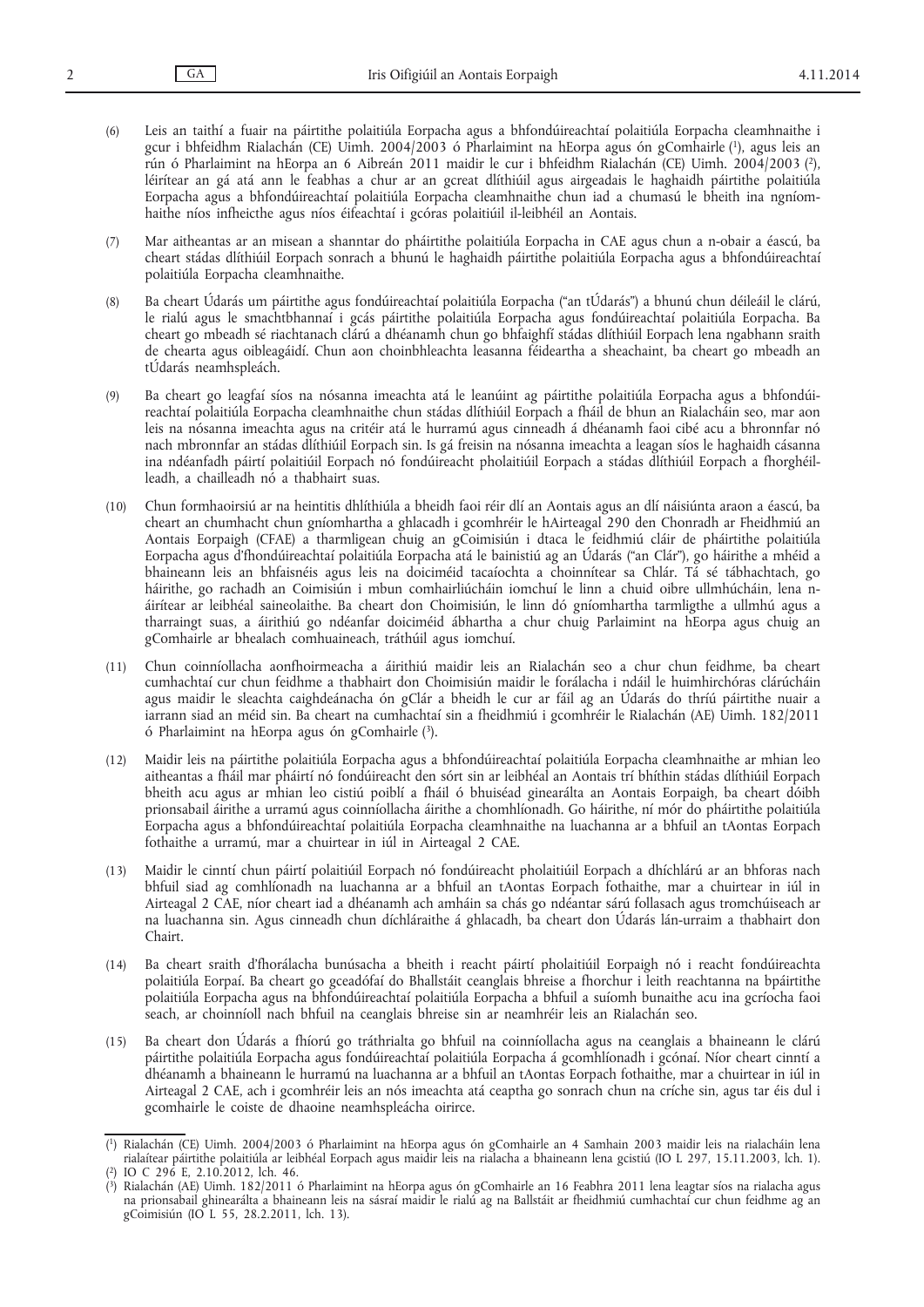- (16) Is comhlacht den Aontas de réir bhrí Airteagal 263 CFAE atá san Údarás.
- (17) Ba cheart neamhspleáchas agus trédhearcacht an choiste de dhaoine neamhspleácha oirirce a ráthú.
- (18) Maidir leis an stádas dlíthiúil Eorpach a dheonaítear do pháirtithe polaitiúla Eorpacha agus dá bhfondúireachtaí cleamhnaithe, ba cheart go dtabharfadh sé sin cumas agus aitheantas dlíthiúil dóibh sna Ballstáit uile. Ní fhágann cumas dlíthiúil agus aitheantas dlíthiúil den sórt sin go bhfuil siad i dteideal iarrthóirí a ainmniú i dtoghcháin náisiúnta nó i dtoghcháin do Pharlaimint na hEorpa nó a bheith rannpháirteach i bhfeachtais reifrinn. Is faoi inniúlacht na mBallstát a fhanann an teideal sin nó aon teideal comhchosúil.
- (19) Ba cheart go mbeadh gníomhaíochtaí páirtithe polaitiúla Eorpacha agus fondúireachtaí polaitiúla Eorpacha á rialú leis an Rialachán seo agus, le haghaidh nithe nach rialaítear leis an Rialachán seo, ba cheart go mbeidís á rialú le forálacha ábhartha an dlí náisiúnta sna Ballstáit. Ba cheart stádas dlíthiúil páirtí pholaitiúil Eorpaigh agus fondúireachta polaitiúla Eorpaí a rialú leis an Rialachán seo agus le forálacha infheidhme dhlí náisiúnta an Bhallstát ina bhfuil a suíomh ("Ballstát an tsuímh"). Ba cheart go bhféadfadh Ballstát an tsuímh an dlí infheidhme a shainiú ar bhonn *ex-ante* nó roghnachas a fhágáil faoi na páirtithe polaitiúla Eorpacha agus na fondúireachtaí polaitiúla Eorpacha. Ba cheart freisin go bhféadfadh Ballstát an tsuímh ceanglais eile nó ceanglais bhreise a fhorchur thar na ceanglais sin a leagtar síos sa Rialachán seo, lena n-áirítear forálacha maidir le páirtithe agus fondúireachtaí polaitiúla Eorpacha a chlárú mar pháirtí nó fondúireacht den sórt sin agus maidir lena gcomhtháthú isteach le córais riaracháin agus rialaithe náisiúnta agus maidir le heagar agus reachtanna na bpáirtithe agus na bhfondúireachtaí sin, lena n-áirítear i ndáil le dliteanas, ar choinníoll nach bhfuil na forálacha sin ar neamhréir leis an Rialachán seo.
- (20) Mar ghné lárnach de stádas dlíthiúil Eorpach a bheith acu, ba cheart go mbeadh pearsantacht dhlítheanach Eorpach ag páirtithe polaitiúla Eorpacha agus ag fondúireachtaí polaitiúla Eorpacha. Ba cheart go mbeadh fáil na pearsantachta dlítheanaí Eorpaí faoi réir ceanglas agus nósanna imeachta chun cosaint a thabhairt do leasanna Bhallstáit an tsuímh, do leasanna an iarratasóra ar stádas dlíthiúil Eorpach ("an t-iarratasóir") agus do leasanna tríú páirtithe lena mbaineann. Go háirithe, ba cheart aon phearsantacht dhlítheanach náisiúnta a bhí ann roimhe sin a thiontú isteach ina pearsantacht dhlítheanach Eorpach agus ba cheart aon chearta agus oibleagáidí aonair a bhí á thabhú ag an iareintiteas dlítheanach náisiúnta a aistriú chuig an eintiteas dlítheanach Eorpach nua. Thairis sin, chun leanúnachas gníomhaíochta a éascú, ba cheart coimircí a chur ann chun an Ballstát lena mbaineann a chosc ó choinníollacha coscthacha a chur i bhfeidhm i dtaca le tiontú den sórt sin. Ba cheart go bhféadfadh Ballstát an tsuímh a shonrú cad iad na cineálacha daoine dlítheanacha náisiúnta a fhéadfaidh tiontú chuig daoine dlítheanacha Eorpacha agus a chomhaontú maidir le fáil na pearsantachta dlítheanaí Eorpaí a choinneáil siar go dtí go dtugtar ráthaíochtaí leormhaithe, go háirithe, i dtaca le dlíthiúlacht reachtanna an iarratasóra faoi dhlíthe an Bhallstáit sin nó le cosaint creidiúnaithe nó sealbhóirí cearta eile i ndáil le haon phearsantacht dhlítheanach náisiúnta a bhí ann roimhe sin.
- (21) Ba cheart go mbeadh foirceannadh na pearsantachta dlítheanaí Eorpaí faoi réir ceanglas agus nósanna imeachta chun cosaint a thabhairt do leasanna an Aontais Eorpaigh, Bhallstáit an tsuímh, an pháirtí pholaitiúil Eorpaigh nó na fondúireachta polaitiúla Eorpaí agus aon tríú páirtithe lena mbaineann. Go háirithe, más rud é go bhfaigheann an páirtí polaitiúil Eorpach nó an fhondúireacht pholaitiúil Eorpach pearsantacht dhlítheanach faoi dhlí an Bhallstáit ina bhfuil a shuíomh, ba cheart a mheas gurb ionann an méid sin agus tiontú na pearsantachta dlítheanaí Eorpaí agus ba cheart aon chearta agus oibleagáidí aonair a bhí tabhaithe nó faighte faoi seach ag an iar-eintiteas dlítheanach Eorpach a aistriú chuig an eintiteas dlíthiúil náisiúnta. Thairis sin, chun leanúnachas gníomhaíochta a éascú, ba cheart coimircí a chur ann chun an Ballstát lena mbaineann a chosc ó choinníollacha coisctheacha a chur i bhfeidhm ar thiontú den sórt sin. Más rud é nach bhfaigheann an páirtí polaitiúil Eorpach nó an fhondúireacht pholaitiúil Eorpach pearsantacht dhlítheanach sa Bhallstát ina bhfuil a shuíomh, ba cheart é nó í a fhoirceannadh i gcomhréir le dlí an Bhallstáit sin agus i gcomhréir leis an gcoinníoll a chuireann de cheanglas air nó uirthi gan dul sa tóir ar spriocanna brabúis. Ba cheart go bhféadfadh an tÚdarás agus Oifigeach Údarúcháin Pharlaimint na hEorpa rialacha mionsonraithe a chomhaontú leis an mBallstát lena mbaineann maidir leis an bpearsantacht dhlítheanach Eorpach a fhoirceannadh, go háirithe chun cistí a fuarthas as buiséad ginearálta an Aontais Eorpaigh agus aon smachtbhannaí airgeadais eile a ghnóthú.
- (22) Más rud é go mainníonn páirtí polaitiúil Eorpach nó fondúireacht pholaitiúil Eorpach, ar bhonn tromchúiseach, an dlí náisiúnta ábhartha a chomhlíonadh agus má bhaineann an cheist le gnéithe a dhéanann difear d'urraim a thabhairt do na luachanna ar a bhfuil an tAontas fothaithe, mar a chuirtear in iúl in Airteagal 2 CAE, ba cheart don Údarás a chinneadh, arna iarraidh sin ag an mBallstát lena mbaineann, na nósanna imeachta a leagtar síos leis an Rialachán seo a chur i bhfeidhm. Thairis sin, ba cheart don Údarás a chinneadh, arna iarraidh sin ag Ballstát an tsuímh, go mbainfí den Chlár páirtí polaitiúil Eorpach nó fondúireacht pholaitiúil Eorpach a mhainnigh, ar mhodh tromchúiseach, an dlí náisiúnta ábhartha a chomhlíonadh maidir le haon cheist eile.
- (23) Ba cheart incháilitheacht le haghaidh cistiú ó bhuiséad ginearálta an Aontais Eorpaigh a theorannú do pháirtithe polaitiúla Eorpacha agus a bhfondúireachtaí polaitiúla Eorpacha cleamhnaithe a fuair an t-aitheantas sin agus a bhfuil stádas dlíthiúil Eorpach faighte acu. Cé go bhfuil sé ríthábhachtach a áirithiú nach bhfuil na coinníollacha chun stádas páirtí pholaitiúil Eorpaigh a bhaint amach iomarcach ach gur féidir le comhaontais thrasnáisiúnta de pháirtithe polaitiúla nó de dhaoine nádúrtha nó díobh araon atá eagraithe agus dáiríre iad a chomhlíonadh gan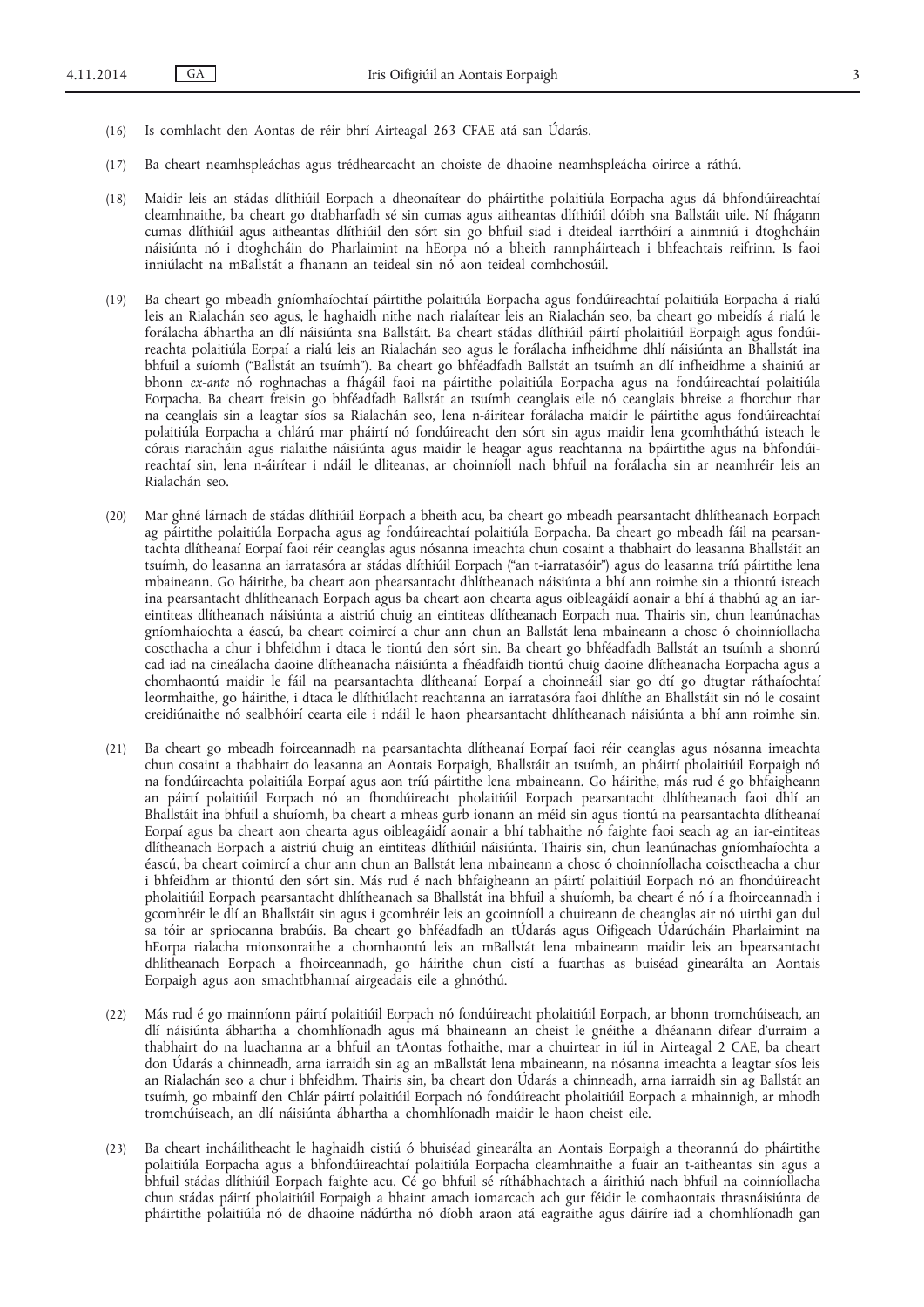stró, is gá freisin critéir chomhréireacha a bhunú chun acmhainní teoranta ó bhuiséad ginearálta an Aontais Eorpaigh a leithdháileadh, ar chritéir iad lena léirítear go hoibiachtúil an uaillmhian Eorpach agus an fhíorthacaíocht thoghchánach atá ann do pháirtí polaitiúil Eorpach. Is fearr critéir den sórt sin a bheith bunaithe ar thoradh toghchán do Pharlaimint na hEorpa, a gceanglaítear ar na páirtithe polaitiúla Eorpacha agus ar a gcomhaltaí a bheith rannpháirteach iontu faoin Rialachán seo, lena dtugtar léiriú beacht ar aitheantas toghchánach páirtí pholaitiúil Eorpaigh. Ba cheart go léireodh sé sin an ról Pharlaimint na hEorpa mar ionadaí díreach do shaoránaigh an Aontais, arna sannadh di le hAirteagal 10(2) CAE, chomh maith leis an gcuspóir maidir le rannpháirteachas iomlán na bpáirtithe polaitiúla Eorpacha i saol daonlathach an Aontais agus lena bheith ina ngníomhaithe gníomhacha i ndaonlathas ionadaíoch na hEorpa, chun dearcadh, tuairimí agus toil pholaitiúil shaoránaigh an Aontais a chur in iúl go héifeachtach. Ba cheart incháilitheacht le haghaidh cistiú ó bhuiséad ginearálta an Aontais Eorpaigh a theorannú, dá bhrí sin, do pháirtithe polaitiúla Eorpacha a bhfuil duine amháin ar a laghad dá gcomhaltaí ina ionadaí dóibh i bParlaimint na hEorpa agus d'fhondúireachtaí polaitiúla Eorpacha a chuireann iarratas isteach trí pháirtí polaitiúil Eorpach a bhfuil duine amháin ar a laghad dá chomhaltaí ina ionadaí dóibh i bParlaimint na hEorpa.

- (24) D'fhonn trédhearcacht chistiú páirtithe polaitiúla Eorpacha a mhéadú, agus chun mí-úsáid fhéideartha na rialacha maidir le cistiú a sheachaint, ba cheart comhalta de Pharlaimint na hEorpa, chun críocha cistiúcháin amháin, a mheas a bheith ina chomhalta de pháirtí polaitiúil Eorpach amháin ar a mhéid, agus ba cheart i gcás inarb ábhartha, gur páirtí é a bhfuil a pháirtí polaitiúil náisiúnta nó réigiúnach cleamhnaithe leis ar an dáta deiridh le haghaidh chur isteach na n-iarratas ar mhaoiniú.
- (25) Ba cheart na nósanna imeachta atá le leanúint ag na páirtithe polaitiúla Eorpacha agus a bhfondúireachtaí polaitiúla Eorpacha cleamhnaithe agus iad ag cur isteach ar chistiú ó bhuiséad ginearálta an Aontais Eorpaigh a leagan síos, chomh maith leis na nósanna imeachta, critéir agus rialacha atá le hurramú agus cinneadh á dhéanamh maidir le cistiú den sórt sin a dheonú.
- (26) Ar mhaithe le neamhspleáchas, le cuntasacht agus le freagracht páirtithe polaitiúla Eorpacha agus fondúireachtaí polaitiúla Eorpacha a fheabhsú, ba cheart cineálacha áirithe deonacháin agus ranníocaíochtaí ó fhoinsí eile seachas buiséad ginearálta an Aontais Eorpaigh a thoirmeasc nó bheith faoi réir teorainneacha. Aon srian ar shaorghluaiseacht chaipitil a d'fhéadfadh a bheith ag gabháil leis na teorainneacha sin, tá bonn cirt leo ar fhorais an bheartais phoiblí agus tá dianghá leo chun na cuspóirí sin a bhaint amach.
- (27) Ba cheart do pháirtithe polaitiúla Eorpacha a bheith ábalta feachtais arna seoladh i gcomhthéacs toghchán do Pharlaimint na hEorpa a mhaoiniú agus ba cheart cistiú agus teorannú speansas toghcháin do pháirtithe agus d'iarrthóirí ag na toghcháin sin a bheith á rialú leis na rialacha is infheidhme i ngach Ballstát.
- (28) Maidir le páirtithe polaitiúla Eorpacha, níor cheart dóibh páirtithe polaitiúla eile, agus go háirithe páirtithe nó iarrthóirí náisiúnta, a chistiú go díreach ná go hindíreach. Maidir le fondúireachtaí polaitiúla Eorpacha, níor cheart dóibh páirtithe polaitiúla Eorpacha nó náisiúnta ná iarrthóirí Eorpacha nó náisiúnta a mhaoiniú, go díreach ná go hindíreach. Thairis sin, níor cheart do pháirtithe polaitiúla Eorpacha ná a bhfondúireachtaí polaitiúla Eorpacha cleamhnaithe feachtais reifrinn a mhaoiniú. Léiríonn na prionsabail sin a bhfuil i nDearbhú Uimh. 11 maidir le hAirteagal 191 den Chonradh ag bunú an Chomhphobail Eorpaigh atá curtha i gceangal le hIonstraim Chríochnaitheach Chonradh Nice.
- (29) Ba cheart rialacha agus nósanna imeachta sonracha a leagan síos maidir le leithdháileadh na leithreasaí atá ar fáil gach bliain ó bhuiséad ginearálta an Aontais Eorpaigh, ag cur san áireamh, ar lámh amháin, líon na dtairbhithe agus, ar an lámh eile, cion na gcomhaltaí tofa i bParlaimint na hEorpa de gach páirtí polaitiúil Eorpach is tairbhí agus, ag teacht as sin, a fhondúireacht pholaitiúil Eorpach chleamhnaithe faoi seach. Ba cheart go bhforálfaí leis na rialacha sin do rialú dian trédhearcachta, cuntasaíochta, iniúchta agus airgeadais ar pháirtithe polaitiúla Eorpacha agus a bhfondúireachtaí polaitiúla Eorpacha cleamhnaithe, chomh maith le smachtbhannaí comhréireacha a fhorchur, lena n-áirítear sa chás ina ndéanann páirtí polaitiúil Eorpach nó fondúireacht pholaitiúil Eorpach sárú ar na luachanna ar a bhfuil an tAontas Eorpach fothaithe, mar a chuirtear in iúl in Airteagal 2 CAE.
- (30) Chun a áirithiú go gcomhlíonfar na hoibleagáidí a leagtar síos leis an Rialachán seo a mhéid a bhaineann le cistiú agus caiteachas páirtithe polaitiúla Eorpacha agus fondúireachtaí polaitiúla Eorpacha, agus a mhéid a bhaineann le nithe eile, is gá sásraí rialaithe éifeachtacha a bhunú. Chuige sin, ba cheart don Údarás, d'Oifigeach Údarúcháin Pharlaimint na hEorpa agus do na Ballstáit comhoibriú lena chéile agus an fhaisnéis uile is gá a mhalartú lena chéile. Ba cheart comhar frithpháirteach i measc údaráis na mBallstát a spreagadh freisin chun rialú éifeachtach agus éifeachtúil na n-oibleagáidí a eascraíonn as an dlí náisiúnta is infheidhme a áirithiú.
- (31) Is gá foráil a dhéanamh do chóras smachtbhannaí atá soiléir, láidir agus athchomhairleach chun a áirithiú go ndéanfar na hoibleagáidí maidir le gníomhaíochtaí páirtithe polaitiúla Eorpacha agus fondúireachtaí polaitiúla Eorpacha a chomhlíonadh ar mhodh éifeachtach, comhréireach agus aonfhoirmeach. Ba cheart don chóras sin prionsabal *ne bis in idem* a urramú, ar prionsabal é lena leagtar síos nach féidir smachtbhannaí a fhorchur faoi dhó maidir leis an gcion céanna. Is gá freisin a shainiú cad iad na róil faoi seach atá ag an Údarás agus ag Oifigeach Údarúcháin Pharlaimint na hEorpa maidir le rialú agus fíorú a dhéanamh ar chomhlíonadh an Rialacháin seo agus freisin cad iad na sásraí comhair a bheidh ann idir iad agus údaráis na mBallstát.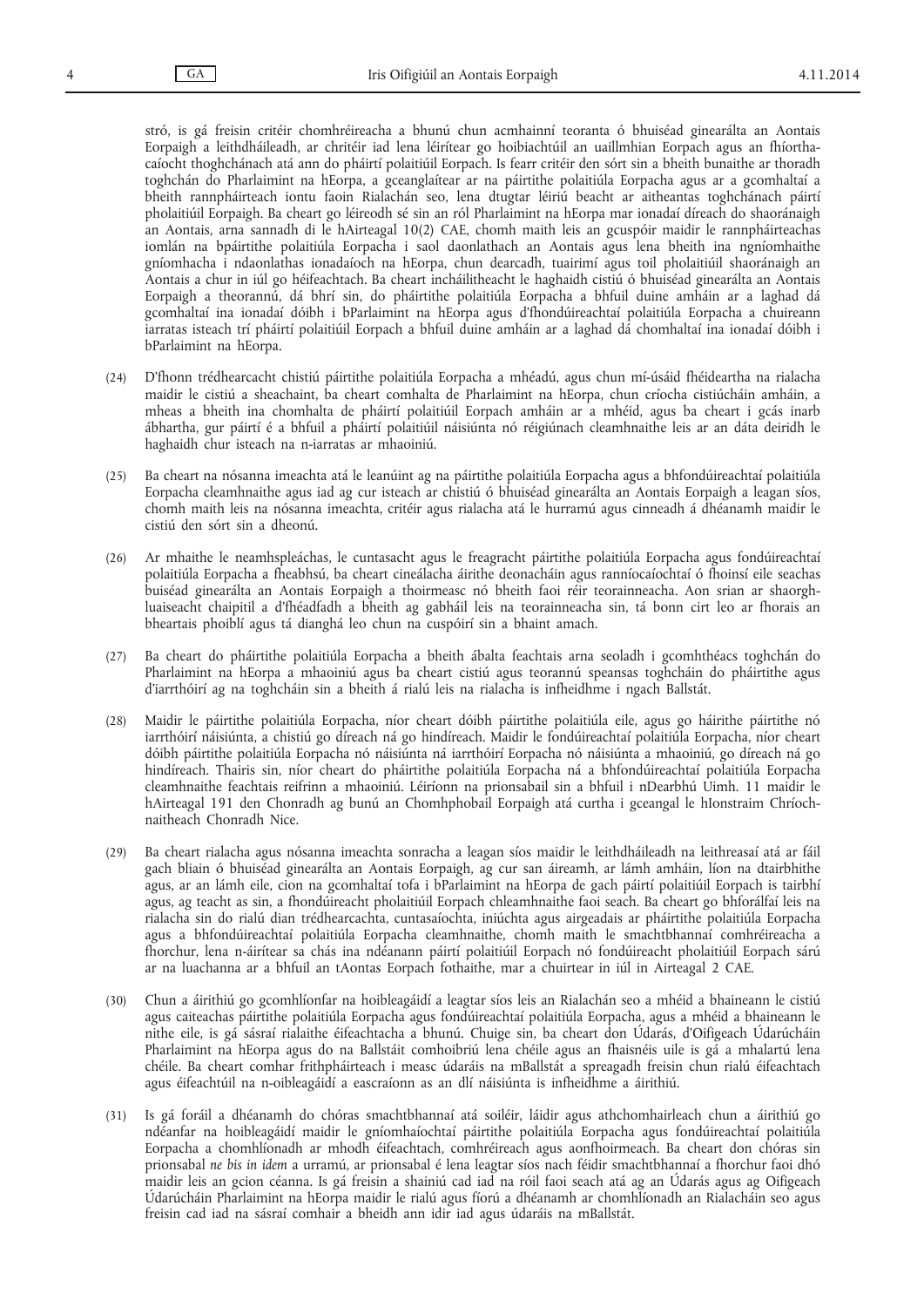(32) Ar mhaithe le cuidiú le feasacht pholaitiúil Eorpach a mhúscailt i measc na saoránach agus le trédhearcacht an phróisis thoghchánaigh Eorpaigh a chur chun cinn, féadfaidh páirtithe polaitiúla Eorpacha na naisc idir iad féin agus a bpáirtithe polaitiúla náisiúnta cleamhnaithe mar aon lena a n-iarrthóirí a chur in iúl do shaoránaigh le linn na dtoghchán do Pharlaimint na hEorpa.

(33) Ar chúiseanna trédhearcachta, agus chun grinnscrúdú agus cuntasacht dhaonlathach na bpáirtithe polaitiúla Eorpacha agus na bhfondúireachtaí polaitiúla Eorpacha a neartú, ba cheart go bhfoilseofaí faisnéis a meastar leas substaintiúil phoiblí a bheith ag gabháil léi, a bhaineann go háirithe lena reachtanna, lena gcomhaltas, lena ráitis airgeadais, lena ndeontóirí agus deonacháin, lena ranníocaíochtaí agus leis na deontais a fhaigheann siad ó bhuiséad ginearálta an Aontais Eorpaigh, chomh maith le faisnéis a bhaineann le cinntí a dhéanann an tÚdarás agus Oifigeach Údarúcháin Pharlaimint na hEorpa maidir le clárú, le cistiú agus le smachtbhannaí. Creat rialála a bhunú lena áirithiú go mbeidh an fhaisnéis sin ar fáil ag an bpobal, is é sin an bealach is éifeachtaí chun machaire comhréidh agus iomaíocht chothrom a áirithiú idir fórsaí polaitiúla, agus chun próisis thoghchánacha agus reachtacha atá oscailte, trédhearcach agus daonlathach a choinneáil ar siúl, agus ar an tslí sin muinín na saoránach agus na vótálaithe sa daonlathas ionadaíoch Eorpach a neartú agus, ar bhonn níos leithne, calaois agus mí-úsáidí cumhachta a chosc.

- (34) I gcomhréir le prionsabal na comhréireachta, níor cheart go mbeadh feidhm ag an oibleagáid i dtaca le céannacht deontóirí atá ina ndaoine nádúrtha a fhoilsiú maidir le deonacháin atá comhionann le EUR 1 500, nó níos lú ná sin, in aghaidh na bliana agus in aghaidh an deontóra. Thairis sin, níor cheart go mbeadh feidhm ag oibleagáid den sórt sin maidir le deonacháin ar mó a luach ná EUR 1 500 in aghaidh na bliana nó atá cothrom nó níos lú ná EUR 3 000 mura rud é go dtoilíonn an deontóir roimh ré i scríbhinn lena bhfoilsiú. Déantar leis na tairsí seo iarmhéid an chuntais a dhearbhú idir, ar thaobh amháin, an ceart bunúsach chun sonraí pearsanta a chosaint agus, ar an taobh eile, an leas poiblí dlisteanach maidir le trédhearcacht i ndáil le maoiniú páirtithe agus fondúireachtaí polaitiúla Eorpacha atá sna tairseacha sin, mar a léirítear i moltaí idirnáisiúnta chun éilliú i dtaca le maoiniú páirtithe nó fondúireachtaí polaitiúla a sheachaint. Trí dheonacháin atá os cionn EUR 3 000 in aghaidh na bliana agus in aghaidh an deontóra a nochtadh, ba cheart go bhfágfadh sé sin gur féidir grinnscrúdú agus rialú poiblí éifeachtach a dhéanamh ar an gcaidreamh idir deontóirí agus páirtithe polaitiúla Eorpacha. Chomh maith leis sin, i gcomhréir le prionsabal na comhréireachta, ba cheart faisnéis faoi dheonacháin a fhoilsiú go bliantúil, ach amháin le linn feachtas toghcháin do Pharlaimint na hEorpa nó i gcás deonachán is mó ná EUR 12 000 agus sna cásanna sonracha sin ba cheart iad a fhoilsiú go gasta.
- (35) Leis an Rialachán seo urramaítear na cearta bunúsacha agus comhlíontar na prionsabail atá cumhdaithe sa Chairt, go háirithe Airteagal 7 agus Airteagal 8 de ina ndearbhaítear go bhfuil an ceart ag gach duine go ndéanfar a shaol nó a saol príobháideach a urramú agus go ndéanfar na sonraí pearsanta a bhaineann leis nó léi a chosaint, agus ní mór an Rialachán seo a chur chun feidhme agus lánurraim á tabhairt do na cearta agus do na prionsabail sin.
- (36) Rialachán (CE) Uimh. 45/2001 ó Pharlaimint na hEorpa agus ón gComhairle (1), tá feidhm aige maidir leis an bpróiseáil sonraí pearsanta a dhéanann an tÚdarás, Parlaimint na hEorpa agus an coiste de dhaoine neamhspleácha oirirce i gcur i bhfeidhm an Rialacháin seo.
- (37) Treoir 95/46/CE ó Pharlaimint na hEorpa agus ón gComhairle (2), tá feidhm aici maidir le próiseáil sonraí pearsanta a déantar i gcur i bhfeidhm an Rialacháin seo.
- (38) Ar mhaithe leis an deimhneacht dhlíthiúil, is iomchuí a shoiléiriú gurb iad an tÚdarás, Parlaimint na hEorpa, na páirtithe polaitiúla Eorpacha agus na fondúireachtaí polaitiúla Eorpacha, na húdaráis náisiúnta atá inniúil chun rialú a dhéanamh ar ghnéithe a bhaineann le maoiniú páirtithe polaitiúla Eorpacha agus fondúireachtaí polaitiúla Eorpacha agus tríú páirtithe ábhartha eile dá dtagraítear nó dá bhforáiltear sa Rialachán seo a mheastar a bheith ina rialaitheoirí sonraí de réir de bhrí Rialachán (CE) Uimh. 45/2001 nó Threoir 95/46/CE. Is gá freisin an uastréimhse a shonrú a bhféadfaidh siad na sonraí pearsanta arna mbailiú chun críocha dhlíthiúlacht, rialtacht agus thrédhearcacht chistiú na bpáirtithe polaitiúla Eorpacha agus na bhfondúireachtaí polaitiúla Eorpacha a áirithiú a choinneáil lena linn. Ina gcáil mar rialaitheoirí sonraí, ní mór don Údarás, do Pharlaimint na hEorpa, do na páirtithe polaitiúla Eorpacha agus fondúireachtaí polaitiúla Eorpacha, do na húdaráis inniúla náisiúnta agus do na tríú páirtithe ábhartha na bearta iomchuí uile a dhéanamh chun oibleagáidí a fhorchuirtear le Rialachán (CE) Uimh. 45/2001 agus le Treoir 95/46/CE a chomhlíonadh, go háirithe na hoibleagáidí a bhaineann le dlíthiúlacht na próiseála, le slándáil na ngníomhaíochtaí próiseála, le soláthar faisnéise agus le cearta na ndaoine a mbaineann na sonraí leo rochtain a fháil ar a sonraí pearsanta, agus lena chur faoi deara a gcuid sonraí pearsanta a cheartú agus scriosadh.

<sup>(</sup> 1) Rialachán (CE) Uimh. 45/2001 ó Pharlaimint na hEorpa agus ón gComhairle an 18 Nollaig 2000 maidir le cosaint daoine aonair i ndáil le sonraí pearsanta a bheith á bpróiseáil ag institiúidí agus ag comhlachtaí an Chomhphobail agus maidir le saorghluaiseacht na sonraí sin (IO L 8, 12.1.2001, lch. 1).

<sup>(</sup> 2) Treoir 95/46/CE ó Pharlaimint na hEorpa agus ón gComhairle an 24 Deireadh Fómhair 1995 maidir le daoine aonair a chosaint i ndáil le sonraí pearsanta a phróiseáil agus maidir le saorghluaiseacht sonraí den sórt sin (IO L 281, 23.11.1995, lch. 31).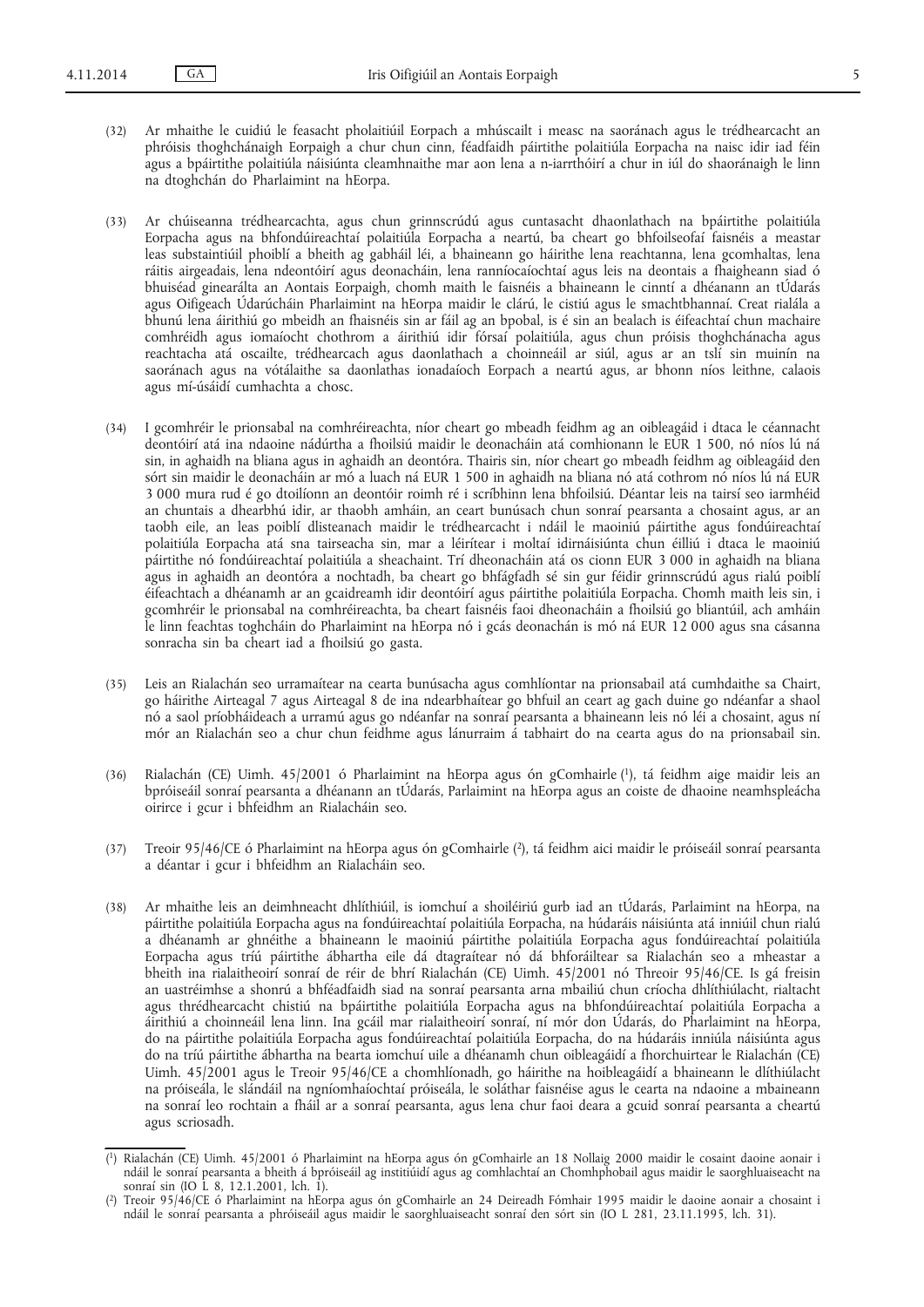- (39) Tá feidhm ag Caibidil III de Threoir 95/46/CE maidir le leigheasanna breithiúnacha, dliteanas agus smachtbhannaí i ndáil leis an bpróiseáil sonraí a dhéantar i gcur i bhfeidhm an Rialacháin seo. Ba cheart na húdaráis náisiúnta inniúla nó na tríú páirtithe ábhartha a bheith faoi dhliteanas i gcomhréir leis an dlí náisiúnta is infheidhme maidir le haon damáiste a dhéanann siad. Sa bhreis air sin, ba cheart do na Ballstáit a áirithiú go mbeidh na húdaráis náisiúnta inniúla nó na tríú páirtithe ábhartha faoi réir smachtbhannaí iomchuí i leith sáruithe ar an Rialachán seo.
- (40) An tacaíocht theicniúil a thugann Parlaimint na hEorpa do pháirtithe polaitiúla Eorpacha, ba cheart í a bheith bunaithe ar phrionsabal na córa comhionainne, ba cheart í a sholáthar in aghaidh sonraisc agus íocaíochta agus ba cheart í a bheith faoi réir tuarascála poiblí rialta.
- (41) Ba cheart faisnéis lárnach maidir le cur i bhfeidhm an Rialacháin seo a bheith ar fáil go poiblí ar shuíomh gréasáin tiomnaithe.
- (42) Cuideoidh rialú breithiúnach arna dhéanamh ag Cúirt Bhreithiúnais an Aontais Eorpaigh le cur i bhfeidhm ceart an Rialacháin seo a áirithiú. Ba cheart forálacha a dhéanamh freisin a thabharfadh cead do pháirtithe polaitiúla Eorpacha nó d'fhondúireachtaí polaitiúla Eorpacha éisteacht a fháil agus bearta ceartaitheacha a dhéanamh sula ndéantar smachtbhanna a fhorchur orthu.
- (43) Ba cheart do na Ballstáit a áirithiú go bhfuil na forálacha náisiúnta fabhrach chun an Rialachán seo a chur i bhfeidhm go héifeachtach.
- (44) Ba cheart dóthain ama a thabhairt do na Ballstáit le forálacha a ghlacadh lena ndéanfaí cur i bhfeidhm rianúil agus éifeachtúil an Rialacháin seo a áirithiú. Ba cheart, dá bhrí sin, foráil a dhéanamh d'idirthréimhse idir teacht i bhfeidhm an Rialacháin seo agus a chur i bhfeidhm.
- (45) Chuathas i gcomhairle leis an Maoirseoir Eorpach ar Chosaint Sonraí agus ghlac sé tuairim (1).
- (46) I bhfianaise an ghá atá le hathruithe agus breisithe suntasacha a chur leis na rialacha agus na nósanna imeachta is infheidhme maidir le páirtithe polaitiúla agus fondúireachtaí polaitiúla ar an leibhéal Eorpach, ba cheart Rialachán (CE) Uimh. 2004/2003 a aisghairm,

TAR ÉIS AN RIALACHÁN SEO A GHLACADH:

#### CAIBIDIL I

# **FORÁLACHA GINEARÁLTA**

## *Airteagal 1*

#### **Ábhar**

Leagtar síos sa Rialachán seo na coinníollacha lena rialaítear reacht agus cistiú páirtithe polaitiúla ar an leibhéal Eorpach ("páirtithe polaitiúla Eorpacha") agus fondúireachtaí polaitiúla ar an leibhéal Eorpach ("fondúireachtaí polaitiúla Eorpacha").

#### *Airteagal 2*

#### **Sainmhínithe**

Chun críocha an Rialacháin seo:

- (1) ciallaíonn "páirtí polaitiúil" comhlachas de shaoránaigh:
	- a shaothraíonn cuspóirí polaitiúla, agus
	- a aithnítear i ndlíchóras Ballstáit amháin ar a laghad, nó atá bunaithe i gcomhréir leis an dlíchóras sin;
- (2) ciallaíonn "comhaontas polaitiúil" comhar struchtúrtha idir páirtithe polaitiúla agus/nó saoránaigh;
- (3) ciallaíonn "páirtí polaitiúil Eorpach" comhaontas polaitiúil a shaothraíonn cuspóirí polaitiúla agus atá cláraithe leis an Údarás um páirtithe agus fondúireachtaí polaitiúla Eorpacha a bhunaítear le hAirteagal 6, i gcomhréir leis na coinníollacha agus na nósanna imeachta a leagtar síos sa Rialachán seo;
- (4) ciallaíonn "fondúireacht pholaitiúil Eorpach" eintiteas atá cleamhnaithe go foirmiúil le páirtí polaitiúil Eorpach, atá cláraithe leis an Údarás i gcomhréir leis na coinníollacha agus na nósanna imeachta a leagtar síos sa Rialachán seo, agus a dhéanann trína gníomhaíochtaí, faoi réir bhrí na n-aidhmeanna agus na luachanna bunúsacha a shaothraíonn an tAontas Eorpach, bonn taca a thabhairt do chuspóirí an pháirtí pholaitiúil Eorpaigh, agus na cuspóirí sin a chomhlánú, trí cheann amháin nó roinnt de na cúraimí seo a leanas a chur i gcrích:
	- (a) an díospóireacht faoi shaincheisteanna beartais phoiblí Eorpaigh agus próiseas an lánpháirtithe Eorpaigh a bhreathnú, a anailísiú agus cur léi;

<sup>(</sup> 1) IO C 253, 3.9.2013, lch. 12.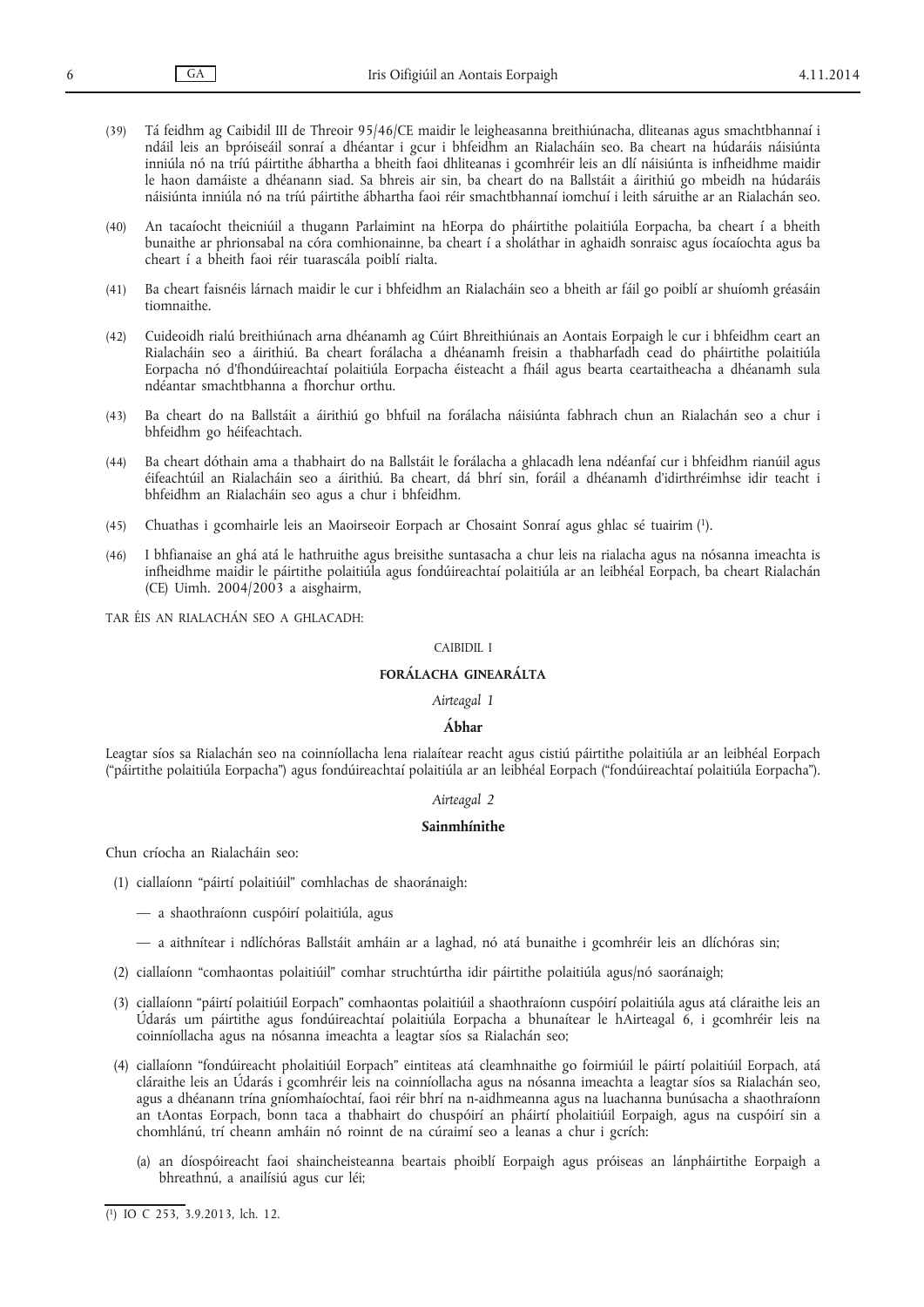- (b) gníomhaíochtaí atá nasctha le saincheisteanna beartais phoiblí Eorpaigh a fhorbairt, amhail seimineáir, oiliúint, comhdhálacha agus staidéir ar na saincheisteanna sin idir geallsealbhóirí ábhartha, lena n-áirítear eagraíochtaí óige agus ionadaithe eile na sochaí sibhialta, iad a eagrú agus tacú leo;
- (c) comhar a fhorbairt chun daonlathas, lena n-áirítear daonlathas i dtríú tíortha, a chur chun cinn;
- (d) fónamh mar chreat le haghaidh fondúireachtaí polaitiúla náisiúnta, acadóirí agus gníomhaithe ábhartha eile oibriú le chéile ar an leibhéal Eorpach;
- (5) ciallaíonn "parlaimint réigiúnach" nó "tionól réigiúnach" comhlacht a bhfuil sainordú toghchánach réigiúnach ag a chomhaltaí nó atá cuntasach go polaitiúil do thionól tofa;
- (6) ciallaíonn "cistiú ó bhuiséad ginearálta an Aontais Eorpaigh" deontas a dhámhtar i gcomhréir le Teideal VI de Chuid a hAon nó ranníocaíocht a dhámhtar i gcomhréir le Teideal VIII de Chuid Dó de Rialachán (AE, Euratom) Uimh. 966/2012 ó Pharlaimint na hEorpa agus ón gComhairle (1) ("an Rialachán Airgeadais");
- (7) ciallaíonn "deonachán" aon tairiscint d'airgead tirim, aon tairiscint chomhchineáil, aon earraí, seirbhísí (lena n-áirítear iasachtaí) agus/nó oibreacha a sholáthar faoi bhun luach an mhargaidh chomh maith le hidirbheart ar bith eile arb ionann iad agus buntáiste eacnamaíoch don pháirtí polaitiúil Eorpach nó don fhondúireacht pholaitiúil Eorpach lena mbaineann, cé is moite de ranníocaíochtaí ó chomhaltaí agus de ghnáthghníomhaíochtaí polaitiúla a dhéanann daoine aonair ar bhonn saorálach;
- (8) ciallaíonn "ranníocaíocht ó chomhaltaí" aon íocaíocht in airgead tirim, lena n-áirítear táillí comhaltais, nó aon ranníocaíocht comhchineáil, nó aon earraí, seirbhísí (lena n-áirítear iasachtaí) nó oibreacha a sholáthar faoi bhun luach an mhargaidh agus/nó le hidirbheart ar bith eile arb ionann é agus buntáiste eacnamaíoch don pháirtí polaitiúil Eorpach nó don fhondúireacht pholaitiúil Eorpach lena mbaineann, nuair is é an páirtí polaitiúil Eorpach nó an fhondúireacht pholaitiúil Eorpach nó duine dá gcuid comhaltaí faoi seach a sholáthraíonn é, cé is moite de ghnáthghníomhaíochtaí polaitiúla a dhéanann daoine aonair ar bhonn saorálach;
- (9) chun críocha Airteagal 20 agus Airteagal 27, ciallaíonn "buiséad bliantúil" méid iomlán an chaiteachais i mbliain ar leith amhail mar a thuairiscítear i ráitis airgeadais bhliantúla an pháirtí pholaitiúil Eorpaigh nó na fondúireachta polaitiúla Eorpaí lena mbaineann;
- (10) ciallaíonn "Pointe Teagmhála Náisiúnta" ceann de na pointí idirchaidrimh ainmnithe le haghaidh saincheisteanna a bhaineann leis an mbunachar sonraí lárnach maidir le heisiamh dá dtagraítear in Airteagal 108 den Rialacháin Airgeadais agus in Airteagal 144 de Rialachán Tarmligthe (AE) Uimh. 1268/2012 ón gCoimisiún (2), nó aon duine nó daoine eile atá ainmnithe go sonrach ag na húdaráis ábhartha sna Ballstáit chun faisnéis a mhalartú i gcur i bhfeidhm an Rialacháin seo;
- (11) ciallaíonn "suíomh" an suíomh ina bhfuil a riarachán lárnach ag an bpáirtí polaitiúil Eorpach nó ag an bhfondúireacht pholaitiúil Eorpach;
- (12) ciallaíonn "sáruithe comhthráthacha" dhá shárú nó níos mó a dhéantar mar chuid den ghníomhaíocht neamhdhleathach chéanna;
- (13) ciallaíonn "athshárú" sárú a rinneadh laistigh de thréimhse cúig bliana ó forchuireadh smachtbhanna ar dhéantóir an tsáraithe as cion den chineál céanna

## CAIBIDIL II

# **REACHT DO PHÁIRTITHE POLAITIÚLA EORPACHA AGUS D'FHONDÚIREACHTAÍ POLAITIÚLA EORPACHA**

## *Airteagal 3*

# **Coinníollacha maidir le clárú**

- 1. Beidh comhaontas polaitiúil i dteideal clárú mar pháirtí polaitiúil Eorpach faoi réir na gcoinníollacha seo a leanas:
- (a) ní mór go mbeadh a shuíomh i mBallstát de réir mar a thugtar le fios ina reachtanna,
- (b) ní mór dó nó dá chuid comhaltaí a bheith ionadaithe, in aon cheathrú de na Ballstáit ar a laghad, ag comhaltaí Pharlaimint na hEorpa, Pharlaimintí náisiúnta, Pharlaimintí réigiúnacha nó thionóil réigiúnacha, nó

ní mór go mbeadh faighte aige nó ag a bhallpháirtithe, in aon cheathrú de na Ballstáit ar a laghad, trí faoin gcéad ar a laghad de na vótaí a caitheadh i ngach ceann de na Ballstáit sin ag na toghcháin is deireanaí do Pharlaimint na hEorpa;

<sup>(</sup> 1) Rialachán (AE, Euratom) Uimh. 966/2012 ó Pharlaimint na hEorpa agus ón gComhairle an 25 Deireadh Fómhair 2012 maidir leis na rialacha airgeadais is infheidhme i ndáil le buiséad ginearálta an Aontais agus lena n-aisghairtear Rialachán (CE, Euratom) Uimh. 1605/2002 ón gComhairle (IO L 298, 26.10.2012, lch. 1).

<sup>(</sup> 2) Rialachán Tarmligthe (AE) Uimh. 1268/2012 ón gCoimisiún an 29 Deireadh Fómhair 2012 maidir le rialacha chur i bhfeidhm Rialachán (AE, Euratom) Uimh. 966/2012 ó Pharlaimint na hEorpa agus ón gComhairle maidir leis na rialacha airgeadais is infheidhme i ndáil le buiséad ginearálta an Aontais (IO L 362, 31.12.2012, lch. 1).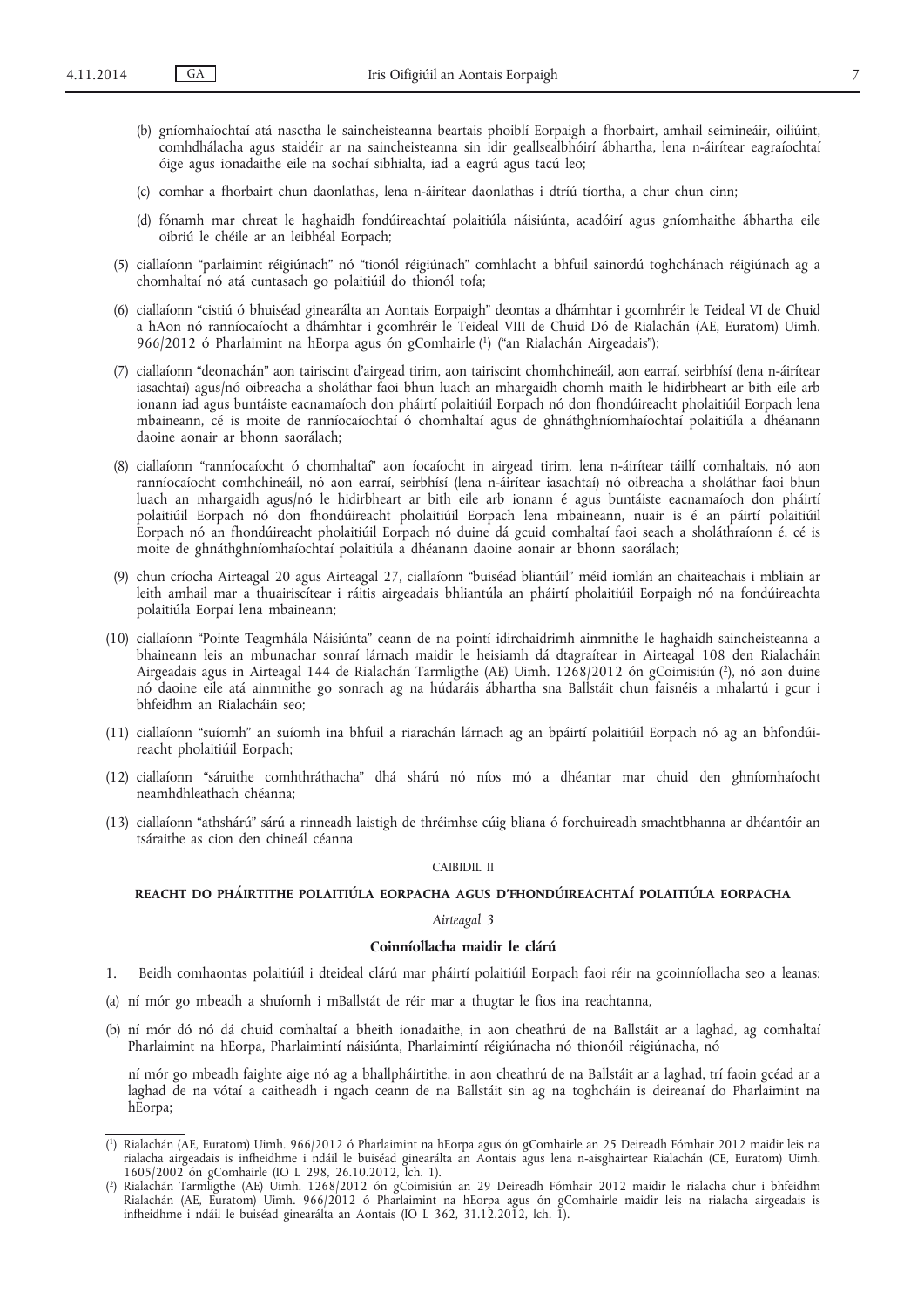- (c) ní mór go gcomhlíonfadh sé, go háirithe ina chlár agus ina ghníomhaíochtaí, na luachanna ar a bhfuil an tAontas Eorpach fothaithe mar a chuirtear in iúl in Airteagal 2 CAE, eadhon, meas ar dhínit an duine, ar an tsaoirse, ar an daonlathas, ar an gcomhionannas, ar an smacht reachta agus meas ar chearta an duine, lena n-áirítear na cearta atá ag daoine ar de ghrúpaí mionlaigh iad;
- (d) ní mór dó nó dá chomhaltaí páirt a bheith glactha aige nó acu i dtoghcháin do Pharlaimint na hEorpa, nó a rún a chur in iúl go poiblí go bhfuil sé beartaithe acu páirt a ghlacadh sna chéad toghcháin eile do Pharlaimint na hEorpa; agus
- (e) ní fhéadfaidh sé spriocanna brabúis a shaothrú.
- 2. Beidh iarratasóir i dteideal clárú mar pháirtí polaitiúil Eorpach faoi réir na gcoinníollacha seo a leanas:
- (a) ní mór dó a bheith cleamhnaithe le páirtí polaitiúil Eorpach atá cláraithe i gcomhréir leis na coinníollacha agus na nósanna imeachta a leagtar síos sa Rialachán seo;
- (b) ní mór go mbeadh a shuíomh i mBallstát de réir mar a thugtar le fios ina reachtanna;
- (c) ní mór go gcomhlíonfadh sé, go háirithe ina chlár agus ina ghníomhaíochtaí, na luachanna ar a bhfuil an tAontas Eorpach fothaithe mar a chuirtear in iúl in Airteagal 2 CAE, eadhon, meas ar dhínit an duine, ar an tsaoirse, ar an daonlathas, ar an gcomhionannas, ar an smacht reachta agus meas ar chearta an duine, lena n-áirítear na cearta atá ag daoine ar de ghrúpaí mionlaigh iad;
- (d) ní mór dá chuspóirí a bheith ag comhlánú cuspóirí an pháirtí pholaitiúil Eorpaigh a bhfuil sé cleamhnaithe go foirmiúil leis;
- (e) ní mór go mbeadh a chomhlacht rialaithe comhdhéanta de chomhaltaí ó aon cheathrú de na Ballstáit ar a laghad; agus
- (f) ní fhéadfaidh sé spriocanna brabúis a shaothrú.

3. Ní féidir le páirtí polaitiúil Eorpach ach aon fhondúireacht pholaitiúil Eorpach amháin a bheith cleamhnaithe go foirmiúil leis. Déanfaidh gach páirtí polaitiúil Eorpach agus gach fondúireacht pholaitiúil Eorpach chleamhnaithe a áirithiú go ndéantar deighilt idir a mbainistíocht ó lá go lá, a struchtúir rialaithe agus a gcuntais airgeadais faoi seach.

#### *Airteagal 4*

### **Rialachas páirtithe polaitiúla Eorpacha**

1. Déanfaidh reachtanna páirtí pholaitiúil Eorpaigh an dlí is infheidhme sa Bhallstát ina bhfuil a shuíomh a chomhlíonadh agus áireofar sna reachtanna sin forálacha a chuimsíonn an méid seo a leanas ar a laghad:

- (a) a ainm agus a lógó, nach mór gur féidir é a idirdhealú go soiléir ó ainm agus lógó aon pháirtí pholaitiúil Eorpaigh nó aon fhondúireachta polaitiúla Eorpaí atá ann cheana;
- (b) seoladh a shuímh;
- (c) clár polaitiúil ina bhfuil a aidhm agus a chuspóirí leagtha amach;
- (d) ráiteas, i gcomhréir le pointe (e) d'Airteagal 3(1), nach bhfuil sé ag dul sa tóir ar spriocanna brabúis;
- (e) i gcás inarb ábhartha, ainm a fhondúireachta polaitiúla cleamhnaithe agus tuairisc ar an gcaidreamh foirmiúil atá eatarthu;
- (f) a eagar agus nósanna imeachta riaracháin agus airgeadais, ina sonraítear go háirithe na comhlachtaí agus na hoifigí a shealbhaíonn cumhachtaí riaracháin, airgeadais agus ionadaíochta dlíthiúla mar aon leis na rialacha maidir leis na cuntais bhliantúla a bhunú, a fhormheas agus a fhíorú; agus
- (g) an nós imeachta inmheánach a bheidh le leanúint i gcás ina dtarlaíonn a dhíscaoileadh deonach mar pháirtí polaitiúil Eorpach.

2. Áireofar i reachtanna páirtí pholaitiúil Eorpaigh forálacha maidir le heagar inmheánach an pháirtí a chuimsíonn an méid seo a leanas ar a laghad:

- (a) rialacha mionsonraithe maidir le ligean isteach, éirí as oifig agus eisiamh a chomhaltaí, agus beidh liosta de na ballpháirtithe i gceangal leis na reachtanna;
- (b) na cearta agus na dualgais a gabhann le gach cineál comhaltais agus na cearta vótála ábhartha;
- (c) cumhachtaí, freagrachtaí agus comhdhéanamh a chomhlachtaí rialaithe, á shonrú le haghaidh gach ceann díobh na critéir chun iarrthóirí a roghnú agus na rialacha mionsonraithe dá gceapadh agus dá ndífhostú;
- (d) a phróisis chinnteoireachta inmheánacha go háirithe na nósanna imeachta vótála agus na ceanglais chóraim;
- (e) a chur chuige maidir le trédhearcacht, go sonrach i ndáil le leabharchoimeád, le cuntais agus deonacháin, le príobháideachas agus le cosaint sonraí pearsanta; agus
- (f) an nós imeachta inmheánach chun a reachtanna a leasú.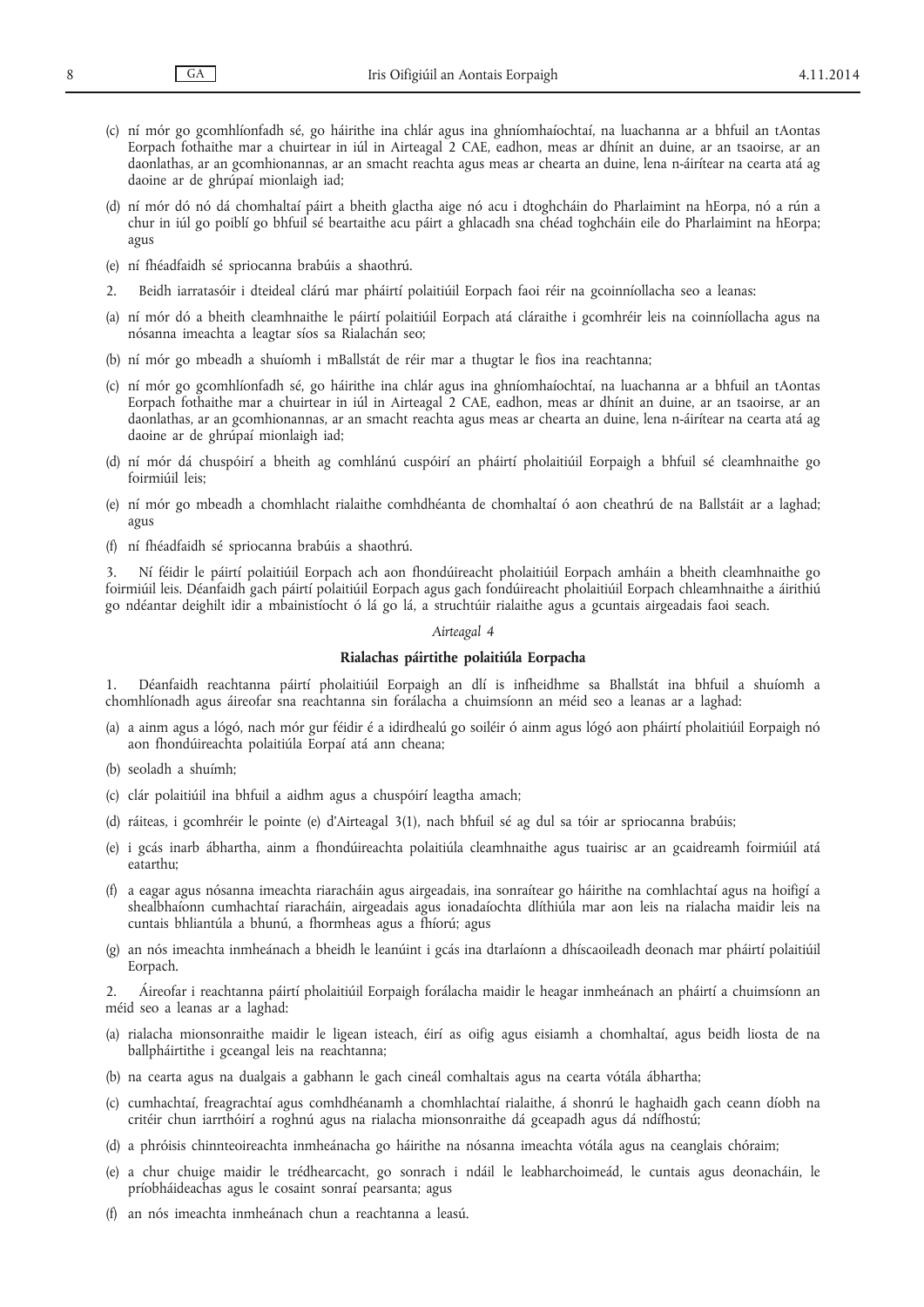3. Féadfaidh Ballstát an tsuímh ceanglais bhreise a fhorchur i leith na reachtanna, ar choinníoll nach bhfuil na ceanglais bhreise sin ar neamhréir leis an Rialachán seo.

## *Airteagal 5*

# **Rialachas fondúireachtaí polaitiúla Eorpacha**

1. Déanfaidh reachtanna fondúireachta polaitiúla Eorpaí an dlí is infheidhme sa Bhallstát ina bhfuil a suíomh a chomhlíonadh agus áireofar sna reachtanna sin forálacha a chuimsíonn an méid seo a leanas ar a laghad:

- (a) a hainm agus a lógó, nach mór gur féidir é a idirdhealú go soiléir ó ainm agus lógó aon pháirtí pholaitiúil Eorpaigh nó aon fhondúireachta polaitiúla Eorpaí atá ann cheana;
- (b) seoladh a suímh;
- (c) tuairisc ar a cuspóirí agus ar a haidhm, nach mór dóibh bheith comhoiriúnach leis na cúraimí a liostaítear i bpointe (4) d'Airteagal 2;
- (d) ráiteas, i gcomhréir le pointe (f) d'Airteagal 3(2), nach bhfuil siad ag saothrú spriocanna brabúis;
- (e) ainm an pháirtí pholaitiúil Eorpaigh a bhfuil sí cleamhnaithe go díreach leis, agus tuairisc ar an gcaidreamh foirmiúil atá eatarthu;
- (f) liosta dá comhlachtaí, á shonrú le haghaidh gach ceann díobh a chumhachtaí, a fhreagrachtaí agus a chomhdhéanamh, lena n-áirítear na rialacha mionsonraithe do cheapadh agus do dhífhostú chomhaltaí agus bainisteoirí na gcomhlachtaí sin;
- (g) a heagar agus nósanna imeachta riaracháin agus airgeadais, ina sonraítear go háirithe na comhlachtaí agus na hoifigí a shealbhaíonn cumhachtaí riaracháin, airgeadais agus ionadaíochta dlíthiúla mar aon leis na rialacha maidir leis na cuntais bhliantúla a bhunú, a fhormheas agus a fhíorú;
- (h) an nós imeachta inmheánach chun a reachtanna a leasú; agus
- (i) an nós imeachta inmheánach a bheidh le leanúint i gcás ina dtarlaíonn a díscaoileadh deonach mar fhondúireacht pholaitiúil Eorpach.

2. Féadfaidh Ballstát an tsuímh ceanglais bhreise a fhorchur i leith na reachtanna, ar choinníoll nach bhfuil na ceanglais bhreise sin ar neamhréir leis an Rialachán seo.

#### *Airteagal 6*

## **Údarás um Páirtithe Polaitiúla Eorpacha agus um Fondúireachtaí Polaitiúla Eorpacha**

1. Déantar Údarás um Páirtithe Polaitiúla Eorpacha agus um Fondúireachtaí Polaitiúla Eorpacha ("an tÚdarás") a bhunú leis seo ar mhaithe le clárú, rialú agus forchur smachtbhannaí i ndáil le páirtithe polaitiúla Eorpacha agus fondúireachtaí polaitiúla Eorpacha.

2. Beidh pearsantacht dhlítheanach ag an Údarás. Beidh sé neamhspleách agus déanfaidh sé a chuid feidhmeanna a fheidhmiú i lánchomhlíonadh an Rialacháin seo.

Is é an tÚdarás a dhéanfaidh cinneadh maidir le páirtithe polaitiúla Eorpacha agus fondúireachtaí polaitiúla Eorpacha a chlárú agus a dhíchlárú i gcomhréir leis na nósanna imeachta agus na coinníollacha a leagtar síos sa Rialachán seo. Sa bhreis air sin, déanfaidh an tÚdarás a fhíorú go tráthrialta go bhfuil na coinníollacha maidir le clárú a leagtar síos in Airteagal 3 agus na forálacha maidir le rialachas a leagtar amach i gcomhréir le pointe (a), pointe (b) agus pointe (d) go pointe (f) d'Airteagal 4(1) agus le pointe (a) go pointe (e) agus pointe (g) d'Airteagal 5(1) á gcomhlíonadh i gcónaí ag na páirtithe polaitiúla Eorpacha agus ag na fondúireachtaí polaitiúla Eorpacha atá cláraithe.

Ina chinntí, tabharfaidh an tÚdarás lánaird ar an gceart bunúsach um shaoirse comhlachais agus ar an ngá atá le hiolrachas páirtithe polaitiúla san Eoraip a áirithiú.

Is é a Stiúrthóir a dhéanfaidh ionadaíocht ar an Údarás agus is é a dhéanfaidh cinntí uile an Údaráis thar a cheann.

3. Ar bhonn tograí arna ndéanamh ag coiste roghnúcháin a bheidh comhdhéanta d'Ard-Rúnaithe Pharlaimint na hEorpa, na Comhairle agus an Choimisiúin(dá dtagraítear go comhpháirteach mar "an t-údarás ceapacháin"), agus tar éis glao oscailte ar iarrthóirí, déanfaidh na hinstitiúidí sin, de thoil a chéile, Stiúrthóir an Údaráis a cheapadh ar feadh téarma neamh-inathnuaite cúig bliana.

Déanfar Stiúrthóir an Údaráis a roghnú ar bhonn a chuid nó a cuid cáilíochtaí pearsanta agus proifisiúnta. Ní comhalta de chuid Pharlaimint na hEorpa a bheidh ann nó inti, ní shealbhóidh sé nó sí aon sainordú toghchánacha ná ní bheidh sé nó sí ina fhostaí nó ina fostaí reatha ná ina iarfhostaí nó ina hiarfhostaí de pháirtí polaitiúil Eorpach nó d'fhondúireacht pholaitiúil Eorpach. Ní bheidh aon choinbhleacht leasa i gceist leis an Stiúrthóir a cheapfar idir a chuid dualgas mar Stiúrthóir an Údaráis agus aon dualgais oifigiúla eile, go háirithe a mhéid a bhaineann le cur i bhfeidhm fhorálacha an Rialacháin seo.

I gcás folúntas a thagann ann de bharr éirí as oifig, scoir, dífhostaithe nó báis, líonfar é i gcomhréir leis an nós imeachta chéanna.

I gcás ina ndéanfar Stiúrthóir nua a cheapadh ar an ngnáthbhealach nó i gcás ina n-éireoidh an Stiúrthóir as oifig dá dheoin nó dá deoin féin, leanfaidh an Stiúrthóir dá chuid nó dá cuid feidhmeanna go dtí go bhfuil an duine atá le teacht ina áit nó ina háit tosaithe ar a chúraimí nó ar a cúraimí.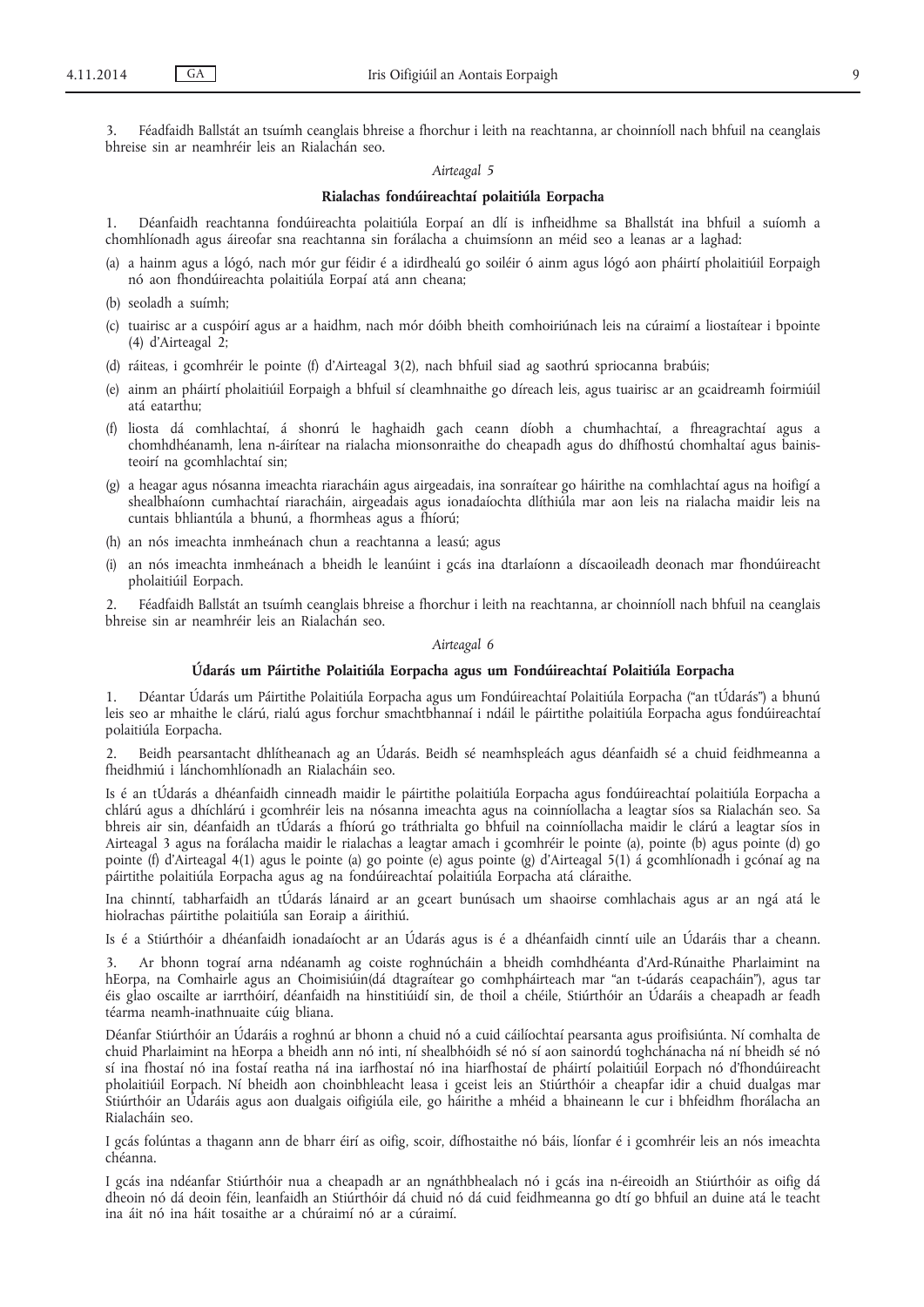Más rud é nach gcomhlíonann Stiúrthóir an Údaráis a thuilleadh na coinníollacha atá riachtanach do chomhall a chuid nó a cuid dualgas, féadfar é nó í a dhífhostú ar chomhthoil phéire ar a laghad de na trí institiúid dá dtagraítear sa chéad fhomhír agus ar bhonn tuarascála arna tarraingt suas ag an gcoiste roghnúcháin dá dtagraítear sa chéad fhomhír, bíodh an tuarascáil sin tarraingthe suas ar thionscnamh an choiste féin nó arna iarraidh sin ag aon cheann de na trí institiúid.

Beidh Stiúrthóir an Údaráis neamhspleách i gcomhall a chuid nó a cuid dualgas. Nuair a bhíonn an Stiurthóir ag gníomhú thar ceann an Údaráis, ní iarrfaidh sé nó sí teagasc ná ní ghlacfaidh sé nó sí teagasc ó aon institiúid nó rialtas ná ó aon chomhlacht, oifig nó gníomhaireacht. Staonfaidh Stiúrthóir an Údaráis ó aon ghníomh atá ar neamhréir le nádúr a chuid nó a cuid dualgas.

A mhéid a bhaineann leis an Stiúrthóir, déanfaidh Parlaimint na hEorpa, an Chomhairle agus an Coimisiún na cumhachtaí a thugtar don údarás ceapacháin le Rialacháin Foirne Oifigigh an Aontais Eorpaigh (agus Coinníollacha Fostaíochta Sheirbhísigh Eile de chuid an Aontais) a leagtar síos i Rialachán (CEE, Euratom, CEGC) Uimh. 259/68 (1) a fheidhmiú go comhpháirteach. Gan dochar do chinntí maidir le ceapadh agus dífhostú, féadfaidh na trí institiúid a chomhaontú feidhmiú cuid de na cumhachtaí eile a thugtar don údarás ceapacháin, nó iad uile, a chur ar iontaoibh ceachtar de na hinstitiúidí féin.

Féadfaidh an t-údarás ceapacháin cúraimí eile a shannadh ar an Stiúrthóir, ar choinníoll nach bhfuil na cúraimí sin ar neamhréir leis an ualach oibre a eascraíonn as a chuid nó a cuid dualgas mar Stiúrthóir don Údarás agus nach dóigh go gcruthóidh sé aon choinbhleacht leasa nó nach dóigh go gcuirfidh sé neamhspleáchas iomlán an Stiúrthóra i mbaol.

4. Beidh suíomh fisiceach an Údaráis i bParlaimint na hEorpa, agus soláthróidh an Pharlaimint na hoifigí is gá agus na saoráidí tacaíochta riaracháin is gá don Údarás.

5. Tabharfaidh foireann ó cheann amháin nó níos mó d'institiúidí an Aontais cúnamh do Stiúrthóir an Údaráis. Nuair a bheidh siad ag obair don Údarás, gníomhóidh an fhoireann sin faoi údarás aonair Stiúrthóir an Údaráis.

Ní fhéadfaidh a bheith mar thoradh ar roghnú na foirne go mbeadh an baol ann go gcruthófaí coinbhleacht leasa idir dualgais an Údaráis agus aon dualgais oifigiúla eile, agus staonfaidh an fhoireann ó aon ghníomh atá ar neamhréir le nádúr a gcuid dualgas.

6. Déanfaidh an tÚdarás comhaontuithe a thabhairt i gcrích le Parlaimint na hEorpa, agus más iomchuí le hinstitiúidí eile, maidir le haon socruithe riaracháin atá riachtanach chun go gcomhlíonfadh an tÚdarás a chuid cúraimí, go háirithe comhaontuithe maidir le foireann, le seirbhísí agus le tacaíocht arna cur ar fáil de bhun mhír 4, mhír 5 agus mhír 8.

7. Déanfar na leithreasaí do chaiteachas an Údaráis a sholáthar faoi Theideal ar leithligh sa Roinn do Pharlaimint na hEorpa de bhuiséad ginearálta an Aontais Eorpaigh. Beidh na leithreasaí leordhóthanach chun oibriú iomlán agus neamhspleách an Údaráis a áirithiú. Déanfaidh an Stiúrthóir dréachtphlean buiséadach don Údarás a chur faoi bhráid Pharlaimint na hEorpa agus poibleofar an dréachtphlean sin. Déanfaidh Parlaimint na hEorpa dualgais Oifigigh Údaraithe i ndáil leis na leithreasaí sin a tharmligean chuig Stiúrthóir an Údaráis.

8. Beidh feidhm ag Rialachán Uimh. 1 ón gComhairle (2) maidir leis an Údarás.

Soláthróidh Lárionad Aistriúcháin Chomhlachtaí an Aontais Eorpaigh na seirbhísí aistriúcháin a theastóidh chun go bhfeidhmeoidh an tÚdarás agus an Clár.

9. Déanfaidh an tÚdarás agus Oifigeach Údarúcháin Pharlaimint na hEorpa an fhaisnéis uile atá riachtanach d'fhorghníomhú a gcuid freagrachtaí faoi seach faoin Rialachán seo a chomhroinnt lena chéile.

10. Déanfaidh an Stiúrthóir tuarascáil maidir le gníomhaíochtaí an Údaráis a thíolacadh go bliantúil chuig Parlaimint na hEorpa, don Chomhairle agus don Choimisiún.

11. Déanfaidh Cúirt Bhreithiúnais an Aontais Eorpaigh léirmheas ar dhlíthiúlacht chinntí an Údaráis i gcomhréir le hAirteagal 263 CFAE agus beidh dlínse aici i ndíospóidí maidir leis an gcúiteamh i ndamáiste a raibh an tÚdarás ina shiocair leis i gcomhréir le hAirteagail 268 agus 340 CFAE. Más rud é go mainníonn an tÚdarás cinneadh a dhéanamh i gcás ina bhfuil sé de cheangal air leis an Rialachán seo é sin a dhéanamh, féadfar caingean i gcoinne neamhghnímh a thabhairt os comhair Chúirt Bhreithiúnais an Aontais Eorpaigh i gcomhréir le hAirteagal 265 CFAE.

<sup>(</sup> 1) IO L 56, 4.3.1968, lch. 1.

<sup>(</sup> 2) Rialachán Uimh. 1 ón gComhairle an 15 Aibreán 1958 ag cinneadh na dteangacha atá le húsáid ag Comhphobal Eacnamaíochta na hEorpa (IO 17, 6.10.1958, lch. 385).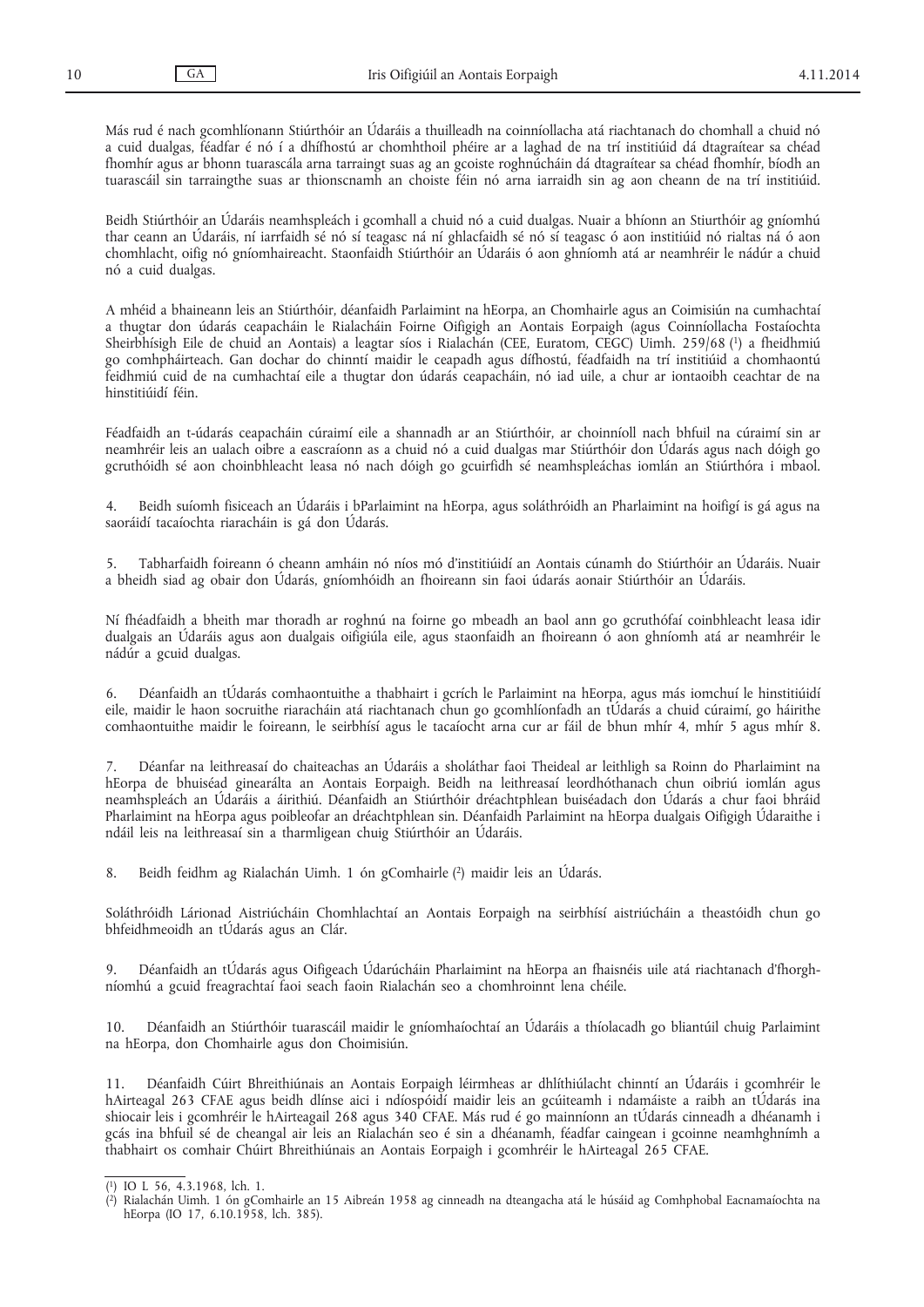#### *Airteagal 7*

#### **Clár do Pháirtithe agus Fondúireachtaí Polaitiúla Eorpacha**

1. Déanfaidh an tÚdarás Clár do pháirtithe polaitiúla Eorpacha agus d'fhondúireachtaí polaitiúla Eorpacha a bhunú agus a bhainistiú. Beidh faisnéis ón gClár ar fáil ar líne i gcomhréir le hAirteagal 32.

2. Chun feidhmiú rianúil an Chláir a áirithiú, cumhachtófar don Choimisiún gníomhartha tarmligthe a ghlacadh i gcomhréir le hAirteagal 36, agus laistigh de raon feidhme fhorálacha ábhartha an Rialacháin seo, a bhaineann leis an méid seo a leanas:

- (a) an fhaisnéis agus na doiciméid tacaíochta atá ar seilbh an Údaráis agus arb é an Clár a bheidh ina thaisclann inniúil dóibh, ar a n-áireofar reachtanna páirtí pholaitiúil Eorpaigh nó fondúireachta polaitiúla Eorpaí, doiciméid ar bith eile a thíolactar mar chuid d'iarratais ar chlárú i gcomhréir le hAirteagal 8(2), doiciméid ar bith a fuarthas ó Bhallstát an tsuímh amhail dá dtagraítear in Airteagal 15(2), agus faisnéis maidir le céannacht na ndaoine ar comhaltaí iad de chomhlachtaí nó a shealbhaíonn oifigí ag a bhfuil cumhachtaí riaracháin, airgeadais agus ionadaíochta dlíthiúla, amhail dá dtagraítear i bpointe (f) d'Airteagal 4(1) agus i bpointe (g) d'Airteagal 5(1);
- (b) ábhair ón gClár amhail dá dtagraítear i bpointe (a) den mhír seo arb é an Clár a bheidh inniúil chun dlíthiúlacht a dheimhniú de réir mar a bhunaíonn an tÚdarás é de bhun a inniúlachtaí faoin Rialachán seo. Ní bheidh an tÚdarás inniúil chun fíorú a dhéanamh cibé a bhfuil páirtí polaitiúil Eorpach nó fondúireacht pholaitiúil Eorpach ag comhlíonadh aon oibleagáide nó ceanglais a fhorchuirtear ar an bpáirtí nó ar an bhfondúireacht lena a mbaineann ag Ballstát an tsuímh de bhun Airteagal 4, Airteagal 5 agus Airteagal 14(2) orthu agus ar oibleagáid nó ceanglas é atá sa bhreis ar na hoibleagáidí agus na ceanglais a leagtar síos sa Rialacháin seo.

3. Déanfaidh an Coimisiún trí bhíthin gníomhartha cur chun feidhme na mionsonraí a shonrú i dtaobh an uimhirchórais chlárúcháin atá le cur i bhfeidhm ag an gClár agus i dtaobh sleachta caighdeánacha as an gClár atá le cur ar fáil ag an gClár do thríú páirtithe nuair a iarrann siad é, lena n-áirítear a bhfuil i litreacha agus i ndoiciméad. Ní bheidh sonraí pearsanta san áireamh i sleachta den sórt sin cé is moite de chéannacht na ndaoine atá ina gcomhaltaí de chomhlachtaí nó a shealbhaíonn oifigí ag a bhfuil cumhachtaí riaracháin, airgeadais agus ionadaíochta dlíthiúla, amhail dá dtagraítear i bpointe (f) d'Airteagal 4(1) agus i bpointe (g) d'Airteagal 5(1). Déanfar na gníomhartha cur chun feidhme sin a ghlacadh i gcomhréir leis an nós imeachta scrúdúcháin dá dtagraítear in Airteagal 37.

## *Airteagal 8*

## **Iarratas ar chlárú**

1. Déanfar aon iarratas ar chlárúchán a chomhdú leis an Údarás. Maidir le hiarratas ar chlár mar fhondúireacht pholaitiúil Eorpach, is tríd an bpáirtí pholaitiúil Eorpach lena bhfuil an t-iarratasóir cleamhnaithe go foirmiúil, agus tríd sin amháin, a dhéanfar an t-iarratas a chomhdú.

- 2. Beidh an méid seo a leanas ag gabháil leis an iarratas:
- (a) doiciméid lena gcruthaítear go gcomhlíonann an t-iarratasóir na coinníollacha a leagtar síos in Airteagal 3, lena náirítear dearbhú foirmiúil caighdeánach san fhoirm a leagtar amach san Iarscríbhinn;
- (b) reachtanna an pháirtí nó na fondúireachta, ina bhfuil na forálacha is gá de réir Airteagal 4 agus Airteagal 5, lena náirítear na hiarscríbhinní ábhartha agus, i gcás inarb infheidhme, ráiteas ó Bhallstát an tsuímh, dá dtagraítear in Airteagal 15(2).

3. Cumhachtófar don Choimisiún gníomhartha tarmligthe a ghlacadh i gcomhréir le hAirteagal 36 agus de réir raon feidhme fhorálacha ábhartha an Rialacháin seo:

- (a) chun aon fhaisnéis bhreise nó aon doiciméad tacaíochta a bhaineann le mír 2 a shainaithint lena chur ar chumas an Údaráis a chuid freagrachtaí a chomhall faoin Rialachán seo a mhéid a bhaineann le hoibriú an Chláir;
- (b) chun an dearbhú foirmiúil caighdeánach atá san Iarscríbhinn a leasú i ndáil le sonraí atá le líonadh isteach ag an iarratasóir i gcás inar gá sin chun a áirithiú go bhfuil faisnéis leordhóthanach á sealbhú maidir leis an sínitheoir, lena shainordú nó lena sainordú agus leis an bpáirtí polaitiúil Eorpach nó leis an bhfondúireacht pholaitiúil Eorpach óna bhfuil sainordú aige nó aici ionadaíocht a dhéanamh chun críocha an dearbhaithe.

4. Doiciméid a chuirtear faoi bhráid an Údaráis mar chuid den iarratas, déanfar iad a fhoilsiú láithreach ar an suíomh gréasáin dá dtagraítear in Airteagal 32.

#### *Airteagal 9*

## **Scrúdú an iarratais agus cinneadh an Údaráis**

1. Scrúdóidh an tÚdarás an t-iarratas chun a chinneadh an gcomhlíonann an t-iarratasóir na coinníollacha le haghaidh cláraithe a leagtar síos in Airteagal 3 agus an bhfuil na forálacha a cheanglaítear le hAirteagal 4 agus le hAirteagal 5 sna reachtanna.

2. Glacfaidh an tÚdarás cinneadh go ndéanfar an t-iarratasóir a chlárú, mura rud é go suíonn sé nach bhfuil na coinníollacha le haghaidh cláraithe a leagtar síos in Airteagal 3 á gcomhlíonadh ag an iarratasóir nó nach bhfuil na forálacha a cheanglaítear le hAirteagal 4 agus le hAirteagal 5 sna reachtanna.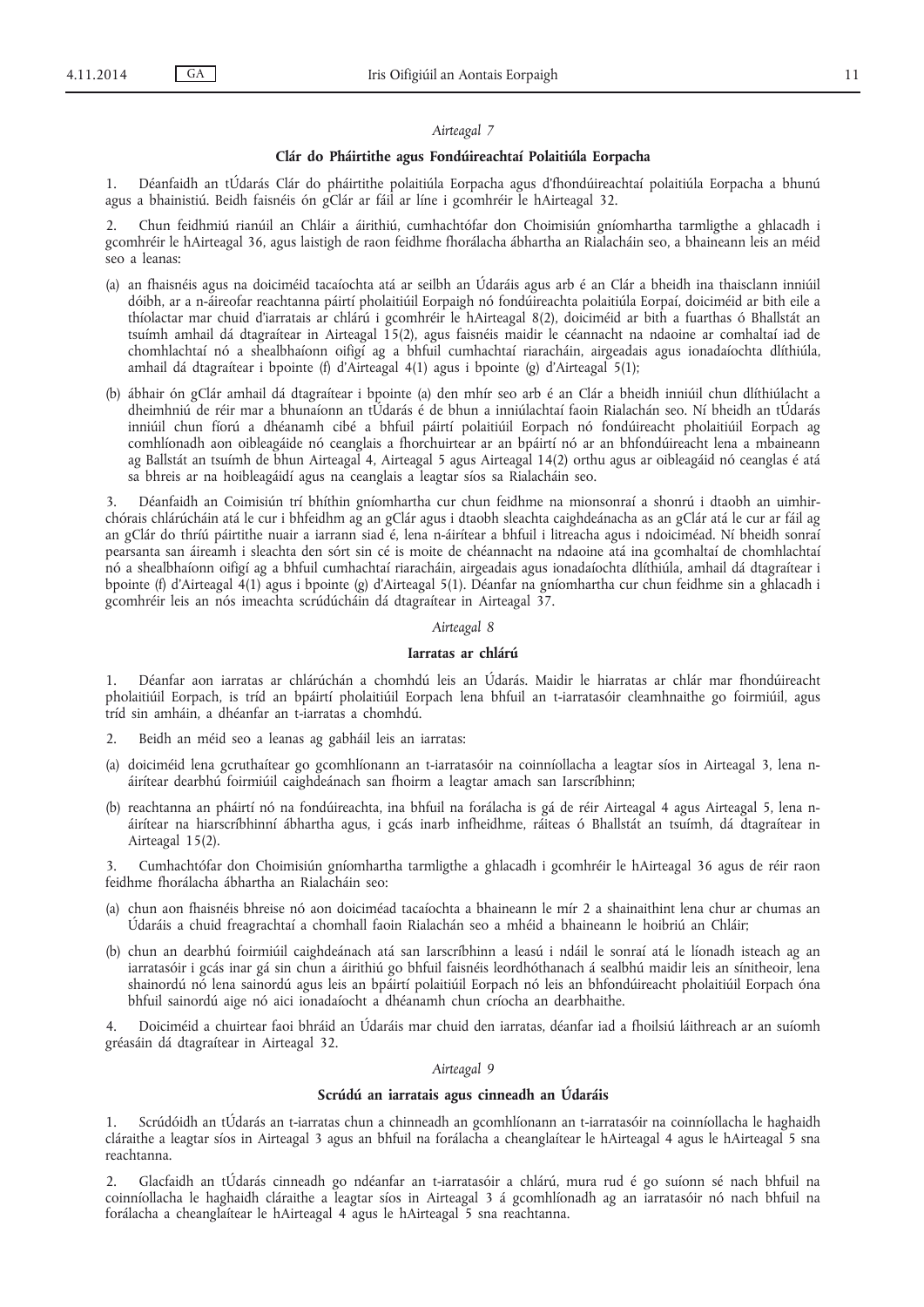Maidir le cinneadh an Údaráis an t-iarratasóir a chlárú, foilseoidh sé é laistigh d'aon mhí amháin ó fhaightear an t-iarratas ar chlárú nó, i gcás inarb infheidhme na nósanna imeachta a leagtar amach in Airteagal 15(4), foilseofar é laistigh de cheithre mhí ó fhaightear an t-iarratas ar chlárú.

I gcás ina mbíonn an t-iarratas neamhiomlán, déanfaidh an tÚdarás, gan mhoill, a iarraidh ar an iarratasóir aon fhaisnéis bhreise atá ag teastáil a thíolacadh. Chun críche an sprioc-ama a leagtar síos sa dara fomhír, ní thosóidh an tréimhse ach amháin ón dáta a bhfaighidh an tÚdarás an t-iarratas iomlán.

3. Measfar gur leor don Údarás an dearbhú foirmiúil caighdeánach dá dtagraítear i bpointe (a) d'Airteagal 8(2) chun a shuíomh go gcomhlíonann an t-iarratasóir na coinníollacha a shonraítear i bpointe (c) d'Airteagal 3(1) nó i bpointe (c) d'Airteagal 3(2), cibé acu is infheidhme.

4. Maidir le cinneadh an Údaráis iarratasóir a chlárú, déanfar é a fhoilsiú in *Iris Oifigiúil an Aontais Eorpaigh* in éineacht le reachtanna an pháirtí nó na fondúireachta lena mbaineann. Maidir le cinneadh gan iarratasóir a chlárú, déanfar é a fhoilsiú in *Iris Oifigiúil an Aontais Eorpaigh* in éineacht le forais mhionsonraithe don diúltú.

5. Déanfar aon leasuithe ar na doiciméid nó na reachtanna arna dtíolacadh mar chuid den iarratas ar chlárú i gcomhréir le hAirteagal 8(2) a chur i bhfógra chuig an Údarás agus déanfaidh an tÚdarás an clárú a nuashonrú i gcomhréir leis na nósanna imeachta a leagtar amach in Airteagal 15(2) agus (4), *mutatis mutandis*.

Déanfar liosta nuashonraithe de bhallpháirtithe páirtí pholaitiúil Eorpaigh, a bheidh i gceangal le reachtanna an pháirtí i gcomhréir le hAirteagal 4(2), a chur chuig an Údarás gach bliain. Aon athruithe a bhféadfadh sé nach gcomhlíonfaidh an páirtí polaitiúil Eorpach an coinníoll a leagtar síos i bpointe (b) d'Airteagal 3(1)(b) a thuilleadh dá n-éis, déanfar iad a chur in iúl don Údarás laistigh de cheithre seachtaine ó tharlaíonn athrú den sórt sin.

## *Airteagal 10*

#### **Comhlíonadh coinníollacha agus ceanglais an chláraithe a fhíorú**

1. Gan dochar don nós imeachta a leagtar síos i mír 3, déanfaidh an tÚdarás a fhíorú go tráthrialta go bhfuil na coinníollacha maidir le clárú a leagtar síos in Airteagal 3 agus na forálacha maidir le rialachas a leagtar amach i bpointe (a), pointe (b) agus pointe (d) go pointe (f) d'Airteagal 4(1) agus i bpointe (a) go pointe (e) agus pointe (g) d'Airteagal 5(1) á gcomhlíonadh i gcónaí ag páirtithe polaitiúla Eorpacha agus ag fondúireachtaí polaitiúla Eorpacha atá cláraithe.

2. Má fheictear don Údarás nach bhfuil aon cheann de na coinníollacha don chlárú nó aon cheann de na forálacha rialachais dá dtagraítear i mír 1, cé is moite de na coinníollacha i bpointe (c) d'Airteagal 3(1) agus i bpointe (c) d'Airteagal 3(2), á gcomhlíonadh a thuilleadh, tabharfaidh sé fógra ina thaobh sin don pháirtí nó fondúireacht polaitiúil Eorpach lena mbaineann.

3. Féadfaidh Parlaimint na hEorpa, an Chomhairle nó an Coimisiún iarraidh ar fhíorú an bhfuil páirtí polaitiúil Eorpach ar leith nó fondúireacht pholaitiúil Eorpach ar leith ag comhlíonadh na gcoinníollacha a leagtar síos i bpointe (c) d'Airteagal 3(1) agus i bpointe (c) d'Airteagal 3(2) a thaisceadh leis an Údarás. I gcásanna den sórt sin agus sna cásanna dá dtagraítear i bpointe (a) d'Airteagal 16(3), iarrfaidh an tÚdarás ar an gcoiste de dhaoine oirirce neamhspleácha arna bhunú le hAirteagal 11 tuairim a thabhairt uaidh ar an ábhar. Tabharfaidh an Coiste a thuairim uaidh laistigh de dhá mhí.

I gcás ina bhfaighidh an tÚdarás fios faoi fhíorais a d'fhéadfadh amhras a chruthú i dtaobh gan na coinníollacha a leagtar síos i bpointe (c) d'Airteagal 3(1)(c) agus i bpointe (c) d'Airteagal 3(2) a bheith á gcomhlíonadh ag páirtí polaitiúil Eorpach ar leith nó ag fondúireacht pholaitiúil Eorpach ar leith, cuirfidh sé an méid sin in iúl do Pharlaimint na hEorpa, don Chomhairle agus don Choimisiún d'fhonn deis a thabhairt do cheachtar acu iarraidh ar fhíorú, amhail dá dtagraítear sa chéad fhomhír, a thaisceadh. Gan dochar don chéad fhomhír, déanfaidh Parlaimint na hEorpa, an Chomhairle agus an Coimisiún a rún intinne ina leith sin a chur in iúl laistigh de dhá mhí ón bhfaisnéis sin a fháil.

Na nósanna imeachta a leagtar amach sa chéad fhomhír agus sa dara fomhír, ní dhéanfar iad a thionscnamh laistigh de thréimhse dhá mhí roimh na toghcháin do Pharlaimint na hEorpa.

Ag féachaint don tuairim ón gcoiste, cinnfidh an tÚdarás cibé a ndéanfaidh sé an páirtí polaitiúil Eorpach lena mbaineann nó an fhondúireacht pholaitiúil Eorpach lena mbaineann a dhíchlárú. Beidh réasúnú cuí ag gabháil le cinneadh an Údaráis.

Maidir le cinneadh ón Údarás díchlárú a dhéanamh ar fhorais neamhchomhlíonta na gcoinníollacha a leagtar amach i bpointe (c) d'Airteagal 3(1) nó i bpointe (c) d'Airteagal 3(2), ní fhéadfar é a ghlacadh ach amháin i gcás gur ann do shárú follasach agus tromchúiseach ar na coinníollacha sin. Beidh sé faoi réir an nós imeachta a leagtar amach i mír 4.

4. Maidir le cinneadh ón Údarás páirtí nó fondúireacht polaitiúil Eorpach a dhíchlárú ar an bhforas gur ann do shárú follasach agus tromchúiseach a mhéid a bhaineann le comhlíonadh na gcoinníollacha a leagtar amach i bpointe (c) d'Airteagal 3(1) nó i bpointe (c) d'Airteagal 3(2), déanfar é a chur in iúl do Pharlaimint na hEorpa agus don Chomhairle. Ní thiocfaidh an cinneadh i bhfeidhm ach amháin mura mbeidh aon agóid curtha in iúl ag Parlaimint na hEorpa agus ag an gComhairle laistigh de thréimhse thrí mhí tar éis an cinneadh a chur in iúl do Pharlaimint na hEorpa agus don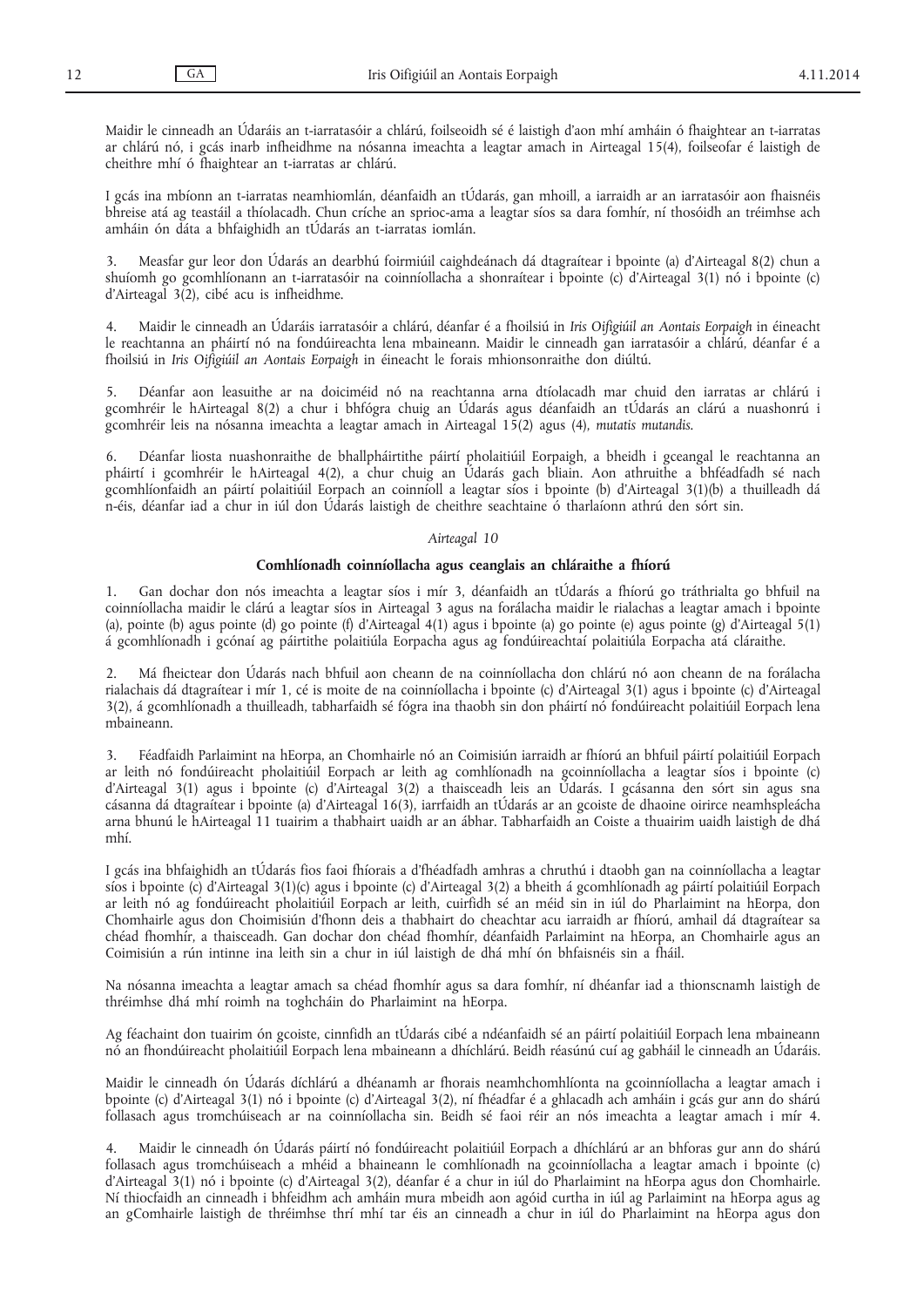Chomhairle nó más rud é, roimh dheireadh na tréimhse sin, go mbeidh Parlaimint na hEorpa agus an Comhairle araon tar éis a chur in iúl don Choimisiún nach ndéanfaidh siad aon agóid. I gcás go ndéanann Parlaimint na hEorpa agus an Chomhairle agóid, fanfaidh an páirtí nó an fhondúireacht polaitiúil Eorpach cláraithe.

Ní féidir le Parlaimint na hEorpa agus an Chomhairle agóid a dhéanamh in aghaidh an chinnidh ach amháin ar fhorálacha a bhaineann le measúnú chomhlíonadh na gcoinníollacha maidir le chlárú a leagtar amach i bpointe (c) d'Airteagal 3(1) agus i bpointe (c) d'Airteagal 3(2).

Cuirfear in iúl don pháirtí polaitiúil Eorpach lena mbaineann nó don fhondúireacht pholaitiúil Eorpach lena mbaineann go ndearnadh agóid in aghaidh an chinnidh ón Údarás é nó í a dhíchlárú.

Déanfaidh Parlaimint na hEorpa agus an Chomhairle seasamh a ghlacadh i gcomhréir lena rialacha cinnteoireachta faoi seach de réir mar atá leagtha síos i gcomhréir leis na Conarthaí. Beidh réasúnú cuí ag gabháil le haon agóid agus poibleofar í.

5. Maidir le cinneadh ón Údarás páirtí polaitiúil Eorpach nó fondúireacht pholaitiúil Eorpach a dhíchlárú, agus nach ndearnadh agóid in aghaidh an chinnidh faoin nós imeachta a leagtar síos i mír 4, foilseofar é in *Iris Oifigiúil an Aontais Eorpaigh*, mar aon le forais mhionsonraithe don díchlárú, agus tiocfaidh an cinneadh i bhfeidhm trí mhí tar éis dháta an fhoilsithe sin.

6. Forghéillfidh fondúireacht pholaitiúil Eorpach a stádas mar fhondúireacht den sórt sin go huathoibríoch má bhaintear an páirtí polaitiúil Eorpach lena bhfuil sí cleamhnaithe den Chlár.

# *Airteagal 11*

# **Coiste de dhaoine neamhspleácha oirirce**

1. Bunaítear leis seo coiste de dhaoine neamhspleácha oirirce. Beidh sé comhdhéanta de sheisear comhaltaí, mar a ndéanfaidh Parlaimint na hEorpa, an Chomhairle agus an Coimisiún beirt chomhaltaí an ceann a cheapadh. Déanfar comhaltaí an Choiste a roghnú ar bhonn a gcuid cáilíochtaí pearsanta agus proifisiúnta. Ní comhaltaí de chuid Pharlaimint na hEorpa, den Chomhairle nó den Choimisiún a bheidh iontu, ní shealbhóidh siad aon sainordú toghchánacha, ní bheidh siad ina n-oifigigh nó ina seirbhísigh eile den Aontas Eorpach ná ní bheidh siad ina bhfostaithe reatha nó ina n-iarfhostaithe de pháirtí polaitiúil Eorpach nó d'fhondúireacht pholaitiúil Eorpach.

Beidh comhaltaí an choiste neamhspleách i bhfeidhmiú a ndualgas. Ní iarrfaidh na comhaltaí teagasc ná ní ghlacfaidh siad teagasc ó aon institiúid nó rialtas ná ó aon chomhlacht, oifig nó gníomhaireacht eile agus staonfaidh siad ó aon ghníomh atá ar neamhréir le nádúr a ndualgas.

Déanfar an coiste a athnuachan laistigh de shé mhí tar éis dheireadh an chéad seisiúin de Pharlaimint na hEorpa i ndiaidh gach toghcháin do Pharlaimint na hEorpa. Ní bheidh sainordú na gcomhaltaí in-athnuaite.

2. Glacfaidh an coiste a rialacha nós imeachta féin. Déanfaidh a chomhaltaí as a measc cathaoireach an choiste a thoghadh de réir na rialacha sin. Soláthróidh Parlaimint na hEorpa rúnaíocht agus cistiú an choiste. Is faoi údarás an choiste, agus faoi sin amháin, a ghníomhóidh rúnaíocht an choiste.

3. I gcás ina n-iarrfaidh an tÚdarás air é sin a dhéanamh, tabharfaidh an coiste tuairim uaidh maidir le haon sárú follasach agus tromchúiseach a dhéanfaidh páirtí polaitiúil Eorpach nó fondúireacht pholaitiúil Eorpach ar na luachanna ar a bhfuil an tAontas fothaithe, amhail dá dtagraítear i bpointe (c) d'Airteagal 3(1)(c) agus i bpointe (c) d'Airteagal 3(2). Chuige sin, féadfaidh an coiste aon doiciméad ábhartha agus aon fhianaise a iarraidh ón Údarás, ó sheirbhísí Pharlaimint na hEorpa, ón bpáirtí polaitiúil Eorpach lena mbaineann nó ón bhfondúireacht pholaitiúil Eorpach lena mbaineann, ó pháirtithe polaitiúla eile, ó fhondúireachtaí polaitiúla nó ó gheallsealbhóirí eile agus féadfaidh siad a iarraidh go dtabharfaí éisteacht dá n-ionadaithe.

Ina thuairimí, tabharfaidh an coiste lánaird ar an gceart bunúsach um shaoirse comhlachais agus ar an ngá atá le hiolrachas páirtithe polaitiúla san Eoraip a áirithiú.

Foilseofar tuairimí an choiste gan mhoill.

#### CAIBIDIL III

# **STÁDAS DLÍTHIÚIL PÁIRTITHE POLAITIÚLA EORPACHA AGUS FONDÚIREACHTAÍ POLAITIÚLA EORPACHA**

## *Airteagal 12*

## **Pearsantacht dhlítheanach**

Beidh pearsantacht dhlítheanach Eorpach ag páirtithe polaitiúla Eorpacha agus ag fondúireachtaí polaitiúla Eorpacha.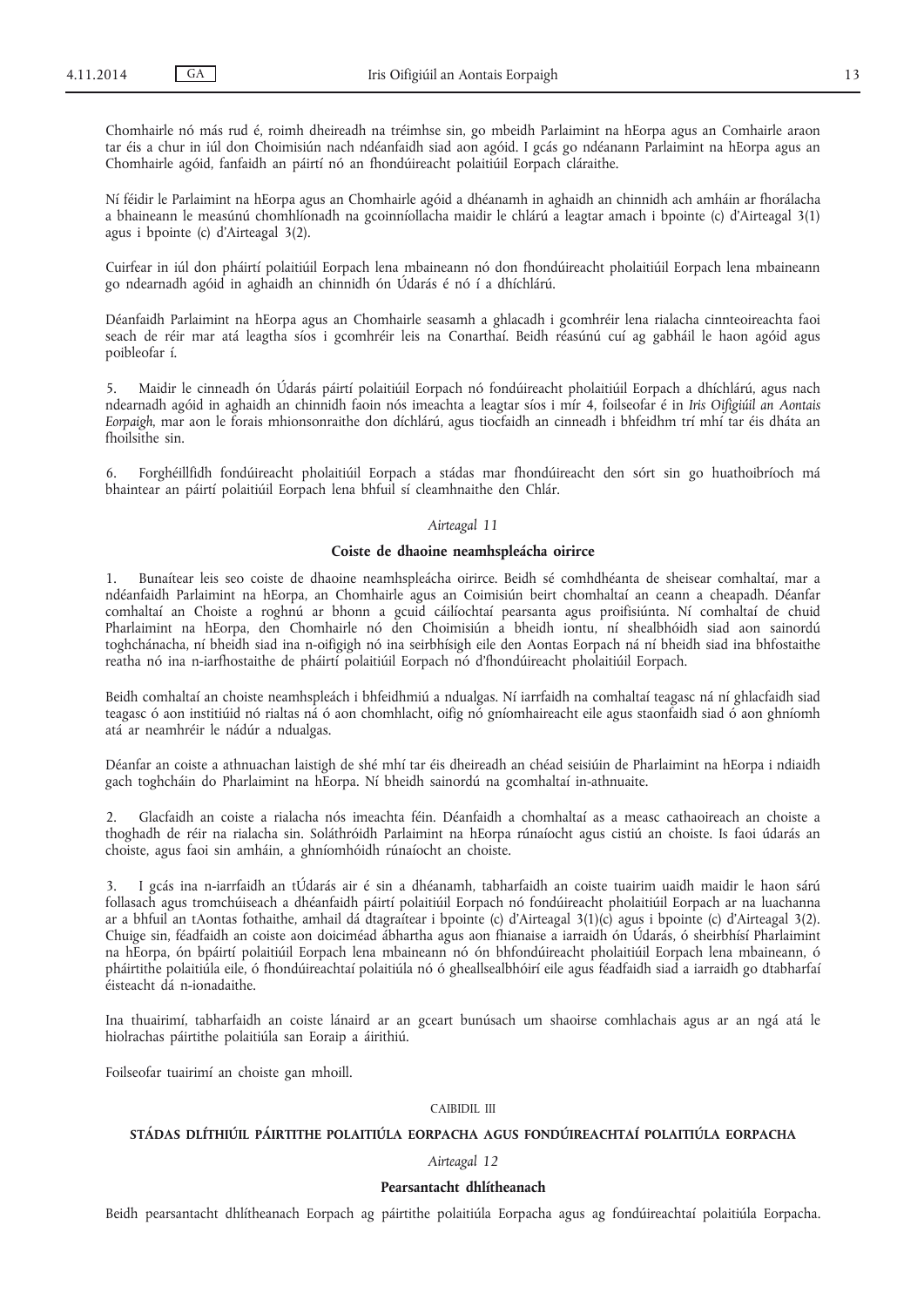#### *Airteagal 13*

## **Aitheantas dlíthiúil agus inniúlacht dhlíthiúil**

Beidh aitheantas dlíthiúil agus inniúlacht dhlíthiúil ag páirtithe polaitiúla Eorpacha agus ag fondúireachtaí polaitiúla Eorpacha sna Ballstáit uile.

## *Airteagal 14*

## **An dlí is infheidhme**

1. Beidh páirtithe polaitiúla Eorpacha agus fondúireachtaí polaitiúla Eorpacha á rialú leis an Rialachán seo.

2. Maidir le nithe nach bhfuil rialáilte ag an Rialachán seo nó, i gcás nach rialálann sé nithe ach go páirteach, maidir leis na gnéithe sin nach bhfuil cumhdaithe leis, beidh páirtithe polaitiúla Eorpacha agus fondúireachtaí polaitiúla Eorpacha á rialú ag forálacha infheidhme an dlí naisiúnta sa Bhallstát ina bhfuil a suíomhanna faoi seach.

Beidh na gníomhaíochtaí a dhéanann páirtithe polaitiúla Eorpacha agus fondúireachtaí polaitiúla Eorpacha i mBallstáit eile á rialú ag rialacha náisiúnta ábhartha na mBallstát sin.

3. Maidir le nithe nach bhfuil rialáilte ag an Rialachán seo ná ag na forálacha is infheidhme de bhun mhír 2 nó, i gcás nach rialálann sé nithe ach go páirteach, maidir leis na gnéithe sin nach bhfuil cumhdaithe leis, beidh páirtithe polaitiúla Eorpacha agus fondúireachtaí polaitiúla Eorpacha á rialú ag forálacha a reachtanna faoi seach.

#### *Airteagal 15*

## **Pearsantacht dhlítheanach Eorpach a fháil**

1. Gheobhaidh páirtí polaitiúil Eorpach nó fondúireacht pholaitiúil Eorpach pearsantacht dhlítheanach Eorpach an dáta a bhfoilseofar an cinneadh ón Údarás chun é nó í a chlárú in *Iris Oifigiúil an Aontais Eorpaigh*, de bhun Airteagal 9.

2. Má éilíonn an Ballstát ina bhfuil a shuíomh ag an iarratasóir ar chlárúchán mar pháirtí polaitiúil Eorpach nó mar fhondúireacht pholaitiúil amhlaidh, beidh ag gabháil leis an iarratas, arna chur isteach de bhun Airteagal 8, ráiteas arna eisiúint ag an mBallstát sin á dheimhniú gur chomhlíon an t-iarratasóir na ceanglais náisiúnta ábhartha uile maidir leis an iarratas, agus go bhfuil a reachtanna i gcomhréir leis an dlí is infheidhme dá dtagraítear sa chéad fhomhír d'Airteagal  $14(2)$ .

3. I gcás ina dteachtann an t-iarratasóir pearsantacht dhlítheanach faoi dhlí a Bhallstáit, measfaidh an Ballstát sin gurb ionann fáil na pearsantachta dlítheanaí Eorpaí agus an phearsantacht dhlítheanach náisiúnta a thiontú go pearsantacht dhlítheanach Eorpach chomharbach. Déanfaidh an phearsantacht dhlítheanach Eorpach na cearta agus oibleagáidí a bhí cheana ag an iar-eintiteas dlítheanach náisiúnta a choimeád go hiomlán agus scoirfidh an t-eintiteas dlítheanach náisiúnta de bheith ar marthain. Ní chuirfidh an Ballstát lena mbaineann coinníollacha coisctheacha i bhfeidhm i gcomhthéacs an tiontaithe sin. Coimeádfaidh an t-iarratasóir a shuíomh sa Bhallstát lena mbaineann go dtí go mbeidh cinneadh i gcomhréir le hAirteagal 9 foilsithe.

4. Má éilíonn an Ballstát ina bhfuil a shuíomh ag an iarratasóir amhlaidh, ní shocróidh an tÚdarás an dáta foilsithe dá dtagraítear i mír 1 ach amháin tar éis dul i gcomhairle leis an mBallstát sin.

## *Airteagal 16*

#### **Pearsantacht dhlítheanach Eorpach a fhoirceannadh**

1. Déanfaidh páirtí polaitiúil Eorpach nó fondúireacht pholaitiúil Eorpach a phearsantacht dhlítheanach Eorpach a chailleadh ar theacht i bhfeidhm do chinneadh an Údaráis é nó í a bhaint den Chlár mar a fhoilsítear in *Iris Oifigiúil an Aontais Eorpaigh*. Tiocfaidh an cinneadh i bhfeidhm trí mhí tar éis an fhoilsithe sin mura rud é go n-iarrann an páirtí polaitiúil Eorpach nó an fhondúireacht pholaitiúil Eorpach lena mbaineann tréimhse níos giorra.

2. Bainfear páirtí polaitiúil Eorpach nó fondúireacht pholaitiúil Eorpach den Chlár trí chinneadh ón Údarás:

- (a) mar thoradh ar chinneadh arna ghlacadh de bhun Airteagal 10(2) go (5);
- (b) sna cúinsí dá bhforáiltear in Airteagal 10(6);
- (c) ar iarraidh ón bpáirtí polaitiúil Eorpach nó ón bhfondúireacht pholaitiúil Eorpach lena mbaineann;
- (d) sna cásanna dá dtagraítear i bpointe (b) den chéad fhomhír de mhír 3 den Airteagal seo:

3. Má mhainnigh páirtí polaitiúil Eorpach nó fondúireacht pholaitiúil Eorpach go tromchúiseach na hoibleagáidí ábhartha faoin dlí náisiúnta, is infheidhme de bhua an chéad fhomhír d'Airteagal 14(2), a chomhlíonadh, féadfaidh an Ballstát ina bhfuil an suíomh iarraidh chuí-réasúnaithe le haghaidh díchlárú a dhíriú chuig an Údarás, arb iarraidh é nach mór go sainaithneofaí leis go beacht agus go cuimsitheach na gníomhaíochtaí mídhleathacha agus na riachtanais shonracha náisiúnta nár comhlíonadh. Sna cásanna sin, déanfaidh an tÚdarás an méid seo a leanas: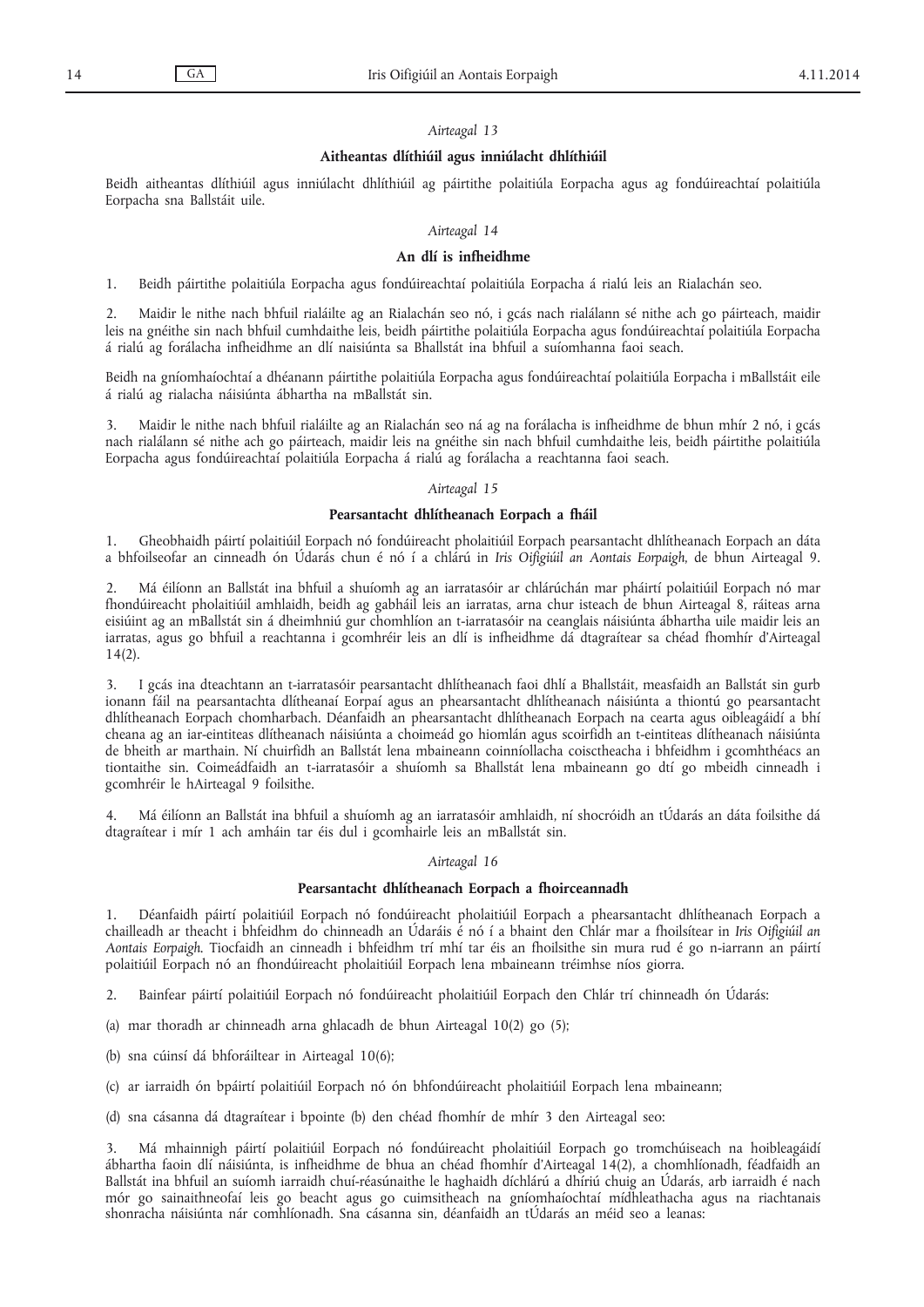- (a) i dtaobh nithe a bhaineann go heisiach nó den chuid is mó le heilimintí a dhéanann difear d'urramú na luachanna ar a bhfuil an tAontas Eorpach fothaithe mar atá luaite in Airteagal 2 CAE, nós imeachta fíorúcháin a thionscnamh i gcomhréir le hAirteagal 10(3). Beidh feidhm freisin ag Airteagal 10(4), (5) agus (6);
- (b) le haghaidh aon ní eile, agus nuair a dhearbhóidh an iarraidh réasúnaithe ón mBallstát lena mbaineann go bhfuil na leigheasanna náisiúnta go léir ídithe, a chinneadh an páirtí polaitiúil Eorpach nó an fhondúireacht pholaitiúil Eorpach lena mbaineann a bhaint den Chlár.

Má mhainnigh páirtí polaitiúil nó fondúireacht pholaitiúil Eorpach go tromchúiseach na hoibleagáidí ábhartha faoin dlí náisiúnta, is infheidhme de bhua an dara fomhír d'Airteagal 14(2), a chomhlíonadh, agus má bhaineann an ní sin go heisiach nó den chuid is mó le heilimintí a dhéanann difear d'urramú na luachanna ar a bhfuil an tAontas Eorpach fothaithe mar atá luaite in Airteagal 2 CAE, féadfaidh an Ballstát lena mbaineann iarraidh a dhíriú chuig an Údarás i gcomhréir le forálacha na chéad fhomhíre den mhír seo. Leanfaidh an tÚdarás ar aghaidh i gcomhréir le pointe (a) den chéad fhomhír den mhír seo.

I ngach cás, gníomhóidh an tÚdarás gan mhoill mhíchuí. Cuirfidh an tÚdarás an Ballstát lena mbaineann agus an páirtí polaitiúil Eorpach lena mbaineann nó an fhondúireacht pholaitiúil Eorpach lena mbaineann ar an eolas faoin obair leantach maidir leis an iarraidh réasúnaithe le haghaidh díchlárú.

4. Déanfaidh an tÚdarás an dáta foilsithe dá dtagraítear i mír 1 a leagan síos tar éis dul i gcomhairle leis an mBallstát ina bhfuil a shuíomh ag an bpáirtí polaitiúil Eorpach nó ag an bhfondúireacht pholaitiúil Eorpach.

5. Má fhaigheann an páirtí polaitiúil Eorpach nó an fhondúireacht pholaitiúil lena mbaineann Eorpach pearsantacht dhlítheanach faoi dhlí an Bhallstáit ina bhfuil a shuíomh nó a suíomh, measfaidh an Ballstát sin gurb ionann fáil den sórt sin agus an phearsantacht dhlítheanach Eorpach a thiontú go pearsantacht dhlítheanach náisiúnta a choimeádann go hiomlán na cearta agus na hoibleagáidí a bhí ann roimhe sin don iar-eintiteas dlítheanach Eorpach. Ní chuirfidh an Ballstát lena mbaineann coinníollacha coisctheacha i bhfeidhm i gcomhthéacs an tiontaithe sin.

6. Mura bhfaigheann an páirtí polaitiúil Eorpach nó an fhondúireacht pholaitiúil Eorpach pearsantacht dhlítheanach faoi dhlí an Bhallstáit ina bhfuil a shuíomh nó a suíomh, déanfar an páirtí polaitiúil Eorpach nó an fhondúireacht pholaitiúil Eorpach a fhoirceannadh i gcomhréir leis an dlí is infheidhme an Bhallstát sin. Féadfaidh an Ballstát lena mbaineann a cheangal go mbeidh fáil pearsantachta dlítheanaí náisiúnta ag an bpáirtí nó ag an bhfondúireacht lena mbaineann roimh fhoirceannadh den sórt sin i gcomhréir le mír 5.

7. I ngach cás dá dtagraítear i mír 5 agus i mír 6, áiritheoidh an Ballstát lena mbaineann go bhfuil an coinníoll neamhbhrabúis a leagtar síos in Airteagal 3 á urramú go hiomlán. Féadfaidh an tÚdarás agus Oifigeach Údarúcháin Pharlaimint na hEorpa rialacha mionsonraithe a chomhaontú leis an mBallstát lena mbaineann maidir le pearsantacht dhlítheanach Eorpach a fhoirceannadh, go háirithe chun go n-áiritheofaí aisghabháil aon chistí a fuarthas as buiséad ginearálta an Aontais Eorpaigh agus go n-íocfaí aon smachtbhannaí airgeadais arna bhforchur i gcomhréir le hAirteagal  $\frac{5}{27}$ .

## CAIBIDIL IV

# **FORÁLACHA MAIDIR LE CISTIÚ**

# *Airteagal 17*

#### **Coinníollacha maidir le cistiú**

1. Maidir le páirtí polaitiúil Eorpach atá cláraithe i gcomhréir leis na coinníollacha agus na nósanna imeachta a leagtar síos sa Rialachán seo, arna ionadú i bParlaimint na hEorpa ag duine amháin dá chomhaltaí ar a laghad, agus nach bhfuil i gceann de na cásanna eisiaimh dá dtagraítear in Airteagal 106(1) den Rialachán Airgeadais, féadfaidh sé cur isteach ar chistiú ó bhuiséad ginearálta an Aontais Eorpaigh, i gcomhréir leis na téarmaí agus na coinníollacha a fhoilseoidh Oifigeach Údarúcháin Pharlaimint na hEorpa i nglao ar ranníocaíochtaí.

2. Maidir le fondúireacht pholaitiúil Eorpach atá cleamhnaithe le páirtí polaitiúil Eorpach atá incháilithe le cur isteach ar chistiú faoi mhír 1, atá cláraithe i gcomhréir leis na coinníollacha agus na nósanna imeachta an leagtar síos sa Rialachán seo agus nach bhfuil i gceann de na cásanna eisiaimh dá dtagraítear in Airteagal 106(1) den Rialachán Airgeadais, féadfaidh sí cur isteach ar chistiú ó bhuiséad ginearálta an Aontais Eorpaigh, i gcomhréir leis na téarmaí agus na coinníollacha a fhoilseoidh Oifigeach Údarúcháin Pharlaimint na hEorpa i nglao ar thograí.

3. Chun críocha incháilitheacht do chistiú ó bhuiséad ginearálta an Aontais Eorpaigh a chinneadh i gcomhréir le mír 1 den Airteagal seo agus le pointe (b) d'Airteagal 3(1) agus chun Airteagal 19(1) a chur i bhfeidhm, measfar Comhalta Pharlaimint na hEorpa a bheith ina chomhalta d'aon pháirtí polaitiúil Eorpach amháin, arb ionann é, i gcás inarb ábhartha, agus an ceann a bhfuil a pháirtí nó a páirtí polaitiúil náisiúnta nó réigiúnach cleamhnaithe ar an dáta deiridh le haghaidh iarratais ar chistiúchán a chur isteach.

4. Ní bheidh ranníocaíochtaí airgeadais ná deontais ó bhuiséad ginearálta an Aontais Eorpaigh thar 85 % den chaiteachas inaisíoctha bliantúil arna léiriú i mbuiséad páirtí pholaitiúil Eorpaigh agus 85 % de na costais incháilitheacha arna dtabhú ag fondúireacht pholaitiúil Eorpach. Féadfaidh páirtithe polaitiúla Eorpacha aon chuid de ranníocaíocht an Aontais a dámhadh ach nár úsáideadh a úsáid chun caiteachas inaisíoctha laistigh den bhliain airgeadais tar éis a dhámhachtana a chlúdach. Déanfar suimeanna nár úsáideadh tar éis na bliana airgeadais sin a aisghabháil i gcomhréir leis an Rialachán Airgeadais.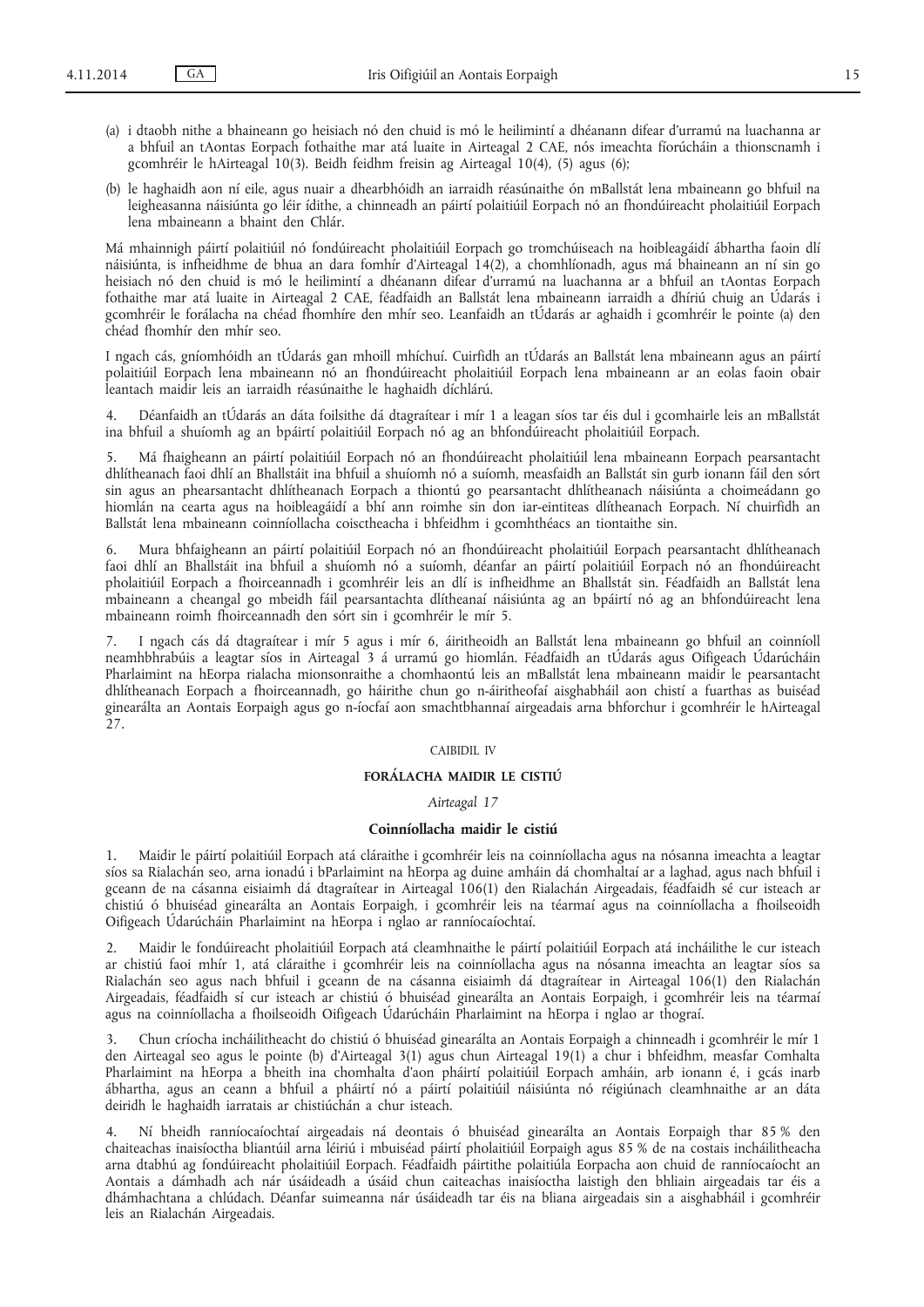5. Laistigh de na teorainneacha a leagtar amach in Airteagal 21 agus in Airteagal 22, áireofar le caiteachas is iníoctha trí ranníocaíocht airgeadais caiteachas riaracháin agus caiteachas atá nasctha le cúnamh teicniúil, le cruinnithe, le taighde, le himeachtaí trasteorann, le staidéir, le faisnéis agus foilseacháin, chomh maith le caiteachas atá nasctha le feachtais.

#### *Airteagal 18*

#### **Iarratas ar chistiú**

1. Ar mhaithe le cistiú a fháil ó bhuiséad ginearálta an Aontais Eorpaigh, déanfaidh páirtí polaitiúil Eorpach nó fondúireacht pholaitiúil Eorpach, a chomhlíonann coinníollacha Airteagal 17(1) nó (2) iarratas a chomhdú le Parlaimint na hEorpa tar éis glao ar ranníocaíochtaí nó tograí.

2. Ní mór don pháirtí polaitiúil Eorpach agus don fhondúireacht pholaitiúil Eorpach, tráth a iarratais nó a hiarratais, na hoibleagáidí atá liostaithe in Airteagal 23 a chomhlíonadh, agus, ó dháta an iarratais go dtí deireadh na bliana airgeadais nó na gníomhaíochta arna gcumhdach ag an ranníocaíocht nó deontas, fanacht faoi chlárú sa Chlár agus ní bheidh sé nó sí faoi réir aon cheann de na smachtbhannaí dá bhforáiltear in Airteagal 27(1) agus i bpointe (a), i bpointe (v) agus i bpointe (vi) Airteagal 27(2).

3. Áireoidh fondúireacht pholaitiúil Eorpach a clár oibre bliantúil ina hiarratas nó ina plean gníomhaíochta.

4. Glacfaidh Oifigeach Údarúcháin Pharlaimint na hEorpa cinneadh laistigh de thrí mhí tar éis an ghlao ar ranníocaíochtaí nó an ghlao ar thograí, agus údaróidh sé agus bainisteoidh sé na leithreasaí comhfhreagracha i gcomhréir leis an Rialachán Airgeadais.

5. Ní fhéadfaidh fondúireacht pholaitiúil Eorpach iarratas a chur isteach ar chistiú ó bhuiséad ginearálta an Aontais Eorpaigh ach amháin tríd an bpáirtí polaitiúil Eorpach a bhfuil sí cleamhnaithe leis.

#### *Airteagal 19*

#### **Critéir maidir le dámhachtain agus dáileadh cistiúcháin**

1. Déanfar na leithreasaí faoi seach atá ar fáil do na páirtithe polaitiúla Eorpacha sin agus do na fondúireachtaí polaitiúla Eorpacha sin ar ar dámhadh ranníocaíochtaí nó deontais i gcomhréir le hAirteagal 18 a dháileadh go bliantúil ar bhonn na heochrach dáilte seo a leanas:

- dáilfear 15 % ina scaireanna comhionanna i measc na bpáirtithe polaitiúla Eorpacha is tairbhithe,
- dáilfear 85 % i gcomhréir lena sciar de chomhaltaí tofa Pharlaimint na hEorpa i measc na bpáirtithe polaitiúla Eorpacha is tairbhithe.

Úsáidfear an eochair dháilte chéanna chun cistiú a dhámhachtain ar fhondúireachtaí polaitiúla Eorpacha, ar bhonn a gcleamhnachta le páirtí polaitiúil Eorpach.

2. Bunófar an dáileadh dá dtagraítear i mír 1 ar líon na gcomhaltaí tofa de chuid Pharlaimint na hEorpa ar comhaltaí iad den pháirtí polaitiúil Eorpach is iarrthóir ar an dáta deiridh le haghaidh iarratais ar cistiúchán a chur isteach, ag cur Airteagal 17(3) san áireamh.

Tar éis an dáta sin, ní dhéanfaidh aon athruithe ar an líon comhaltaí difear don sciar cistiúcháin faoi seach idir páirtithe polaitiúla Eorpacha nó fondúireachtaí polaitiúla Eorpacha. Ní dochar don cheanglas in Airteagal 17(1) maidir le páirtí polaitiúil Eorpach a bheith ionadaithe i bParlaimint na hEorpa ag comhalta amháin ar a laghad dá chomhaltaí an méid sin.

## *Airteagal 20*

## **Deonacháin agus ranníocaíochtaí**

1. Féadfaidh páirtithe polaitiúla Eorpacha agus fondúireachtaí polaitiúla Eorpacha deonacháin a ghlacadh ó dhaoine nádúrtha nó dlítheanacha suas le luach EUR 18 000 in aghaidh na bliana agus in aghaidh an deontóra.

2. Tráth a ráitis airgeadais bhliantúla a chur isteach i gcomhréir le hAirteagal 23, tarchuirfidh páirtithe polaitiúla Eorpacha agus fondúireachtaí polaitiúla Eorpacha liosta na ndeontóirí uile mar aon lena ndeonacháin chomhfhreagracha, ag léiriú nádúr agus luach na ndeonachán aonair. Beidh feidhm ag an mír seo freisin maidir le ranníocaíochtaí arna ndéanamh ag ballpháirtithe de pháirtithe polaitiúla Eorpacha agus ag balleagraíochtaí d'fhondúireachtaí polaitiúla Eorpacha.

I gcás deonacháin ó dhaoine nádúrtha ar mó a luach ná EUR 1 500 agus atá faoi bhun EUR 3 000 nó comhionann leis, déanfaidh an páirtí polaitiúil Eorpach nó an fhondúireacht pholaitiúil Eorpach lena mbaineann a léiriú i dtaobh ar sholáthair na deontóirí comhfhreagracha toiliú roimh ré i scríbhinn iad a fhoilsiú i gcomhréir le pointe (e) d'Airteagal  $32(1)$ .

3. Déanfar deonacháin arna bhfáil ag páirtithe polaitiúla Eorpacha agus ag fondúireachtaí polaitiúla Eorpacha laistigh de shé mhí roimh thoghcháin do Pharlaimint na hEorpa a thuairisciú i scríbhinn chuig an Údarás ar bhonn seachtainiúil agus i gcomhréir le mír 2.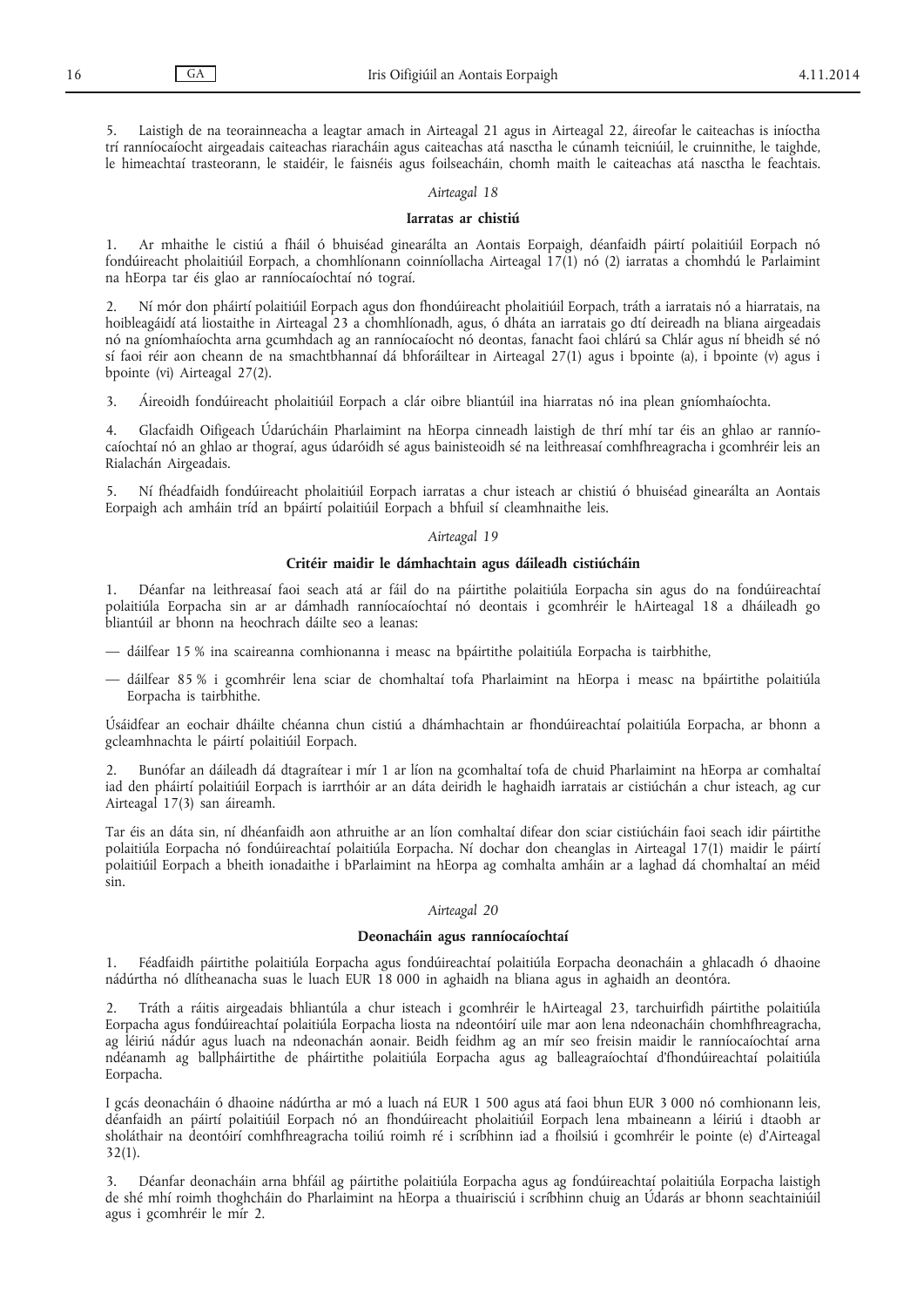4. Déanfar deonacháin aonair ar mó a luach ná EUR 12 000 ar ghlac na páirtithe polaitiúla Eorpacha agus na fondúireachtaí polaitiúla Eorpacha leo a thuairisciú láithreach i scríbhinn chuig an Údarás agus i gcomhréir le mír 2.

5. Ní ghlacfaidh páirtithe polaitiúla Eorpacha agus fondúireachtaí polaitiúla Eorpacha le haon cheann de na nithe seo a leanas:

- (a) deonacháin nó ranníocaíochtaí atá i ndíth ainm;
- (b) deonacháin ó bhuiséid grúpaí polaitiúla i bParlaimint na hEorpa;
- (c) deonacháin ó aon údarás poiblí i mBallstát nó i tríú tír nó ó aon ghnóthas a bhféadfadh tionchar ceannasach díreach nó indíreach a bheith ag an údarás poiblí sin air de bhua a n-úinéireachta air, a rannpháirtíochta airgeadais ann, nó na rialacha lena rialaítear é; nó
- (d) deonacháin ó aon eintitis phríobháideacha atá bunaithe i dtríú tír nó ó dhaoine aonair ó thríú tír nach bhfuil i dteideal vótáil i dtoghcháin do Pharlaimint na hEorpa.

6. Maidir le haon deonachán nach gceadaítear faoin Rialachán seo, déanfar i gcás an deonacháin sin laistigh de 30 lá ó fuair an páirtí polaitiúil Eorpach nó an fhondúireacht pholaitiúil Eorpach é:

- (a) é a chur ar ais chuig an deontóir nó chuig aon duine a ghníomhaíonn thar ceann an deontóra; nó,
- (b) nuair nach féidir é a chur ar ais, é a thuairisciú chuig an Údarás agus chuig Parlaimint na hEorpa. Déanfaidh Oifigeach Údarúcháin Pharlaimint na hEorpa an méid infhaighte a shuíomh agus an t-aisghabháil a údarú i gcomhréir leis na forálacha a leagtar síos in Airteagal 78 agus in Airteagal 79 den Rialachán Airgeadais. Déanfar na cistí a iontráil mar ioncam ginearálta i roinn Pharlaimint na hEorpa de bhuiséad ginearálta an Aontais Eorpaigh.

7. Ceadófar ranníocaíochtaí le páirtí polaitiúil Eorpach óna chomhaltaí. Ní rachaidh luach ranníocaíochtaí den sórt sin thar 40 % de bhuiséad bliantúil an pháirtí pholaitiúil Eorpaigh.

8. Ceadófar ranníocaíochtaí le fondúireacht pholaitiúil Eorpach óna comhaltaí, agus ón bpáirtí polaitiúil Eorpach lena bhfuil sí cleamhnaithe. Ní rachaidh luach ranníocaíochtaí den sórt sin thar 40 % de bhuiséad bliantúil na fondúireachta polaitiúla Eorpaí sin agus ní fhéadfar iad a dhíorthú ó chistí a fuair páirtí polaitiúil Eorpach de bhun an Rialacháin seo ó bhuiséad ginearálta an Aontais Eorpaigh.

Fanfaidh an dualgas cruthúnais ar an bpáirtí polaitiúil Eorpach lena mbaineann, a léireoidh go soiléir ina chuntais foinsí na gcistí arna n-úsáid chun a fhondúireacht pholaitiúil Eorpach chleamhnaithe a mhaoiniú.

9. Gan dochar do mhír 7 agus do mhír 8, féadfaidh páirtithe polaitiúla Eorpacha agus fondúireachtaí polaitiúla Eorpacha ranníocaíochtaí a ghlacadh ó shaoránaigh arb iad a gcomhaltaí iad suas go dtí luach EUR 18 000 in aghaidh na bliana agus in aghaidh an chomhalta, nuair a dhéanann an comhalta thar a cheann féin nó thar a ceann féin na ranníocaíochtaí sin.

Ní bheidh feidhm ag an uasteorainn a leagtar síos sa chéad fhomhír i gcás gur comhalta tofa de Pharlaimint na hEorpa, de Pharlaimint náisiúnta nó de pharlaimint réigiúnach nó de thionól réigiúnach é an comhalta lena mbaineann.

10. Déanfar aon ranníocaíocht nach gceadaítear faoin Rialachán seo a thabhairt ar ais i gcomhréir le mír 6.

# *Airteagal 21*

## **Feachtais a mhaoiniú i gcomhthéacs toghcháin do Pharlaimint na hEorpa**

1. Faoi réir an dara fomhír, féadfar cistiú páirtithe polaitiúla Eorpacha ó bhuiséad ginearálta an Aontais Eorpaigh nó ó aon fhoinse eile a úsáid chun feachtais arna seoladh ag na páirtithe polaitiúla Eorpacha i gcomhthéacs na dtoghchán do Pharlaimint na hEorpa a mhaoiniú, ar feachtais iad ina nglacann siad, nó a gcomhaltaí, páirt mar a cheanglaítear le pointe (d) d'Airteagal 3(1).

I gcomhréir le hAirteagal 8 den Ionstraim maidir le toghadh fheisirí Pharlaimint na hEorpa trí vótáil chomhchoiteann dhíreach (1), déantar cistiú agus teorannú féideartha speansas toghcháin do na páirtithe polaitiúla, do na hiarrthóirí agus do na tríú páirtithe uile, mar aon lena rannpháirtíocht, i dtoghcháin do Pharlaimint na hEorpa a rialú i ngach Ballstát trí fhorálacha náisiúnta.

2. Ba cheart do na páirtithe polaitiúla Eorpacha caiteachas atá nasctha leis na feachtais dá dtagraítear i mír 1 a shainaithint go soiléir amhlaidh ina ráitis airgeadais bhliantúla.

## *Airteagal 22*

#### **Cistiú a thoirmeasc**

1. D'ainneoin Airteagal 21(1), ní fhéadfar maoiniú páirtithe polaitiúla Eorpacha ó bhuiséad ginearálta an Aontais Eorpaigh nó ó aon fhoinse eile a úsáid le haghaidh maoiniú díreach nó maoiniú indíreach a dhéanamh ar pháirtithe polaitiúla eile, go háirithe páirtithe náisiúnta nó iarrthóirí náisiúnta. Leanfaidh na páirtithe polaitiúla náisiúnta agus na hiarrthóirí náisiúnta sin de bheith faoi rialú ag rialacha náisiúnta.

<sup>(</sup> 1) IO L 278, 08.10.76, lch. 5.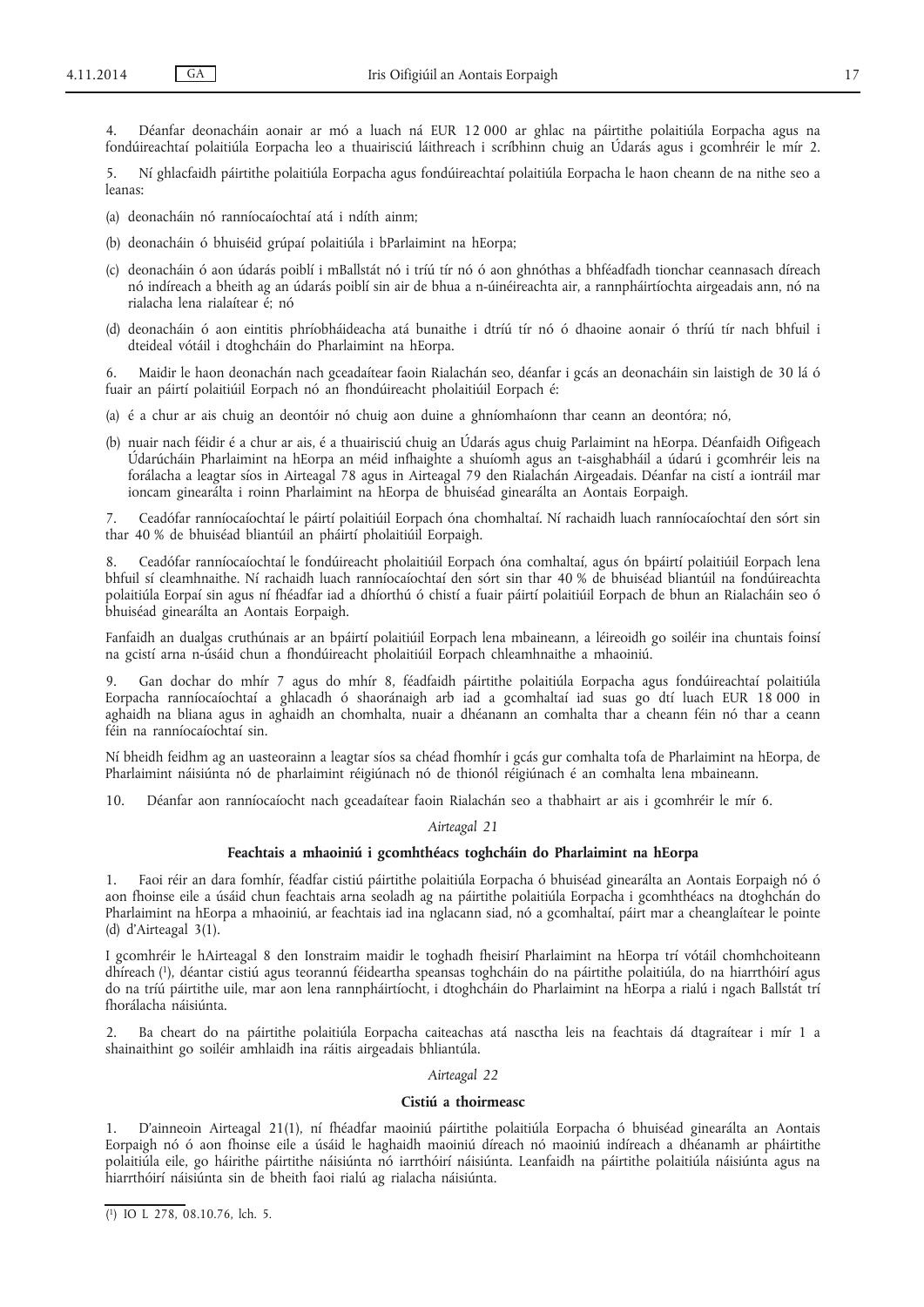2. Ní úsáidfear cistiú fondúireachtaí polaitiúla Eorpacha ó bhuiséad ginearálta an Aontais Eorpaigh nó ó aon fhoinse eile chun aon chríche eile seachas maoiniú a gcúraimí mar a liostaítear i bpointe (4) d'Airteagal 2 agus chun caiteachas atá nasctha go díreach leis na cuspóirí atá leagtha amach ina reachtanna i gcomhréir le hAirteagal 5 a chumhdach. Ní úsáidfear é go háirithe le haghaidh cistiú díreach nó indíreach toghchán, páirtithe polaitiúla, iarrthóirí ná fondúireachtaí eile.

3. Ní úsáidfear cistiú páirtithe polaitiúla Eorpacha agus fondúireachtaí polaitiúla ó bhuiséad ginearálta an Aontais Eorpaigh ná ó aon fhoinse eile chun feachtais reifrinn a mhaoiniú.

## CAIBIDIL V

## **RIALÚ AGUS SMACHTBHANNAÍ**

#### *Airteagal 23*

#### **Cuntais, tuairisciú agus oibleagáidí iniúchóireachta**

1. Ar a dhéanaí laistigh de shé mhí tar éis dheireadh na bliana airgeadais, déanfaidh na páirtithe polaitiúla Eorpacha agus na fondúireachtaí polaitiúla Eorpacha, an méid seo a leanas a chur faoi bhráid an Údaráis agus cuirfidh siad cóip de chuig Oifigeach Údarúcháin Pharlaimint na hEorpa agus chuig Pointe Teagmhála Náisiúnta inniúil an Bhallstáit ina bhfuil a suíomh:

- (a) a ráitis airgeadais bhliantúla agus na nótaí a ghabhann leo, lena gcumhdaítear an t-ioncam agus an caiteachas, agus sócmhainní agus dliteanais ag tús agus ag deireadh na bliana airgeadais, i gcomhréir leis an dlí is infheidhme sa Bhallstát ina bhfuil suíomh acu, agus a ráitis airgeadais bhliantúla ar bhonn na gcaighdeán cuntasaíochta idirnáisiúnta mar a shainmhínítear in Airteagal 2 de Rialachán (CE) Uimh. 1606/2002 de Pharlaimint na hEorpa agus den Chomhairle (1);
- (b) tuarascáil iniúchóra sheachtraigh ar na ráitis airgeadais bhliantúla, lena gcumhdaítear iontaofacht na ráiteas airgeadais sin agus dlíthiúlacht agus rialtacht a n-ioncam agus a gcaiteachas araon, arna déanamh ag comhlacht nó saineolaí neamhspleách; agus
- (c) liosta na ndeontóirí agus a rannchuiditheoirí agus a ndeonachán comhfhreagrach nó a ranníocaíochtaí comhfhreagracha arna dtuairisciú i gcomhréir le hAirteagal 20(2), (3) agus (4).

2. I gcás ina gcuirfidh páirtithe polaitiúla Eorpacha caiteachas i gcrích go comhpháirteach le páirtithe polaitiúla náisiúnta nó ina gcuirfidh fondúireachtaí polaitiúla Eorpacha caiteachas i gcrích go comhpháirteach le fondúireachtaí polaitiúla náisiúnta, nó le heagraíochtaí eile, áireofar fianaise faoin gcaiteachas arna thabhú ag na páirtithe polaitiúla Eorpacha nó ag na fondúireachtaí polaitiúla Eorpacha go díreach nó go hindíreach trí na tríú páirtithe sin sna ráitis airgeadais bhliantúla dá dtagraítear i mír 1.

3. Déanfaidh Parlaimint na hEorpa na comhlachtaí nó na saineolaithe neamhspleácha seachtracha dá dtagraítear i bpointe (b) de mhír 1 a roghnú, a shainordú agus a íoc. Déanfar iad a údarú go cuí chun cuntais a iniúchadh faoin dlí is infheidhme sa Bhallstát ina bhfuil a suíomh nó ina bhfuil siad bunaithe.

4. Soláthróidh páirtithe polaitiúla Eorpacha agus na fondúireachtaí polaitiúla Eorpacha aon fhaisnéis a iarrfaidh na comhlachtaí nó na saineolaithe neamhspleácha chun críche a n-iniúchta.

5. Cuirfidh na comhlachtaí nó na saineolaithe neamhspleácha an tÚdarás agus Oifigeach Údarúcháin Pharlaimint na hEorpa ar an eolas faoi aon ghníomhaíocht neamhdhleathach, calaois nó éilliú amhrasta a d'fhéadfadh dochar a dhéanamh do leasanna airgeadais an Aontais. Déanfaidh an tÚdarás agus Oifigeach Údarúcháin Pharlaimint na hEorpa na Pointí Teagmhála Náisiúnta a chur ar an eolas faoi sin.

#### *Airteagal 24*

## **Rialacha ginearálta maidir le rialú**

1. Déanfar rialú ar na hoibleagáidí faoin Rialachán seo a bheith á gcomhlíonadh ag na páirtithe polaitiúla Eorpacha agus ag na fondúireachtaí polaitiúla Eorpacha a fheidhmiú i gcomhar leis an Údarás, le hOifigeach Údarúcháin Pharlaimint na hEorpa agus leis na Ballstáit inniúla.

2. Déanfaidh an tÚdarás rialú ar a oibleagáidí faoin Rialachán seo a bheith á gcomhlíonadh ag na páirtithe polaitiúla Eorpacha agus ag na fondúireachtaí polaitiúla Eorpacha, go háirithe maidir le hAirteagal 3, pointe (a), pointe (b), agus pointe (d) go pointe (f) d'Airteagal 4(1), pointe (a) go pointe (d) agus pointe (g) d'Airteagal 5(1), Airteagal 9(5) agus (6), agus Airteagal 20, Airteagal 21 agus Airteagal 22.

Déanfaidh Oifigeach Údarúcháin Pharlaimint na hEorpa rialú ar na hoibleagáidí a bhaineann le cistiú an Aontais faoin Rialachán seo a bheith a gcomhlíonadh ag na páirtithe polaitiúla Eorpacha agus ag na fondúireachtaí polaitiúla Eorpacha i gcomhréir leis an Rialachán Airgeadais. Agus an rialú sin á chur i gcrích, déanfaidh Parlaimint na hEorpa na bearta is gá i réimsí chosc agus chomhrac na calaoise a dhéanann difear do leasanna airgeadais an Aontais.

<sup>(</sup> 1) Rialachán (CE) Uimh. 1606/2002 ó Pharlaimint na hEorpa agus ón gComhairle an 19 Iúil 2002 maidir le caighdeáin idirnáisiúnta chuntasaíochta a chur i bhfeidhm (IO L 243, 11.9.2002, lch. 1).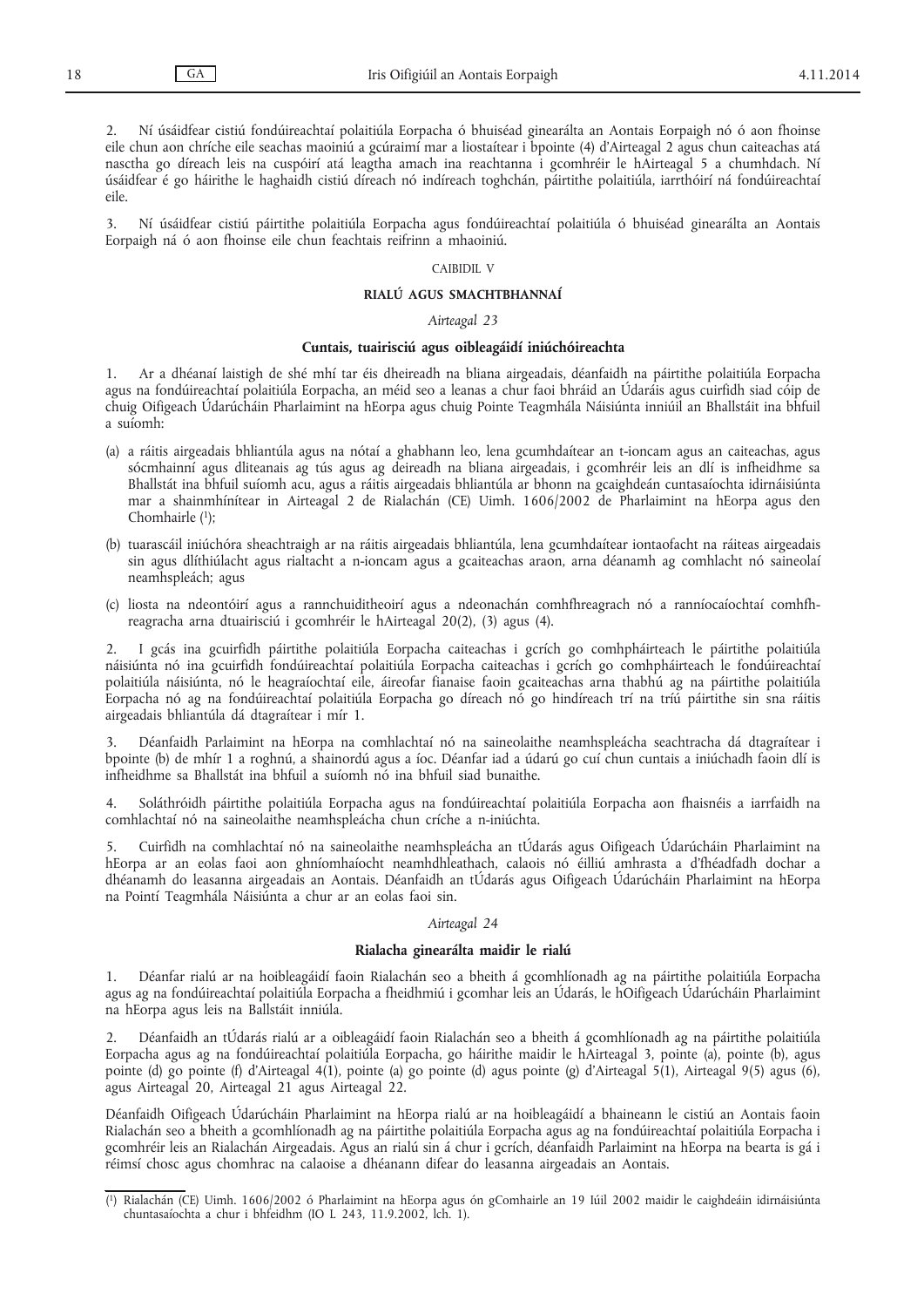3. Ní fholóidh rialú an Údaráis agus Oifigeach Údarúcháin Pharlaimint na hEorpa dá dtagraítear i mír 2 a n-oibleagáidí faoin dlí náisiúnta is infheidhme, amhail dá dtagraítear in Airteagal 14, a bheith á gcomhlíonadh ag na páirtithe polaitiúla Eorpacha agus ag na fondúireachtaí polaitiúla Eorpacha.

4. Soláthróidh páirtithe polaitiúla Eorpacha agus na fondúireachtaí polaitiúla Eorpacha aon fhaisnéis a iarrfaidh an tÚdarás, Oifigeach Údarúcháin Pharlaimint na hEorpa, an Chúirt Iniúchóirí, an Oifig Eorpach Frith-Chalaoise (OLAF) nó na Ballstáit, ar faisnéis í is gá chun críche rialuithe a bhfuil siad freagrach astu faoin Rialachán seo a chur i gcrích.

Arna iarraidh sin orthu, agus chun críche comhlíonadh Airteagal 20 a rialú, cuirfidh na páirtithe polaitiúla Eorpacha agus na fondúireachtaí polaitiúla Eorpacha faisnéis ar fáil don Údarás maidir leis na ranníocaíochtaí a rinne comhaltaí aonair agus céannacht na gcomhaltaí sin. Thairis sin, i gcás inarb iomchuí, féadfaidh an tÚdarás a chur de cheangal ar na páirtithe polaitiúla Eorpacha ráitis dheimhnitheacha shínithe a sholáthar ó chomhaltaí a shealbhaíonn sainorduithe tofa, chun críche comhlíonadh an choinníll a leagtar síos sa chéad fhomhír de phointe (b) d'Airteagal 3(1) a rialú.

# *Airteagal 25*

# **Cur chun feidhme agus rialú maidir le cistiú ón Aontas**

1. Cinnfear leithreasaí chun páirtithe polaitiúla Eorpacha agus fondúireachtaí polaitiúla Eorpacha a chistiú faoi réir an nós imeachta bhuiséadaigh bhliantúil agus cuirfear chun feidhme an méid sin i gcomhréir leis an Rialachán seo agus leis an Rialachán Airgeadais.

Leagfaidh Oifigeach Údarúcháin Pharlaimint na hEorpa síos na téarmaí agus na coinníollacha le haghaidh ranníocaíochtaí agus deontas sa ghlao ar ranníocaíochtaí agus sa ghlao ar thograí.

2. Déanfar rialú an chistithe arna fháil ó bhuiséad ginearálta an Aontais Eorpaigh, agus a úsáid, a fheidhmiú i gcomhréir leis an Rialachán Airgeadais.

Déanfar rialú a fheidhmiú freisin ar bhonn deimhniú bliantúil arna dhéanamh le hiniúchadh seachtrach neamhspleách, amhail dá bhforáiltear in Airteagal 23(1).

3. Feidhmeoidh an Chúirt Iniúchóirí a chumhachtaí iniúchóireachta i gcomhréir le hAirteagal 287 CFAE.

4. Maidir le haon doiciméad nó aon fhaisnéis atá riachtanach don Chúirt Iniúchóirí chun a cúram a chur i gcrích, déanfaidh na páirtithe polaitiúla Eorpacha agus na fondúireachtaí polaitiúla Eorpacha a fhaigheann cistiú i gcomhréir leis an Rialachán iad a sholáthar arna iarraidh sin don Chúirt.

Sa chinneadh nó sa chomhaontú maidir le ranníocaíocht agus deontas, déanfar foráil go sainráite maidir le hiniúchadh a dhéanfaidh Oifigeach Údarúcháin Pharlaimint na hEorpa agus an Chúirt Iniúchóirí, ar bhonn taifead agus iniúchadh ar an láthair, ar an bpáirtí polaitiúil Eorpach a fuair ranníocaíocht nó ar an bhfondúireacht pholaitiúil Eorpach a fuair deontas ó bhuiséad ginearálta an Aontais Eorpaigh.

6. Féadfaidh an Chúirt Iniúchóirí agus Oifigeach Údarúcháin Pharlaimint na hEorpa, nó aon chomhlacht seachtrach arna údarú ag Oifigeach Údarúcháin Pharlaimint na hEorpa, na seiceálacha agus na fíoruithe ar an láthair is gá a dhéanamh chun dlíthiúlacht caiteachais agus cur chun feidhme ceart fhorálacha na ranníocaíochta agus an chinnidh nó an chomhaontaithe maidir le deontas, agus, i gcás fondúireachtaí polaitiúla Eorpacha, cur chun feidhme ceart an chláir oibre nó na gníomhaíochta, a fhíorú. Soláthróidh an páirtí polaitiúil Eorpach nó an fhondúireacht pholaitiúil Eorpach lena mbaineann aon doiciméad nó faisnéis is gá chun an cúram seo a chur i gcrích.

7. Féadfaidh OLAF imscrúduithe a dhéanamh, lena n-áirítear seiceálacha agus cigireacht ar an láthair, i gcomhréir leis na forálacha agus na nósanna imeachta a leagtar síos i Rialachán (AE, Euratom) Uimh. 883/2013 ó Pharlaimint na hEorpa agus ón gComhairle (1) agus Rialachán (Euratom, CE) Uimh. 2185/96 ón gComhairle (2) d'fhonn a shuí ar tharla calaois, éilliú nó aon ghníomhaíocht neamhdhleathach eile a dhéanann difear do leasanna airgeadais an Aontais a bhaineann le ranníocaíochtaí nó le deontais faoin Rialachán seo. Más iomchuí, féadfaidh cinntí ó Oifigeach Údarúcháin Pharlaimint na hEorpa eascairt as a fhionnachtana.

<sup>(</sup> 1) Rialachán (AE, Euratom) Uimh. 883/2013 ó Pharlaimint na hEorpa agus ón gComhairle an 11 Meán Fómhair 2013 maidir le himscrúduithe arna ndéanamh ag an Oifig Frith-Chalaoise Eorpach (OLAF) agus lena n-aisghairtear Rialachán (CE) Uimh. 1073/1999 ó Pharlaimint na hEorpa agus ón gComhairle agus Rialachán (Euratom) Uimh. 1074/1999 (IO L 248, 18.9.2013, lch. 1).

<sup>(</sup> 2) Rialachán (Euratom, CE) Uimh. 2185/96 ón gComhairle an 11 Samhain 1996 maidir le seiceálacha ar an láthair agus cigireachtaí bheidh le déanamh ag an gCoimisiún chun leasanna airgeadais na gComhphobal Eorpach a chosaint i gcoinne na calaoise agus i gcoinne mírialtachtaí eile (IO L 292, 15.11.1996, lch. 2).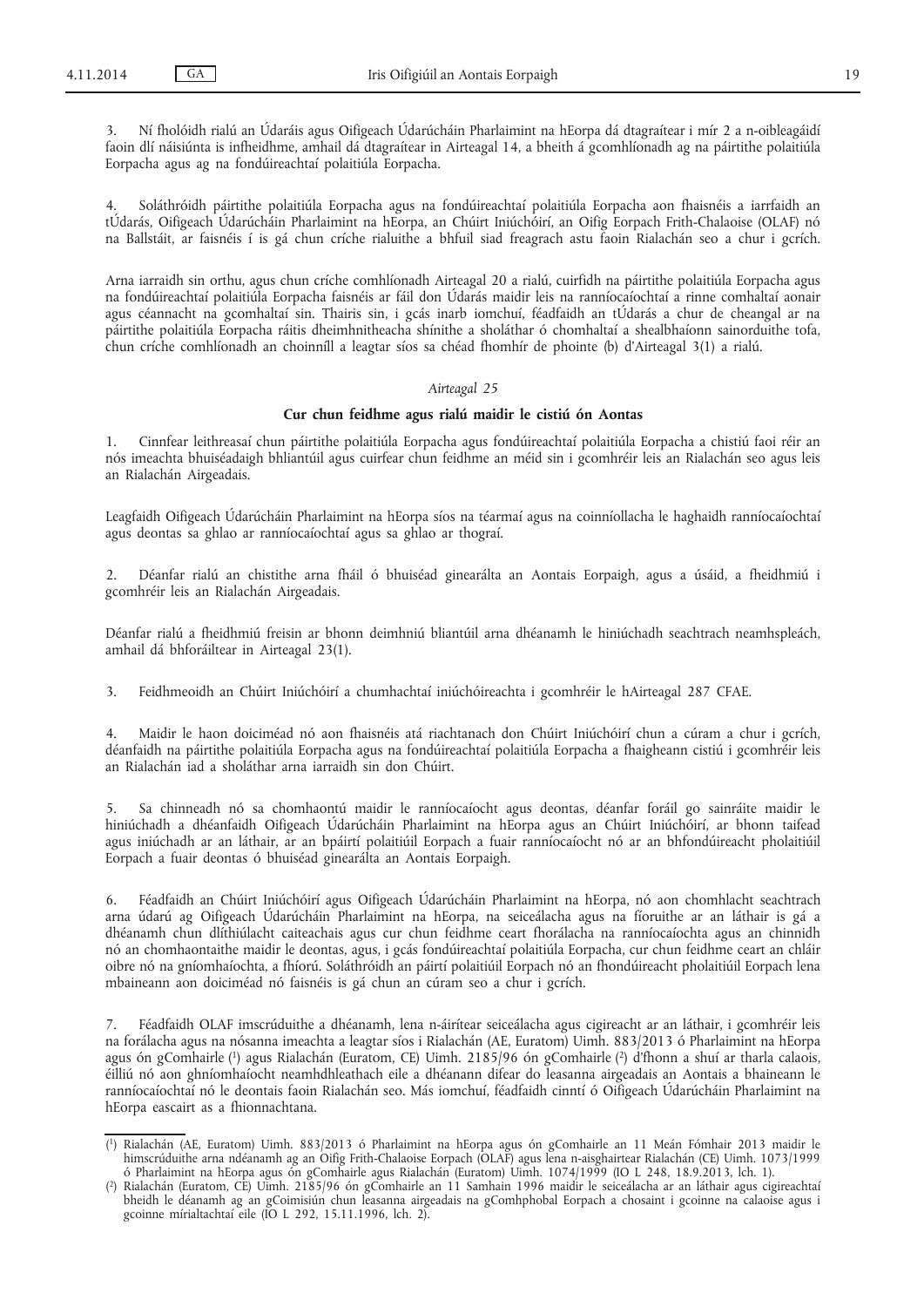## *Airteagal 26*

#### **Tacaíocht theicniúil**

Beidh an tacaíocht uile a chuirtear ar fáil ag Pharlaimint na hEorpa do pháirtithe polaitiúla Eorpacha bunaithe ar phrionsabal na córa comhionainne. Tabharfar an tacaíocht sin ar choinníollacha nach lú fabhar ná na coinníollacha a thugtar d'eagraíochtaí agus do chomhlachais sheachtracha eile a bhféadtar saoráidí comhchosúla a thabhairt dóibh agus soláthrófar iad in aghaidh sonraisc agus íocaíochta.

# *Airteagal 27*

#### **Smachtbhannaí**

1. I gcomhréir le hAirteagal 16, déanfaidh an tÚdarás cinneadh páirtí polaitiúil Eorpach nó fondúireacht pholaitiúil Eorpach a bhaint den Chlár trí bhíthin smachtbhanna in aon cheann de na cásanna seo a leanas:

- (a) i gcás inár cinneadh i mbreithiúnas a bhfuil fórsa *res judicata* aige go raibh an páirtí nó an fhondúireacht lena mbaineann páirteach i ngníomhaíochtaí neamhdhleathacha atá díobhálach do leasanna airgeadais an Aontais mar a shainmhínítear in Airteagal 106(1) den Rialachán Airgeadais;
- (b) nuair a shuitear, i gcomhréir leis na nósanna imeachta a leagtar amach in Airteagal 10(2) go (5), nach gcomhlíonann sé a thuilleadh ceann amháin nó níos mó de na coinníollacha a leagtar amach i bpointe (a), pointe (c) agus pointe (e) d'Airteagal 3(1) agus in Airteagal 3(2); nó
- (c) nuair a thagann iarraidh ó Bhallstát ar dhíchlárú ar bhonn mainneachtain thromchúiseach oibleagáidí faoin dlí náisiúnta a chomhlíonadh agus go gcomhlíonann an iarraidh sin na ceanglais a leagtar amach i bpointe (b) d'Airteagal 16(3).
- 2. Forchuirfidh an tÚdarás smachtbhannaí airgeadais sna cásanna seo a leanas:
- (a) sáruithe neamh-inchainníochtaithe:
	- (i) i gcás neamhchomhlíonadh cheanglais Airteagal 9(5) nó (6):
	- (ii) i gcás nach gcomhlíontar na gealltanais a thug páirtí polaitiúil Eorpach nó fondúireacht pholaitiúil Eorpach, agus an fhaisnéis a sholáthair siad, i gcomhréir le pointe (a), pointe (b) agus pointe (d) go pointe (f) d'Airteagal 4(1) agus le pointe (a), pointe (b), pointe (d) agus pointe (e) d'Airteagal 5(1),
	- (iii) i gcás ina mainnítear liosta na ndeontóirí agus a ndeonacháin chomhfhreagracha a tharchur i gcomhréir le hAirteagal 20(2) nó deonacháin a thuairisciú i gcomhréir le hAirteagal 20(3) agus (4),
	- (iv) i gcásanna inar sháraigh páirtí polaitiúil Eorpach nó fondúireacht pholaitiúil Eorpach na hoibleagáidí a leagtar síos in Airteagal 23(1) nó in Airteagal 24(4);
	- (v) i gcás ina bhfuil páirtí polaitiúil Eorpach nó fondúireacht pholaitiúil Eorpach faoi réir breithiúnais a bhfuil fórsa *res judicata* aige i gcás gníomhaíochtaí neamhdhleathacha atá díobhálach do leasanna airgeadais an Aontais mar a shainmhínítear in Airteagal 106(1) den Rialachán Airgeadais;
	- (vi) sna cásanna ina ndearna páirtí polaitiúil Eorpach nó fondúireacht pholaitiúil Eorpach lena mbaineann, tráth ar bith agus d'aon ghnó faisnéis a fhágáil ar lár nó faisnéis mhícheart nó mhíthreorach a thabhairt nó i gcás ina mbraitheann na comhlachtaí atá údaraithe leis an Rialachán seo chun tairbhithe an chistithe ó bhuiséad ginearálta an Aontais Eorpaigh a iniúchadh nó seiceálacha a dhéanamh orthu míchruinnis sna ráitis airgeadais bhliantúla a mheastar a bheith ina n-easnaimh ábhartha nó ina míráitis d'ítimí i gcomhréir leis na caighdeáin chuntasaíochta idirnáisiúnta mar a shainmhínítear in Airteagal 2 de Rialachán (CE) Uimh. 1606/2002 iad.
- (b) sáruithe inchainníochtaithe:
	- (i) i gcás inar ghlac páirtí polaitiúil Eorpach nó fondúireacht pholaitiúil Eorpach le deonacháin agus le ranníocaíochtaí nach gceadaítear faoi Airteagal 20(1) nó (5), mura rud é go gcomhlíontar na coinníollacha a leagtar síos in Airteagal 20(6);
	- (ii) i gcás neamhchomhlíonadh na gceanglas a leagtar síos in Airteagal 21 agus Airteagal 22.

3. Féadfaidh Oifigeach Údarúcháin Pharlaimint na hEorpa páirtí polaitiúil Eorpach nó fondúireacht pholaitiúil Eorpach a eisiamh ó chistiú de chuid an Aontais amach anseo suas le cúig bliana i gcás athsháraithe laistigh de thréimhse cúig bliana, nuair a fuarthas ciontach é nó í in aon cheann de na sáruithe a liostaítear i bpointe (v) agus i bpointe (vi) de phointe (a) de mhír 2. Tá sé sin gan dochar do chumhachtaí Oifigeach Údarúcháin Pharlaimint na hEorpa mar a leagtar amach in Airteagal 204n den Rialachán Airgeadais.

4. Chun críocha chur i bhfeidhm mhír 2 agus mhír 3, déanfar na smachtbhannaí airgeadais seo a leanas a fhorchur ar pháirtí polaitiúil Eorpach nó ar fhondúireacht pholaitiúil Eorpach:

(a) i gcás sáruithe neamh-inchainníochtaithe, céatadán seasta de bhuiséad bliantúil an pháirtí pholaitiúil Eorpaigh lena mbaineann nó na fondúireachta polaitiúla Eorpaí lena mbaineann: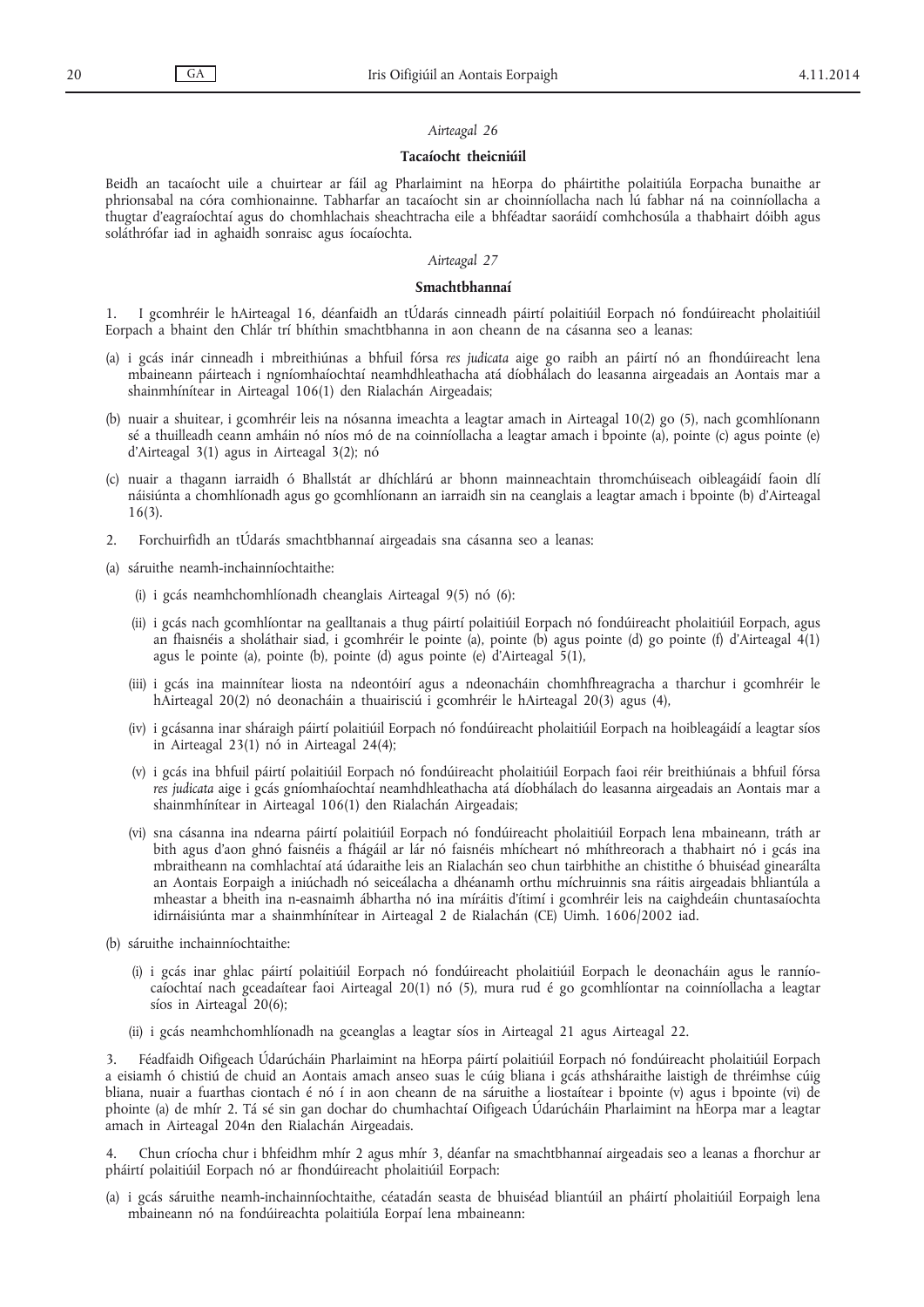— 5 %; nó

- 7,5 % má tá sáruithe comhthráthacha ann; nó
- 20 % más athshárú é an sárú atá i gceist; nó
- an tríú cuid de na céatadáin thuasluaite má dhearbhaigh an páirtí polaitiúil Eorpach nó an fhondúireacht pholaitiúil Eorpach an sárú sular oscail an tÚdarás imscrúdú go hoifigiúil, fiú i gcás ciona chomhthráthaigh nó athsháraithe, agus go bhfuil bearta ceartaitheacha iomchuí glactha ag an páirtí nó ag an bhfondúireacht lena mbaineann;
- 50 % de bhuiséad bliantúil an pháirtí pholaitiúil Eorpaigh lena mbaineann nó na fondúireachta polaitiúla Eorpaí lena mbaineann don bhliain roimhe sin, nuair atá sé faoi réir breithiúnais a bhfuil fórsa *res judicata* aige i gcás gníomhaíochtaí neamhdhleathacha atá díobhálach do leasanna airgeadais an Aontais mar a shainmhínítear in Airteagal 106(1) den Rialachán Airgeadais;
- (b) i gcás sáruithe inchainníochtaithe, céatadán seasta de mhéid na suimeanna neamhrialta a bhraitear nó nach dtuairiscítear i gcomhréir leis an scála seo a leanas, le huasmhéid de 10 % de bhuiséad bliantúil an pháirtí pholaitiúil Eorpaigh lena mbaineann nó na fondúireachta polaitiúla Eorpaí lena mbaineann:
	- 100 % de na suimeanna neamhrialta a fuarthas nó nach dtuairiscítear nuair nach bhfuil na suimeanna sin níos mó ná EUR 50 000; nó
	- 150 % de na suimeanna neamhrialta a fuarthas nó nach dtuairiscítear nuair atá na suimeanna sin níos mó ná EUR 50 000 ach nuair nach bhfuil siad níos mó ná EUR 100 000, nó
	- 200 % de na suimeanna neamhrialta a fuarthas nó nach dtuairiscítear nuair atá na suimeanna sin níos mó ná EUR 100 000 ach nuair nach bhfuil siad níos mó ná EUR 150 000, nó
	- 250 % de na suimeanna neamhrialta a fuarthas nó nach dtuairiscítear nuair atá na suimeanna sin níos mó ná EUR 150 000 ach nuair nach bhfuil siad níos mó ná EUR 200 000, nó
	- 300 % de na suimeanna neamhrialta a fuarthas nó nach dtuairiscítear nuair atá na suimeanna sin níos mó ná EUR 200 000, nó
	- aon trian de na céatadáin atá sonraithe thuas má dhearbhaigh an páirtí polaitiúil Eorpach nó an fhondúireacht pholaitiúil Eorpach lena mbaineann an sárú go deonach sular oscail an tÚdarás agus/nó Oifigeach Údarúcháin Pharlaimint na hEorpa imscrúdú go hoifigiúil agus go bhfuil na bearta ceartaitheacha iomchuí déanta ag an bpáirtí nó ag an bhfondúireacht lena mbaineann.

Chun na céatadáin atá sonraithe thuas a chur i bhfeidhm, measfar ar leithligh gach deonachán nó ranníocaíocht.

5. Nuair a bheidh sáruithe comhthráthacha i gcoinne an Rialacháin seo, déanta ag páirtí polaitiúil Eorpach nó ag fondúireacht pholaitiúil Eorpach, ní fhorchuirfear ach an smachtbhanna a leagtar síos don chion is tromchúisí, mura rud é go bhforáiltear a mhalairt i bpointe (a) de mhír 4.

6. Na smachtbhannaí a leagtar síos sa Rialachán seo, beidh siad faoi réir tréimhse teorann cúig bliana amhail ón dáta a ndearnadh an sárú lena mbaineann nó, i gcás sáruithe leanúnacha nó sáruithe a tharlaíonn arís agus arís eile, an dáta ar scoir na sáruithe sin.

#### *Airteagal 28*

# **Comhar idir an tÚdarás, Oifigeach Údarúcháin Pharlaimint na hEorpa agus na Ballstáit**

1. Déanfaidh an tÚdarás, Oifigeach Údarúcháin Pharlaimint na hEorpa agus na Ballstáit trí na Pointí Teagmhála Náisiúnta faisnéis a roinnt lena chéile agus a chéile a chur ar an eolas go tráthrialta faoi nithe a bhaineann le forálacha cistithe, le rialuithe agus le smachtbhannaí.

2. Aontóidh siad freisin maidir leis na socruithe praiticiúla do mhalartú faisnéise den sórt sin, lena n-áirítear na rialacha maidir le nochtadh faisnéise nó fianaise rúnda agus maidir le comhar idir na Ballstáit.

3. Déanfaidh Oifigeach Údarúcháin Pharlaimint na hEorpa an tÚdarás a chur ar an eolas faoi aon fhionnachtana a bhféadfadh forchur smachtbhannaí eascairt astu faoi Airteagal 27(2) go (4) d'fhonn ligean don Údarás bearta iomchuí a dhéanamh.

4. Déanfaidh an tÚdarás Oifigeach Údarúcháin Pharlaimint na hEorpa a chur ar an eolas faoi aon chinneadh a bheidh glactha aige maidir le smachtbhannaí chun a chur ar a chumas nó a cumas teacht ar na hiarmhairtí iomchuí faoin Rialachán Airgeadais.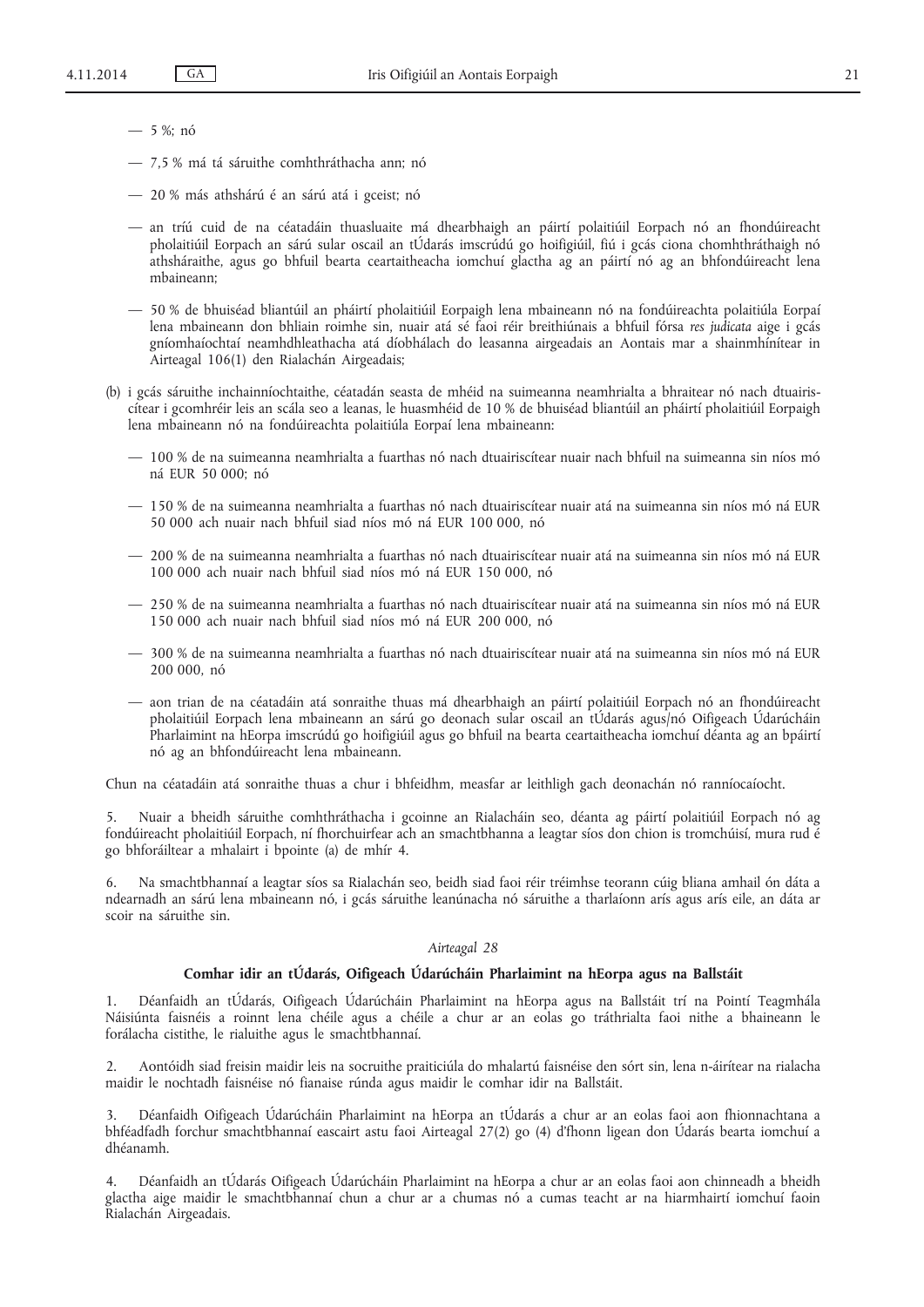#### *Airteagal 29*

#### **Bearta ceartaitheacha agus prionsabail an dea-riaracháin**

1. Sula ndéanfaidh siad cinneadh críochnaitheach maidir le haon cheann de na smachtbhannaí dá dtagraítear in Airteagal 27, tabharfaidh an tÚdarás nó Oifigeach Údarúcháin Pharlaimint na hEorpa an deis don pháirtí polaitiúil Eorpach lena mbaineann nó don fhondúireacht pholaitiúil Eorpach lena mbaineann na bearta is gá a thabhairt isteach chun an cor a leigheas laistigh de tréimhse réasúnta ama, nach rachaidh de ghnáth thar aon mhí amháin. Go háirithe, déanfaidh an tÚdarás nó tOifigeach Údarúcháin Pharlaimint na hEorpa an deis a thabhairt earráidí cléireachais agus uimhríochta a cheartú, doiciméid nó faisnéis bhreise a sholáthar i gcás inar gá sin nó aon mhionbhotúin a cheartú.

2. I gcás ina mbeidh mainnithe ag páirtí polaitiúil Eorpach nó ag fondúireacht pholaitiúil Eorpach bearta ceartaitheacha a dhéanamh laistigh den tréimhse ama dá dtagraítear i mír 1, glacfar cinneadh maidir leis na smachtbhannaí iomchuí dá dtagraítear in Airteagal 27 a fhorchur.

3. Ní bheidh feidhm ag mír 1 agus mír 2 maidir leis na coinníollacha a leagtar amach i bpointe (b) go pointe (d) d'Airteagal 3(1) agus i bpointe (c) d'Airteagal 3(2).

#### *Airteagal 30*

#### **Aisghabháil**

1. Ar bhonn an chinnidh ón Údarás páirtí polaitiúil Eorpach nó fondúireacht pholaitiúil Eorpach a bhaint den Chlár, déanfaidh Oifigeach Údarúcháin Pharlaimint na hEorpa aon chinneadh nó comhaontú leanúnach maidir le cistiú Aontais a tharraingt siar nó a fhoirceannadh, ach amháin sna cásanna dá bhforáiltear i bpointe (c) d'Airteagal 16(2) agus i bpointe (b) agus pointe (d) d'Airteagal 3 (1). Déanfaidh sé nó sí aon chistiú Aontais a aisghabháil freisin, lena n-áirítear aon chistí ó bhlianta roimhe sin nár caitheadh.

2. Maidir le páirtí polaitiúil Eorpach nó fondúireacht pholaitiúil Eorpach ar forchuireadh smachtbhanna air nó uirthi as aon cheann de na sáruithe atá liostaithe in Airteagal 27(1) agus i bpointe (v) agus pointe (vi) d'Airteagal 27(2)(a), ní bheidh sé ar an gcúis sin ag comhlíonadh Airteagal 18(2) a thuilleadh. Dá thoradh sin, déanfaidh Oifigeach Údarúcháin Pharlaimint na hEorpa an comhaontú nó an cinneadh um ranníocaíocht nó deontas maidir le cistiú an Aontais arna fháil faoin Rialachán seo a fhoirceannadh, agus suimeanna arna n-íoc go míchuí faoin chomhaontú nó cinneadh um ranníocaíocht nó deontas a aisghabháil, lena n-áirítear cistí Aontais nár caitheadh óna blianta roimhe sin.

I gcás foirceannadh den sórt sin, déanfar íocaíochtaí ó Oifigeach Údarúcháin Pharlaimint na hEorpa a theorannú go dtí an caiteachas incháilithe a thabhaigh an páirtí polaitiúil Eorpach nó an fhondúireacht pholaitiúil Eorpach go hiarbhír suas go dtí an dáta a dtiocfaidh an cinneadh um fhoirceannadh i bhfeidhm.

Beidh an mhír seo infheidhme freisin maidir leis na cásanna dá dtagraítear i bpointe (c) d'Airteagal 16(2) agus i bpointe (b) agus pointe (d) d'Airteagal 3(1).

## CAIBIDIL VI

## **FORÁLACHA CRÍOCHNAITHEACHA**

# *Airteagal 31*

#### **Faisnéis a sholáthar do shaoránaigh**

Faoi réir Airteagal 21 agus Airteagal 22 agus a reachtanna agus a bpróiseas inmheánach féin, féadfaidh páirtithe polaitiúla Eorpacha, i gcomhthéacs na dtoghchán do Pharlaimint na hEorpa, na bearta uile is iomchuí a dhéanamh chun saoránaigh an Aontais a chur ar an eolas faoi na cleamhnachtaí idir páirtithe agus iarrthóirí polaitiúla náisiúnta agus na páirtithe polaitiúla Eorpacha lena mbaineann.

# *Airteagal 32*

# **Trédhearcacht**

1. Déanfaidh Parlaimint na hEorpa, faoi údarás a Oifigigh Údarúcháin nó an Údaráis, na nithe seo a leanas a fhoilsiú ar shuíomh gréasáin a chruthófar chun na críche sin:

- (a) ainmneacha agus reachtanna na bpáirtithe polaitiúla Eorpacha agus na bhfondúireachtaí polaitiúla Eorpacha uile, mar aon leis na doiciméid arna gcur isteach mar chuid dena n-iarratais ar chlárú i gcomhréir le hAirteagal 8, ar a dhéanaí ceithre seachtaine tar éis don Údarás a chinneadh a ghlacadh agus, i ndiaidh sin, aon leasuithe arna gcur i bhfógra chuig an Údarás de bhun Airteagal 9(5) agus (6);
- (b) liosta de na hiarratais nach bhfuil formheasta, mar aon leis na doiciméid arna gcur isteach mar chuid den iarratas, mar aon leis an iarratas ar chlárú i gcomhréir le hAirteagal 8 agus forais an diúltaithe, ar a dhéanaí ceithre seachtaine tar éis don Údarás a cinneadh a ghlacadh;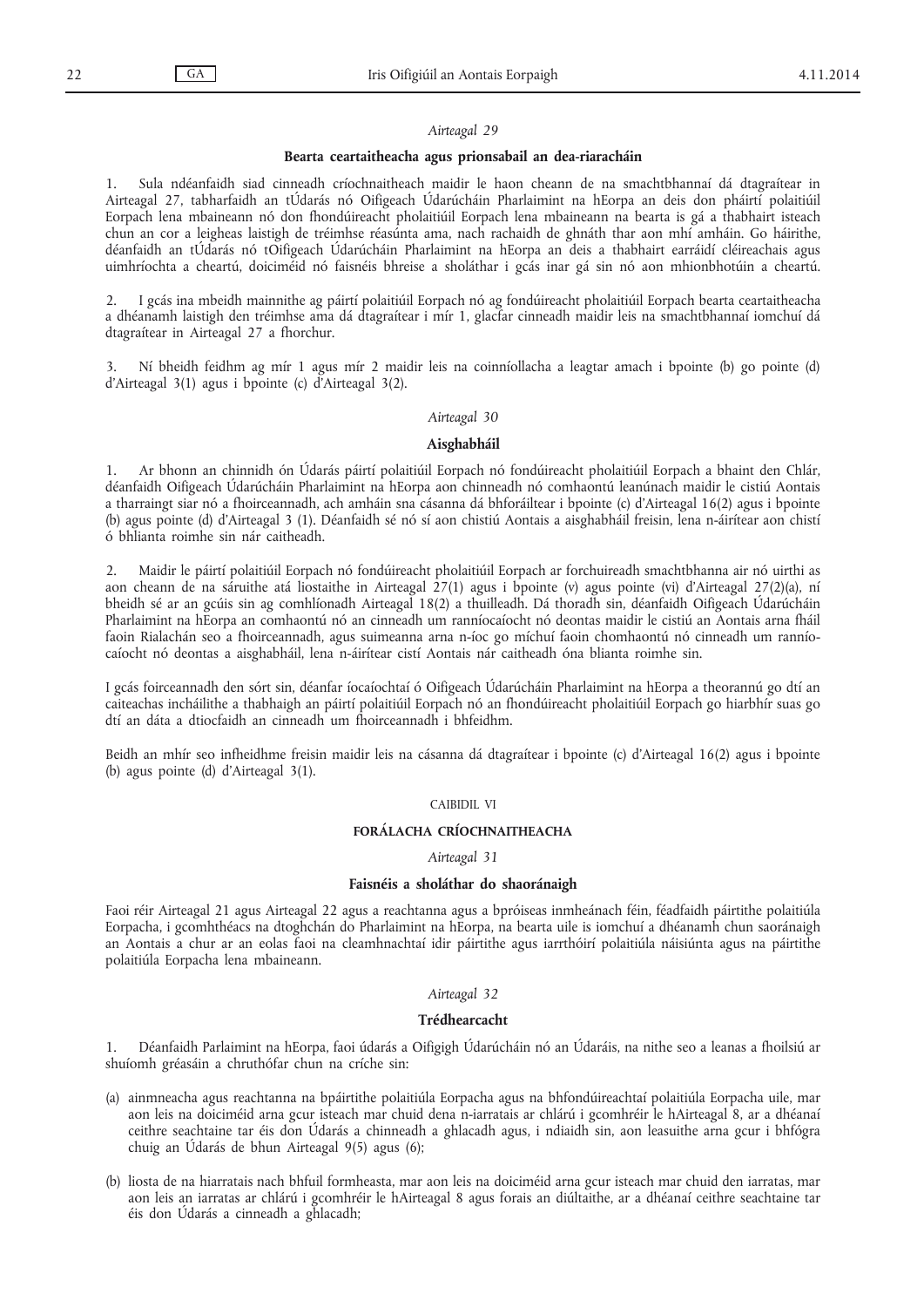- (c) tuarascáil bhliantúil ina mbeidh tábla de na méideanna a íocadh le gach páirtí polaitiúil Eorpach agus fondúireacht pholaitiúil Eorpach, i n-aghaidh gach bliana airgeadais a bhfuarthas ranníocaíochtaí nó ar íocadh deontais ina leith ó bhuiséad ginearálta an Aontais Eorpaigh;
- (d) ráitis airgeadais bhliantúla agus tuarascálacha iniúchóra sheachtraigh dá dtagraítear in Airteagal 23(1), agus, i gcás na bhfondúireachtaí polaitiúla Eorpacha, na tuarascálacha deiridh faoi chur chun feidhme na gclár oibre nó na ngníomhaíochtaí;
- (e) ainmneacha na ndeontóirí agus a ndeonacháin chomhfhreagracha arna dtuairisciú ag na páirtithe polaitiúla Eorpacha agus ag na fondúireachtaí polaitiúla Eorpacha i gcomhréir le hAirteagal 20(2), (3) agus (4), cé is moite de dheonacháin ó dhaoine nádúrtha ar luach nach mó ná EUR 1 500 in aghaidh na bliana agus in aghaidh an deontóra a thuairisceofar mar "ranníocaíochtaí beaga". Ní fhoilseofar deonacháin ó dhaoine nádúrtha, ar deonacháin iad ar mó a luach bliantúil ná EUR 1 500 agus atá faoi bhun nó cothrom le EUR 3 000 gan toiliú roimh ré an deontóra chomhfhreagraigh maidir lena bhfoilsiú. Mura bhfuil toiliú roimh ré den sórt sin tugtha, déanfar na deonacháin sin a thuairisciú mar "dheonacháin bheaga". Déanfar méid iomlán na ndeonachán beag agus líon na ndeontóirí in aghaidh na bliana féilire a fhoilsiú freisin;
- (f) na ranníocaíochtaí dá dtagraítear in Airteagal 20(7) agus (8) agus a thuairiscigh na páirtithe polaitiúla Eorpacha agus na fondúireachtaí polaitiúla Eorpacha i gcomhréir le hAirteagal 20(2), lena n-áirítear freisin aitheantas na mballpháirtithe nó na mballeagraíochtaí a thug na ranníocaíochtaí sin;
- (g) mionsonraí aon chinntí críochnaitheacha arna ndéanamh ag an Údarás de bhun Airteagal 27, agus na cúiseanna leo, lena n-áirítear, i gcás inarb ábhartha, aon tuairimí arna nglacadh ag an gcoiste de dhaoine neamhspleácha oirirce i gcomhréir le hAirteagal 10 agus le hAirteagal 11, ag féachaint go cuí do Rialachán (CE) Uimh. 45/2001;
- (h) mionsonraí aon chinntí críochnaitheacha arna ndéanamh ag Oifigeach Údarúcháin Pharlaimint na hEorpa de bhun Airteagal 27, agus na cúiseanna leo;
- (i) tuairisc ar an tacaíocht theicniúil a tugadh do pháirtithe polaitiúla Eorpacha; agus
- (j) an tuarascáil mheastóireachta ó Pharlaimint na hEorpa maidir le cur chun feidhme an Rialacháin seo agus maidir leis na gníomhaíochtaí arna gcistiú dá dtagraítear in Airteagal 38.

2. Poibleoidh Parlaimint na hEorpa liosta de na daoine dlítheanacha ar comhaltaí iad de pháirtí polaitiúil Eorpach, liosta a bheidh i gceangal le reachtanna an pháirtí i gcomhréir le hAirteagal 4(2) agus arna thabhairt cothrom le dáta i gcomhréir le hAirteagal 9(6) chomh maith le líon iomlán na gcomhaltaí aonair.

3. Déanfar sonraí pearsanta a eisiamh ó fhoilsiú ar an suíomh gréasáin dá dtagraítear i mír 1 mura rud é go bhfoilseofar na sonraí pearsanta sin de bhun phointe (a), phointe (e), nó phointe (g) de mhír 1.

4. Déanfaidh páirtithe polaitiúla Eorpacha agus fondúireachtaí polaitiúla Eorpacha, i ráiteas príobháideachais a bheidh ar fáil go poiblí, an fhaisnéis a cheanglaítear a thabhairt le hAirteagal 10 de Threoir 95/46/CE a chur ar fáil do chomhaltaí agus do dheontóirí ionchasacha agus cuirfidh siad i bhfios dóibh go ndéanfaidh Parlaimint na hEorpa, an tÚdarás, OLAF, an Chúirt Iniúchóirí, na Ballstáit, nó comhlachtaí nó saineolaithe seachtracha arna n-údarú acusan a sonraí pearsanta a phróiseáil chun críche iniúchta agus go bpoibleofar a sonraí pearsanta ar an suíomh gréasáin dá dtagraítear i mír 1 faoi na coinníollacha a leagtar amach san Airteagal seo. Agus Airteagal 11 de Rialachán (CE) 45/2001 á chur i bhfeidhm, áireoidh Oifigeach Údarúcháin Pharlaimint na hEorpa, an fhaisnéis cheánna sna glaonna ar ranníocaíochtaí nó tograí amhail dá dtagraítear in Airteagal 18(1) den Rialachán seo.

# *Airteagal 33*

#### **Sonraí pearsanta a chosaint**

1. Agus sonraí pearsanta á bpróiseáil de bhun an Rialacháin seo, comhlíonfaidh an tÚdarás, Parlaimint na hEorpa agus coiste na ndaoine oirirce neamhspleácha arna bhunú le hAirteagal 11 Rialachán (CE) Uimh. 45/2001. Chun críocha sonraí pearsanta a phróiseáil, measfar iad a bheith ina rialaitheoirí sonraí i gcomhréir le pointe (d) d'Airteagal 2 den Rialachán sin.

2. Agus sonraí pearsanta á bpróiseáil de bhun an Rialacháin sin, déanfaidh na páirtithe polaitiúla Eorpacha agus na fondúireachtaí polaitiúla Eorpacha, na Ballstáit agus rialú a fheidhmiú acu ar ghnéithe a bhaineann le maoiniú páirtithe polaitiúla Eorpacha agus fondúireachtaí polaitiúla Eorpacha i gcomhréir le hAirteagal 24 agus na comhlachtaí agus na saineolaithe neamhspleácha arna n-údarú chun cuntais a iniúchadh i gcomhréir le hAirteagal 23(1) Treoir 95/46/CE agus na forálacha náisiúnta arna nglacadh dá bun a chomhlíonadh. Chun críocha sonraí pearsanta a phróiseáil, measfar iad a bheith ina rialaitheoirí sonraí i gcomhréir le pointe (d) d'Airteagal 2 den Treoir sin.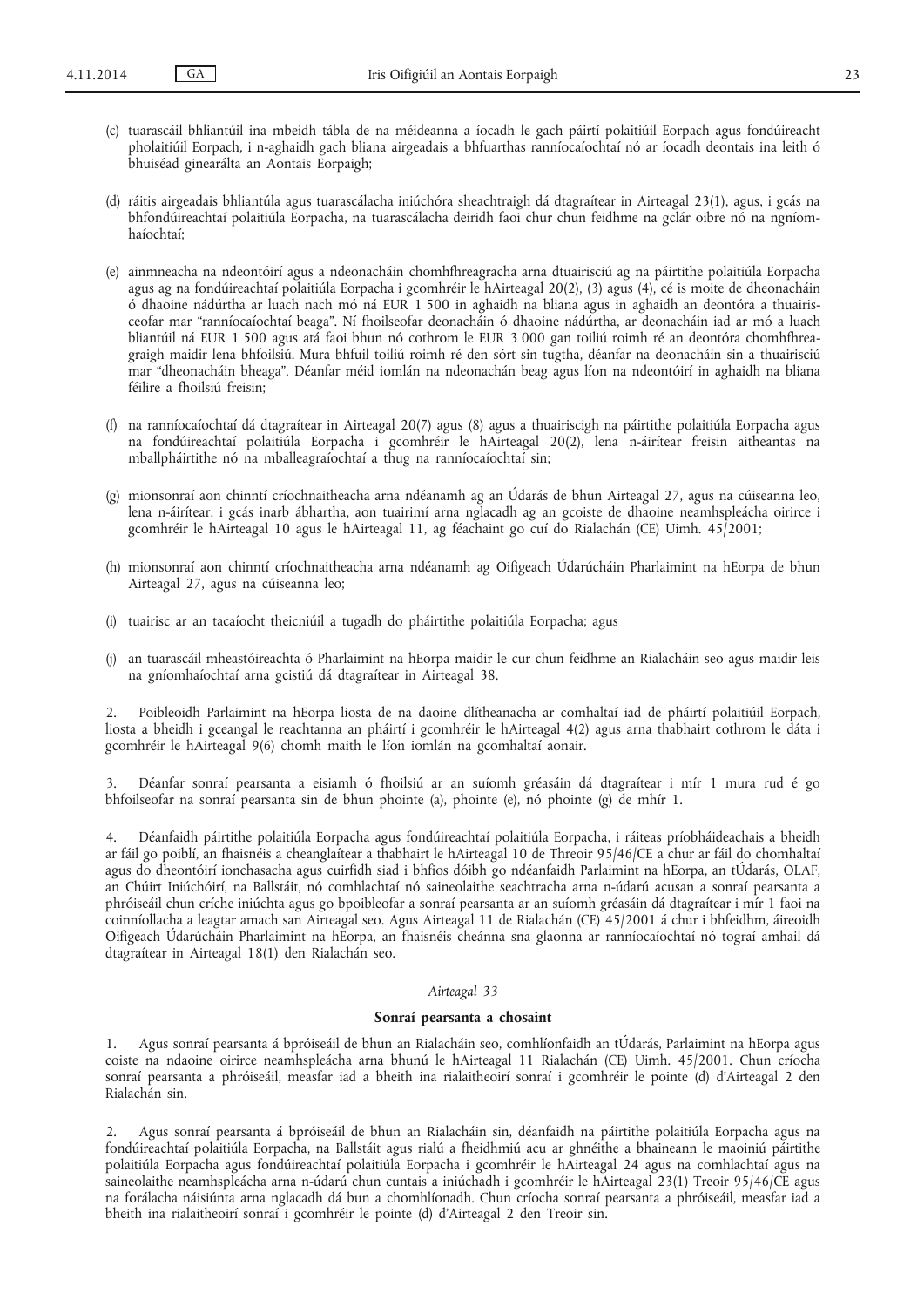3. Áiritheoidh an tÚdarás, Parlaimint na hEorpa agus coiste na ndaoine oirirce neamhspleácha arna bhunú le hAirteagal 11 nach n-úsáidfear sonraí pearsanta arna mbailiú acu de bhun an Rialacháin seo chun aon chríocha seachas dlíthiúlacht, rialtacht agus trédhearcacht chistiú páirtithe polaitiúla Eorpacha agus fondúireachtaí polaitiúla Eorpacha agus comhaltas páirtithe polaitiúla Eorpacha a áirithiú. Scriosfaidh siad na sonraí pearsanta sin go léir a bheidh bailithe chun na críche sin ar a dhéanaí 24 mhí tar éis na codanna ábhartha a fhoilsiú i gcomhréir le hAirteagal 32.

4. Ní úsáidfidh na Ballstáit agus na comhlachtaí nó na saineolaithe neamhspleácha arna n-údarú chun cuntais a iniúchadh na sonraí pearsanta a fhaigheann siad ach amháin chun rialú a fheidhmiú ar mhaoiniú páirtithe polaitiúla Eorpacha agus ar fhondúireachtaí polaitiúla Eorpacha. Scriosfaidh siad na sonraí pearsanta sin i gcomhréir leis an dlí náisiúnta is infheidhme tar éis iad a tharchur de bhun Airteagal 28.

5. Féadfar sonraí pearsanta a choinneáil thar na teorainneacha ama a leagtar síos i mír 3 nó dá bhforáiltear sa dlí náisiúnta is infheidhme amhail dá dtagraítear i mír 4 más gá coinneáil den sórt sin chun críocha nósanna imeachta dlíthiúla nó riaracháin a bhaineann le cistiú páirtí pholaitiúil Eorpaigh nó fondúireachta polaitiúla Eorpaí nó le comhaltas páirtí pholaitiúil Eorpaigh. Scriosfar na sonraí pearsanta sin uile ar a dhéanaí seachtain amháin tar éis an dáta a dtabharfar na himeachtaí sin chun críche trí chinneadh críochnaitheach, nó tar éis aon iniúchtaí, achomhairc nó éilimh a chur de láimh.

6. Déanfaidh na rialaitheoirí sonraí dá dtagraítear i mír 1 agus mír 2 bearta teicniúla agus eagraíochtúla iomchuí a chur chun feidhme chun sonraí pearsanta a chosaint in aghaidh scriosadh tionóisceach nó neamhdhleathach, cailleadh, athrú nó nochtadh nó rochtain neamhúdaraithe, go háirithe i gcás ina mbaineann próiseáil sonraí den sórt sin le hiad a tharchur thar líonra, agus in aghaidh aon fhoirmeacha neamhdhleathacha próiseála eile.

7. Beidh an Maoirseoir Eorpach ar Chosaint Sonraí freagrach as faireachán a dhéanamh agus as a áirithiú go ndéanfaidh an tÚdarás, Parlaimint na hEorpa agus coiste na ndaoine oirirce neamhspleácha arna bhunú le hAirteagal 11 cearta bunúsacha agus saoirsí daoine nádúrtha a urramú agus a chosaint agus sonraí pearsanta á bpróiseáil de bhun an Rialacháin seo. Gan dochar d'aon leigheas breithiúnach, féadfaidh aon duine is ábhar do shonraí gearán a thaisceadh leis an Maoirseoir Eorpach ar Chosaint Sonraí má mheasann sé nó sí go bhfuil an ceart maidir le cosaint a chuid nó a cuid sonraí pearsanta sáraithe de thoradh phróiseáil na sonraí sin ag an Údarás, ag Parlaimint na hEorpa nó ag an gcoiste.

8. Beidh na páirtithe polaitiúla Eorpacha agus na fondúireachtaí polaitiúla Eorpacha, na Ballstáit agus na comhlachtaí nó na saineolaithe neamhspleácha arna n-údarú chun cuntais a iniúchadh faoin Rialachán seo faoi dhliteanas i gcomhréir leis an dlí náisiúnta is infheidhme i leith aon damáiste a dhéanann siad agus sonraí pearsanta á bpróiseáil acu de bhun an Rialacháin seo. Áiritheoidh na Ballstáit go ndéanfar smachtbhannaí éifeachtacha, comhréireacha agus athchomhairleacha a chur i bhfeidhm i gcás sáruithe ar an Rialachán seo, ar Threoir 95/46/CE agus ar na forálacha náisiúnta arna nglacadh dá mbun, agus go háirithe i gcás úsáide calaoisí sonraí pearsanta.

#### *Airteagal 34*

#### **An ceart éisteacht a fháil**

Sula nglacfaidh an tÚdarás nó Oifigeach Údarúcháin Pharlaimint na hEorpa cinneadh a bhféadfadh tionchar díobhálach a bheith aige ar chearta páirtí pholaitiúil Eorpaigh, fondúireachta polaitiúla Eorpaí nó iarratasóra amhail dá dtagraítear in Airteagal 8, tabharfaidh sé éisteacht d'ionadaithe an pháirtí pholaitiúil Eorpaigh, na fondúireachta polaitiúla Eorpaí nó an iarratasóra lena mbaineann. Déanfaidh an tÚdarás nó Parlaimint na hEorpa na cúiseanna dá chinneadh a lua go cuí.

## *Airteagal 35*

## **Ceart achomhairc**

Féadfaidh cinntí arna ndéanamh de bhun an Rialacháin seo a bheith faoi réir imeachtaí cúirte os comhair Chúirt Bhreithiúnais an Aontais Eorpaigh, i gcomhréir le forálacha ábhartha CFAE.

#### *Airteagal 36*

## **An tarmligean a fheidhmiú**

1. Is faoi réir na gcoinníollacha a leagtar síos san Airteagal seo a thugtar an chumhacht don Choimisiún chun gníomhartha tarmligthe a ghlacadh.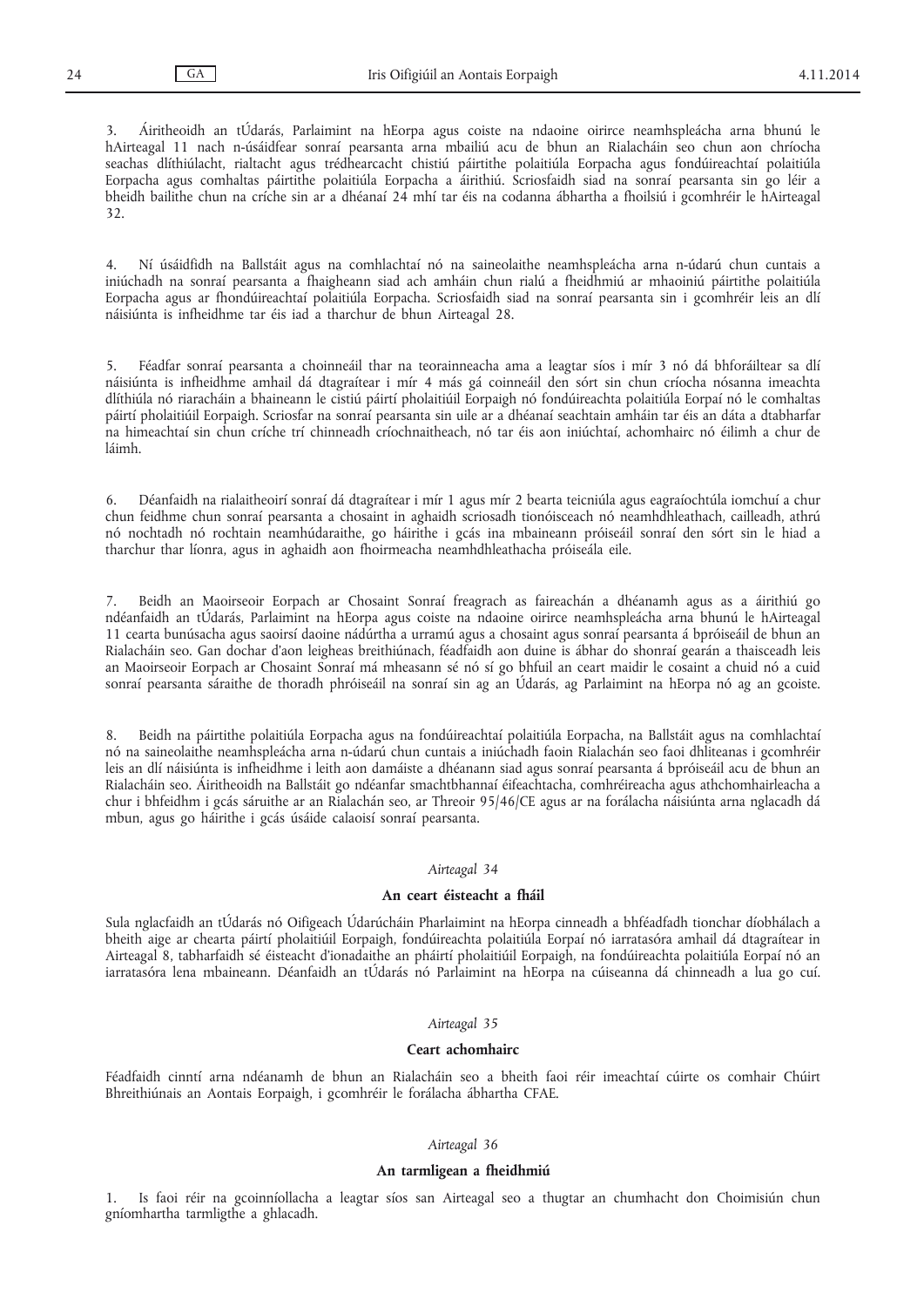2. Déanfar an chumhacht chun gníomhartha tarmligthe a ghlacadh dá dtagraítear in Airteagal 7(2) agus in Airteagal 8(3) a thabhairt don Choimisiún go ceann tréimhse cúig bliana amhail ón 24 Samhain 2014. Déanfaidh an Coimisiún, tráth nach déanaí ná naoi mí roimh dheireadh na tréimhse cúig bliana, tuarascáil a tharraingt suas maidir le tarmligean na cumhachta. Déanfar tarmligean na cumhachta a fhadú go hintuigthe go ceann tréimhsí comhfhaid, mura rud é go gcuireann Parlaimint na hEorpa nó an Chomhairle in aghaidh an fhadaithe sin tráth nach déanaí ná trí mhí roimh dheireadh gach tréimhse.

3. Féadfaidh Parlaimint na hEorpa nó an Chomhairle tarmligean na cumhachta dá dtagraítear in Airteagal 7(2) agus in Airteagal 8(3) a chúlghairm aon tráth. Déanfaidh cinnidh chun cúlghairm a dhéanamh deireadh a chur le tarmligean na cumhachta atá sonraithe sa chinneadh sin. Gabhfaidh éifeacht leis an lá tar éis fhoilsiú an chinnidh in *Iris Oifigiúil an Aontas Eorpaigh* nó ar dháta is déanaí a shonrófar sa chinneadh. Ní dhéanfaidh sé difear do bhailíocht aon ghníomhartha tarmligthe atá i bhfeidhm cheana féin.

4. A luaithe a ghlacfaidh sé gníomh tarmligthe, tabharfaidh an Coimisiún fógra do Pharlaimint na hEorpa agus don Chomhairle ina leith an tráth céanna.

5. Ní thiocfaidh gníomh tarmligthe a ghlactar de bhun Airteagal 7(2) agus Airteagal 8(3) i bhfeidhm ach amháin mura mbeidh aon agóid curtha in iúl ag Parlaimint na hEorpa nó ag an gComhairle laistigh de thréimhse dhá mhí tar éis fógra faoin ngníomh sin a thabhairt do Pharlaimint na hEorpa agus don Chomhairle nó más rud é, roimh dheireadh na tréimhse sin, go mbeidh Parlaimint na hEorpa agus an Chomhairle araon tar éis a chur in iúl don Choimisiún nach ndéanfaidh siad aon agóid. Déanfar an tréimhse sin a fhadú dhá mhí ar thionscnamh Pharlaimint na hEorpa nó na Comhairle.

## *Airteagal 37*

# **An nós imeachta coiste**

1. Tabharfaidh coiste cúnamh don Choimisiún. Beidh an coiste sin ina choiste de réir bhrí Rialachán (AE) Uimh. 182/2011.

2. I gcás ina ndéantar tagairt don mhír seo, beidh feidhm ag Airteagal 5 de Rialachán (AE) Uimh. 182/2011.

## *Airteagal 38*

#### **Meastóireacht**

Déanfaidh Parlaimint na hEorpa, tar éis di dul i gcomhairle leis an Údarás, tuarascáil a fhoilsiú faoi lár 2018 maidir le cur i bhfeidhm an Rialacháin seo agus leis na gníomhaíochtaí arna gcistiú. Léireofar sa tuarascáil, i gcás inarb iomchuí, leasuithe féideartha atá le déanamh ar na córais reachta agus cistiúcháin.

Roimh dheireadh 2018, déanfaidh an Coimisiún tuarascáil a thíolacadh maidir le cur i bhfeidhm an Rialacháin seo a mbeidh ag gabháil leis, más iomchuí, togra reachtach chun an Rialachán seo a leasú.

#### *Airteagal 39*

# **Cur i bhfeidhm éifeachtach**

Déanfaidh na Ballstáit cibé foráil is iomchuí chun cur i bhfeidhm éifeachtach an Rialacháin seo a áirithiú.

## *Airteagal 40*

## **Aisghairm**

Aisghairtear Rialachán (CE) Uimh. 2004/2003 le héifeacht ó dháta theacht i bhfeidhm an Rialacháin seo. Leanfaidh sé d'fheidhm a bheith aige, áfach, maidir le gníomhartha agus gealltanais a bhaineann le cistiú páirtithe polaitiúla agus fondúireachtaí polaitiúla ar an leibhéal Eorpach do na blianta buiséid 2014, 2015, 2016 agus 2017.

## *Airteagal 41*

# **Teacht i bhfeidhm agus cur i bhfeidhm**

Tiocfaidh an Rialachán seo i bhfeidhm an fichiú lá tar éis lá a fhoilsithe in *Iris Oifigiúil an Aontais Eorpaigh.*

Glacfaidh an Coimisiún gníomhartha tarmligthe amhail dá dtagraítear in Airteagal 7(2) agus i bpointe (a) d'Airteagal 8(3) tráth nach déanaí ná an 1 Iúil 2015.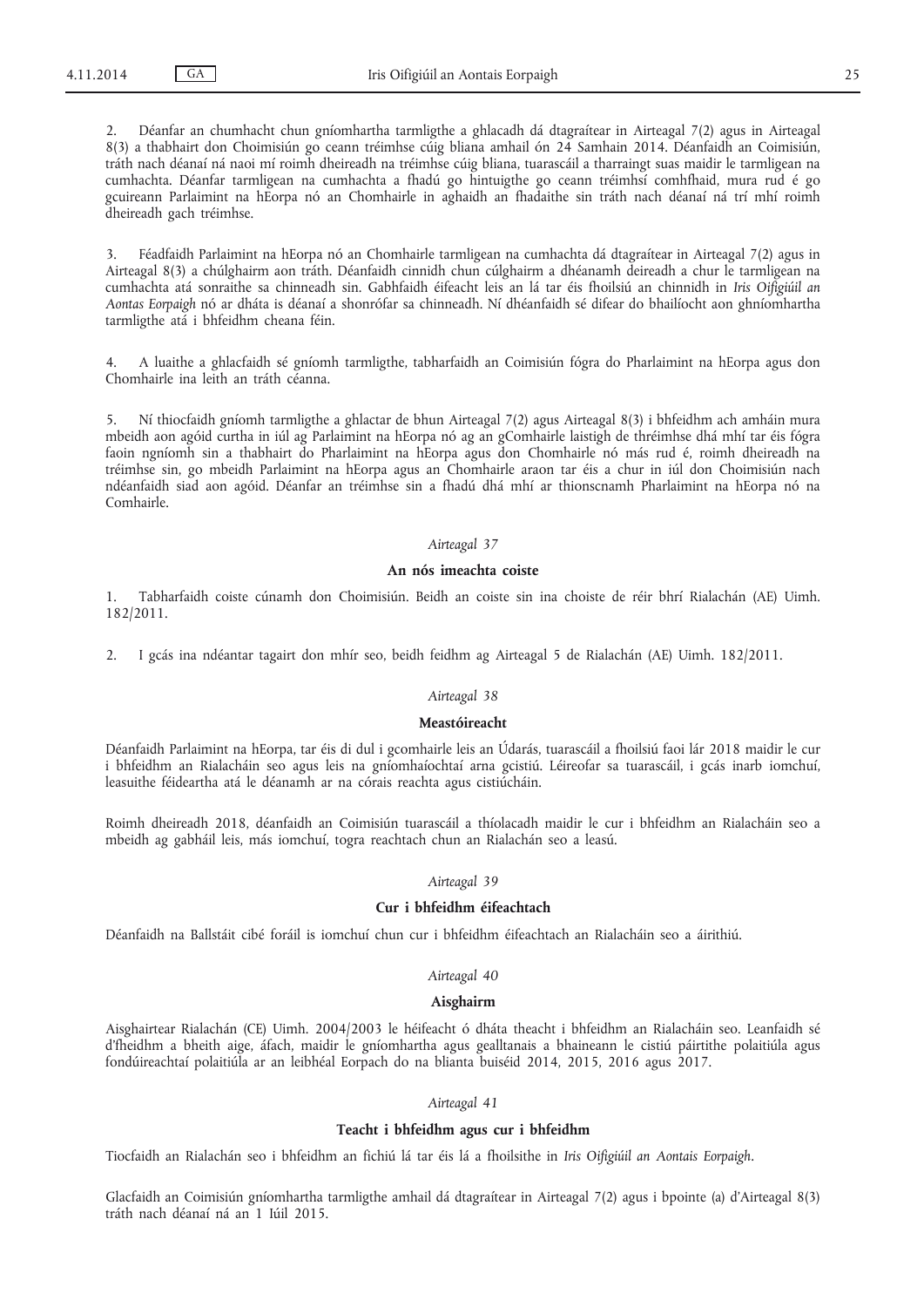Beidh feidhm ag an Rialachán seo amhail ón 1 Eanáir 2017. Cuirfear ar bun an tÚdarás dá dtagraítear in Airteagal 6, áfach, faoin 1 Meán Fómhair 2016. Ní fhéadfaidh páirtithe polaitiúla Eorpacha agus fondúireachtaí polaitiúla Eorpacha a bheidh cláraithe tar éis an 1 Eanáir 2017 ach cistiú faoin Rialachán seo a iarraidh le haghaidh gníomhaíochtaí a bheidh ag tosú sa bhliain bhuiséid 2018 nó ina dhiaidh sin.

> Beidh an Rialachán seo ina cheangal go huile agus go hiomlán agus beidh sé infheidhme go díreach i ngach Ballstát.

Arna dhéanamh in Strasbourg an 22 Deireadh Fómhair 2014.

*Thar ceann Pharlaimint na hEorpa An tUachtarán* M. SCHULZ

*Thar ceann na Comhairle An tUachtarán* B. DELLA VEDOVA